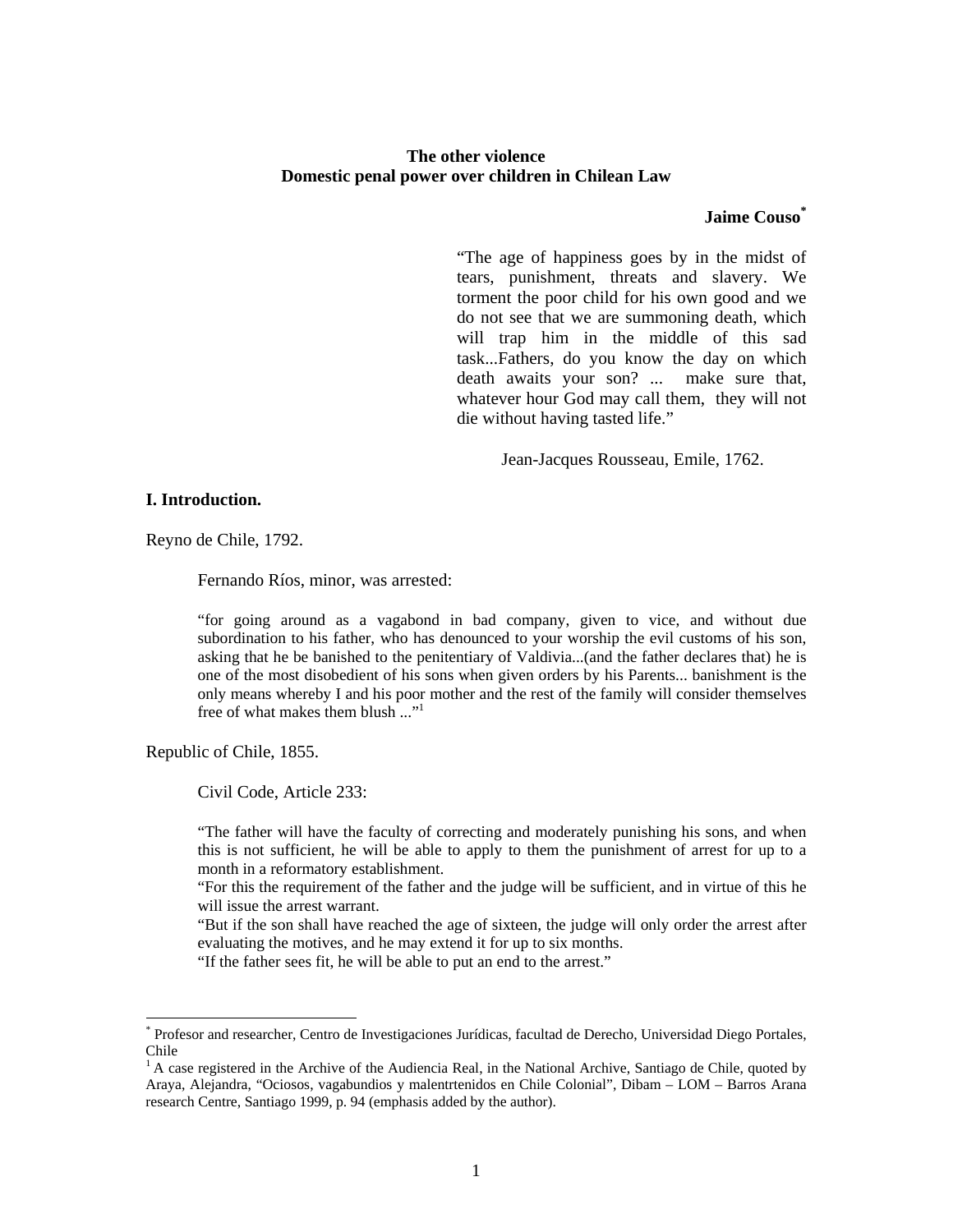The aim of this essay is to examine the relationship between violence and the law in domestic life, and in particular violence exercised on children. The starting-point is an institution of republican family law in the  $19<sup>th</sup>$  century, which goes back to colonial times, and which I have chosen to call "penal domestic power"<sup>2</sup> over children, which represents a form of legalized domestic violence. It consists of the faculty of the father to punish his son physically, and when that was not enough, to imprison him, for which he could count on help from the public authority.

The institution is interesting and deserves to be studied<sup>3</sup>. It contrasts with the energetic legal rhetoric of today, which condemns violence within the family peremptorily. In fact it was about a violence that not only was not condemned by the law, but which, on the contrary, was made legitimate by the law. Studying it, and examining its evolution, it seems to me, can tell us something about the relationship between law and violence, in a field in which today this would be something easy to answer: the law condemns and reduces domestic violence against children.

Indeed, Chilean law appears to have changed greatly regarding these matters. In 1928, the penal power of the father over his children was repealed. Today article 234 of the Civil Code (successor of the old article 233) lays down that:

#### Article 234:

-

 "Parents will have the faculty to correct their children, taking care that that will not harm their health or their personal development."

 "If such harm should be produced, or if there are well-founded fears that it may occur, at the request of any person or written document the magistrate will dictate measures to take care of the son, without affecting the sanctions which should be applied for the infringement."

 "Whenever it should be necessary for the welfare of the son the parents will be able to ask the tribunal to take a decision about the future life of the son, for the length of time it may deem most convenient, which may not exceed the time needed for the child to reach eighteen years of age."

 "What the magistrate may resolve will not be subject to modification by the sole wish of the parents."

The sanctions against the parents were established by the Intrafamily Violence Law in 1994, and they refer to physical or psychological violence, including those that leave no physical injuries on the children.

Thus one could conclude that the law has led the way, or marched alongside, in a process of overcoming domestic violence, showing its capacity to make living together peaceful.

<sup>&</sup>lt;sup>2</sup> Actually, Ferrajoli had already called "punitive domestic power" a very similar legal institution of Italian Law. Cfr. Ferrajoli, Luigi, "Derecho y razón. Teoría del Garantismo penal", spanish translation by Perfecto Andrés Ibáñez and others, Madrid, Trotta, 1995, p. 405.

<sup>&</sup>lt;sup>3</sup> Without this being the central theme of his study, Cillero, "Evolución histórica de la consideración jurídica de la infancia y la adolescencia en Chile", in Pilotti, Francisco (coordinador) "Infancia en riesgo social y políticas sociales en Chile", Motevideo, Instituto Latinoamericano del Niño, 1994, pp.83-84 and 99, has already noted the interest which this institution and its evolution present in order to understand the development of social control over childhood in Chile.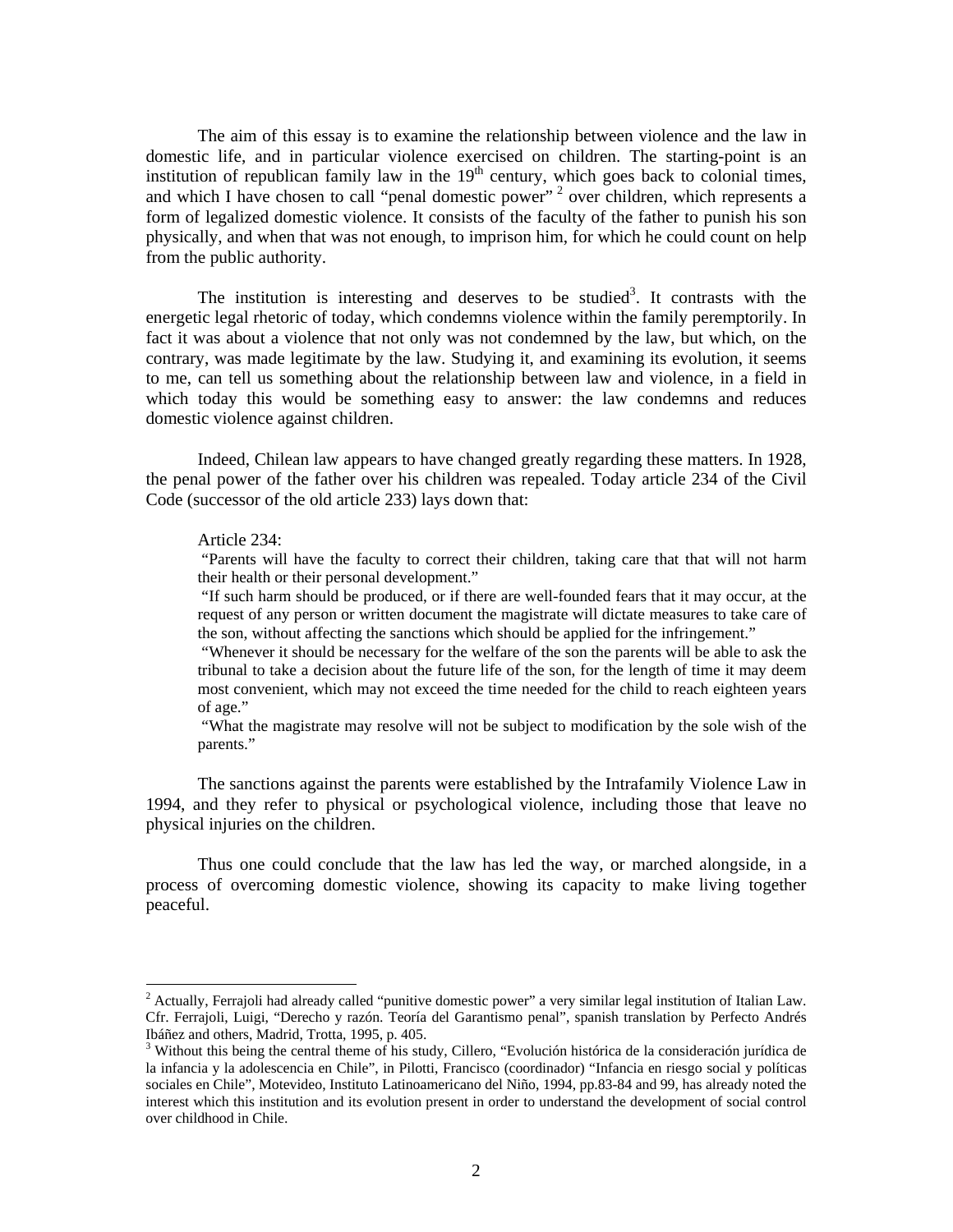This tempting conclusion (since it is so simple) leaves some key questions unanswered:

Why did the law legalize domestic violence in the past? What ends did that serve?

Did the repeal of the father's legal violence against the children produce a net reduction of legal violence against children, or only move the same to another kind of administrator in a way that allowed the functions to stay in place? And in particular, what was happening to public legal violence as this private legal violence shrank?

The first part of this study, on the basis of these questions, analyses the function and the transformations of domestic penal power over children.

 Together with these questions, or in the attempt to answer them, it is worthwhile examining what concrete contribution the law, the juridical form, in these transformations of violence, makes. It is evident that the law does not invent violence. Violence, even when the law formally legitimises it, is upheld first in social and economic forces, and is made legitimate at cultural or ideological level. And, too, the transformation of legal violence is far better explained by the changes produced on those planes, regarding which the law does not function autonomously. But then it is indeed worthwhile asking the following questions: What interaction has the law with those social forces and those ideologies that uphold violence? Is it a neutral instrument, equally useful to the forces and ideologies which uphold violence as it is to those which reduce it? Or does there exist a certain intrinsic capacity of the law, the juridical regulation of human cohabitation, to reduce or domesticate violence, at least partly? Or is it true, on the contrary, that there are reasons to think that, when the law regulates violence, it consolidates it, and institutionalises it, implanting it and perpetuating it in social life more than its social and cultural factors would have done?

 All the alternatives suggested in these questions have been upheld by some tradition of thought. At the end of this work, after having examined the evolution of domestic violence against children, I shall take these more general questions up again, rehearsing the answers which one could infer, starting from this peculiar form of legal violence.

 This work is presented as an essay. In it I explore the features of the institution of domestic penal power over children in Chile, And I examine some authors who offer explanations of the meanings and functions of the same, to end up proposing hypotheses which explain about the evolution of the same, and the role that the law has played in transforming domestic violence against children. A study in depth of the problem should start by examining the sources in historical documents, and making an extended analysis of cases registered by the judicial authorities and others, cases related to parents and children, and speeches made from day tio day to justify or criticize them. After that, it should place these pieces of evidence and analyse them in the context of the ideology and the public discourse of the republican elites who founded the legal order about the family. The same should have to be done regarding each important change of direction of the institution. Part of this work has been carried out through research, which investigated other angles of children's home life, which throw light on questions dealt with by this  $\text{essay}^4$ .

<sup>&</sup>lt;sup>4</sup> Thus Gabriel Salazar dedicates the fifth volume of his "Historia Contemporánea de Chile", devoted, together with Julio Pinto, Santiago, LOM 2002, to childhood and youth, analysing domestic experience and its cultural construction as "emerging actors" of children and youths, both the Chilean "patrician" and popular classes, and he refers as well to the violence which the social and economic order imposes. Gabriel Salazar himself, in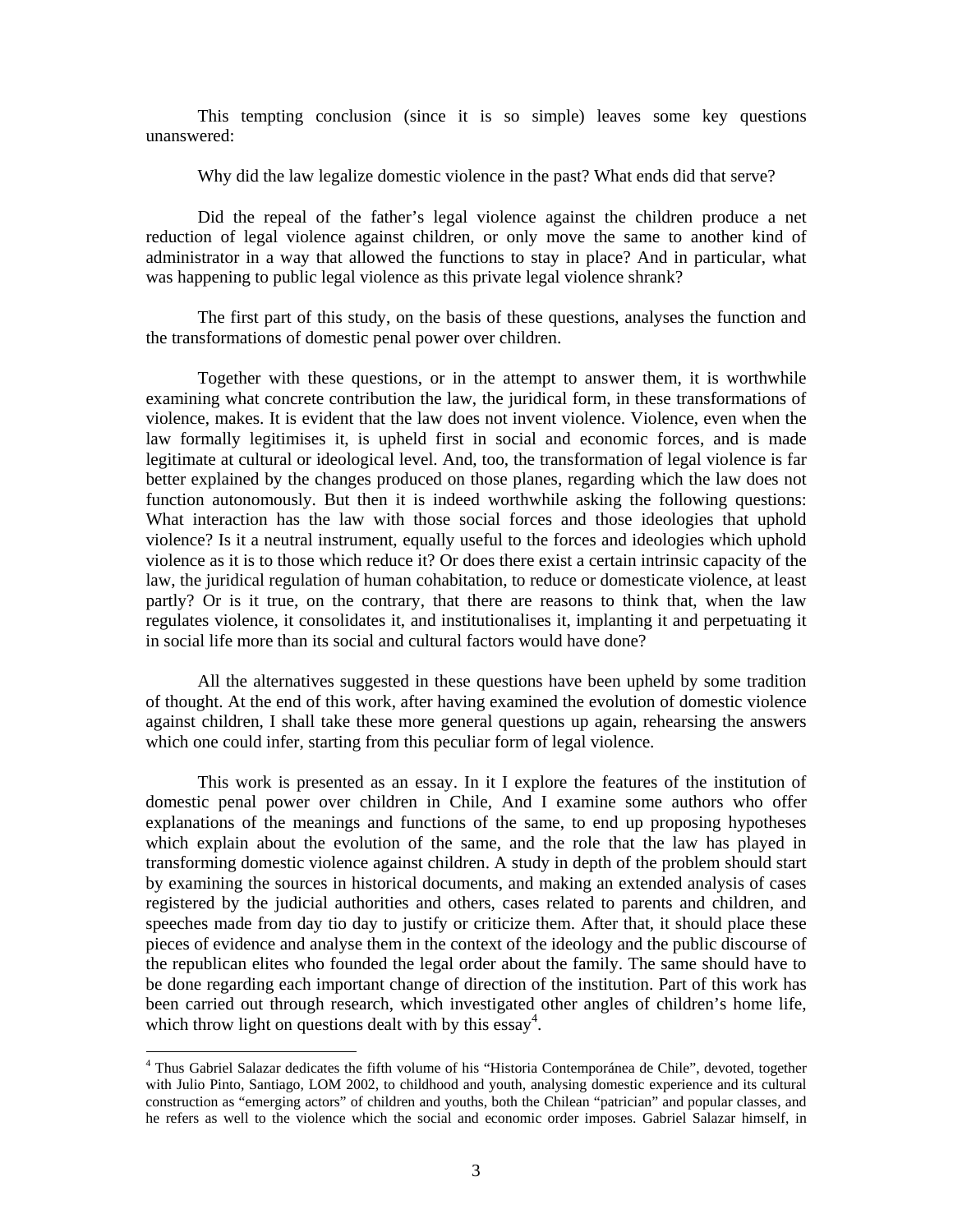# **II. Function and transformations of domestic penal power over children.**

### The rule of the father of the family.

The legal violence of the father over his children, like the family itself, is of a private and public nature. It is a faculty that is recognized by state law as belonging to the father, as part of the father's private domain, and at the same time it is a function which the State wishes to preserve, to the point at which it put the public apparatus of violence (police and prisons) at the disposal of the father in order to strengthen his role.

Even before the Civil Code was written, in Spanish law which was in force in the American colonies, and which continued to be applied in the new republics which became independent of the Spanish metropolis, you could already observe the public dimension of the legal violence of the father, though it was not incorporated as formally as it would be by the codification process.

"It is within the father's competence, in virtue of the authority given by the laws, to govern and direct his children... he may correct them and punish them moderately when they break the law... and he may ask for help from the public authorities in order to control the child who is disobedient, or who is in the hands of another, or who is a vagabond..."<sup>5</sup>

 In the Civil Code of 1855, as we saw, liberal republican law takes up this public dimension of the faculty of punishing which was present in Spanish colonial law; but it redefines it in terms which are much more precise, following another model, which I shall refer to next. In fact, as we saw, in the Civil Code a father's faculty of punishment is fixed with more detailed rules, and explicitly states the right of the father to take unilateral decisions (regarding minors under sixteen) or, after the magistrate has evaluated the motives (in the case of over-sixteens), and it establishes maximum duration (one or six months, according to whether the son is under or over sixteen), although the arrest could be renewed if the son persists in his disobedience.

 <sup>&</sup>quot;Labradores, peones y proletarios", Santiago, LOM 2002, (first and second edition, Stgo, SUR 1985 and 1990), pp. 260 et seq., when he examines the identity and development of "peonaje femenino" – feminine labour force – (pp.260 et seq.), he refers to the daily experience of the children, sons of those women, reporting on the practice of the confiscation of children by the public authorities. Recently Nara Milanich, "The children of fate: Families, Class and the State in Chile, 1857-1930" thesis (unpublished) presented to obtain the degree of Doctor of Philosophy, Yale University, December 2002, examines the social practice of the circulation of children born out of wedlock, and their bringing up in other houses, in tjhe framework of an extended system of informal slavery, uncovering aspects of the legal regulation of the family which are illuminating, too, for examining domestic violence against children. Likewise Ana María Farías,"El difícil camino de la construcción del niño como sujeto del derecho. Resistencias en los discursos y prácticas de los sistemas de atención a la infancia en Chile", thesis (unpublished) to obtain the degree of Master in Sociology, Universidad Católica, June 2002, concentrates on the foundation and development of normalizing discourse and the practice of social control over marginal childhood in the 20th century, offering a wide view of one aspect of public violence which was developed against children under the aegis of the law.

<sup>&</sup>lt;sup>5</sup> "Diccionario teológico, canónico, jurídico, litúrjico, bíblico, etc., by the Most Illustrious and Most Reverend Justo Donoso" volume IV, Valparaiso, El Mercurio Press and Bookshop, 1859; the entry on "patria potestad" p.202, quoting *Las Partidas*.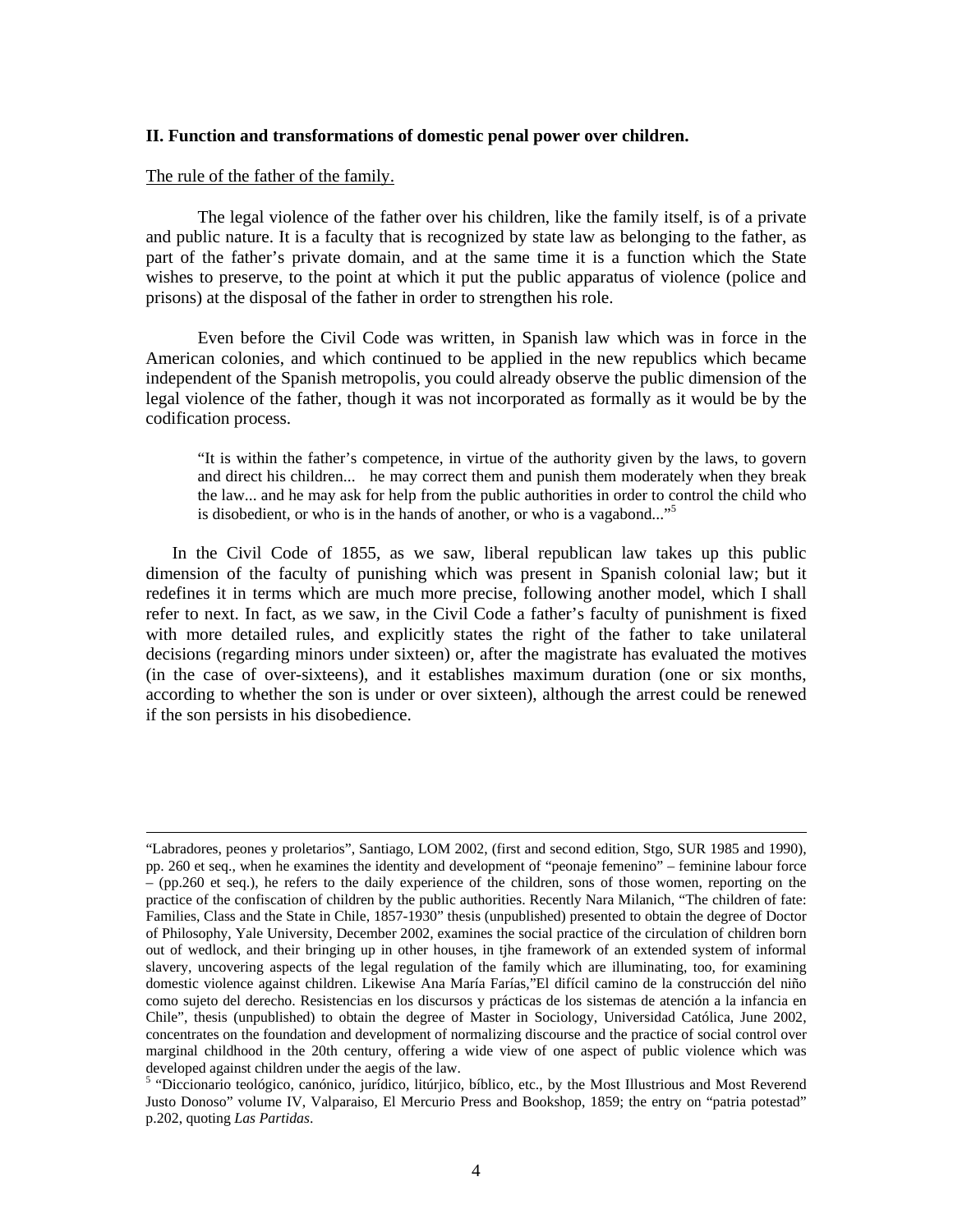In its codified version, Chilean law follows the French civil code<sup>6</sup>. Analysed by Donzelot<sup>7</sup>, in the context of the evolution of public regulation of family life in France, this vision of the domestic penal power of the father over his children, whose rules are laid down in article 376 of the French Code, stems from the "lettres de cachet" used during the Old Regime, and consisted of letters under the king's seal which contained an order of arrest or exile without trial.

In the case of Chile, both in Spanish law and the Civil Code, the father's faculty of punishment, reinforced by his domestic penal power, gives him wide powers of government over the family:

Thus it is that, in Spanish law, broadening the previous quotation, in order to "govern and direct his children" the father may:

"...prescribe rules of behaviour for the family ... he can make use of them (his children) without paying them wages, since he feeds and educates them ..."<sup>8</sup>

And although the father cannot make his son marry against the latter's will, canon law lays down that:

"...if the son spontaneously wishes to get married, he is obliged to accept the person proposed by his parents, unless he finds that person hateful."<sup>9</sup>

Just how binding are the dispositions of this law, which brings together norms from the Registers, the exemptions, canon law and catholic doctrine, depends on the will that paternal power of punishment offers to the father to stop his son from committing the "sin" of breaking his mandate.

Thus in 1758 Captain Antonio Poblete began a legal action against his son; Mateo Poblete, for being a "vagabond and disobedient", or more precisely – as the son complained – "for having wanted to marry, against his wishes", and he was sent to San Antonio jail on the pretext that, according to his father, he would be safer there while the case was being settled. Mateo Poblete alleged that, since his offence was no other than the disobedience, it would already have been "well punished by the more than two months in prison"<sup>10</sup>.

In the Civil Code, on the other hand, the powers of the father, which are well served by his publicly reinforced faculty to punish, cover a wide field. In fact in the 1855 Civil Code:

"The legitimate children owe respect and obedience to their father and their mother: but they will be particularly submissive to their father." (Article 219)

 Obedience is extended to all aspects of domestic life in general, but also to the great decisions to be taken in the life of their children. In fact the Code gives the father:

<sup>&</sup>lt;sup>6</sup> According to the commentary of Robustiano Vera on the Chilean arrangement in the "Código Civil de la República de Chile comentado i esplicado por Robustiano Vera", First volume, Santiago de Chile, 1892, p.228.

<sup>&</sup>lt;sup>7</sup> Donzelot, Jacques, "La Policía de las Familias"  $2^{nd}$  edition, translated from the French by José Vásquez Pérez and Umbelina Larraceleta, Valencia, Pre-textos, 1998, pp.52-53 and 87.

<sup>&</sup>lt;sup>8</sup> "Diccionario...", cit., p. 202.<br><sup>9</sup> "Diccionario...", cit., Vol. II, 1856, p. 427.

<sup>&</sup>lt;sup>10</sup> Quoted by Araya, Alejandra, op. cit. 104.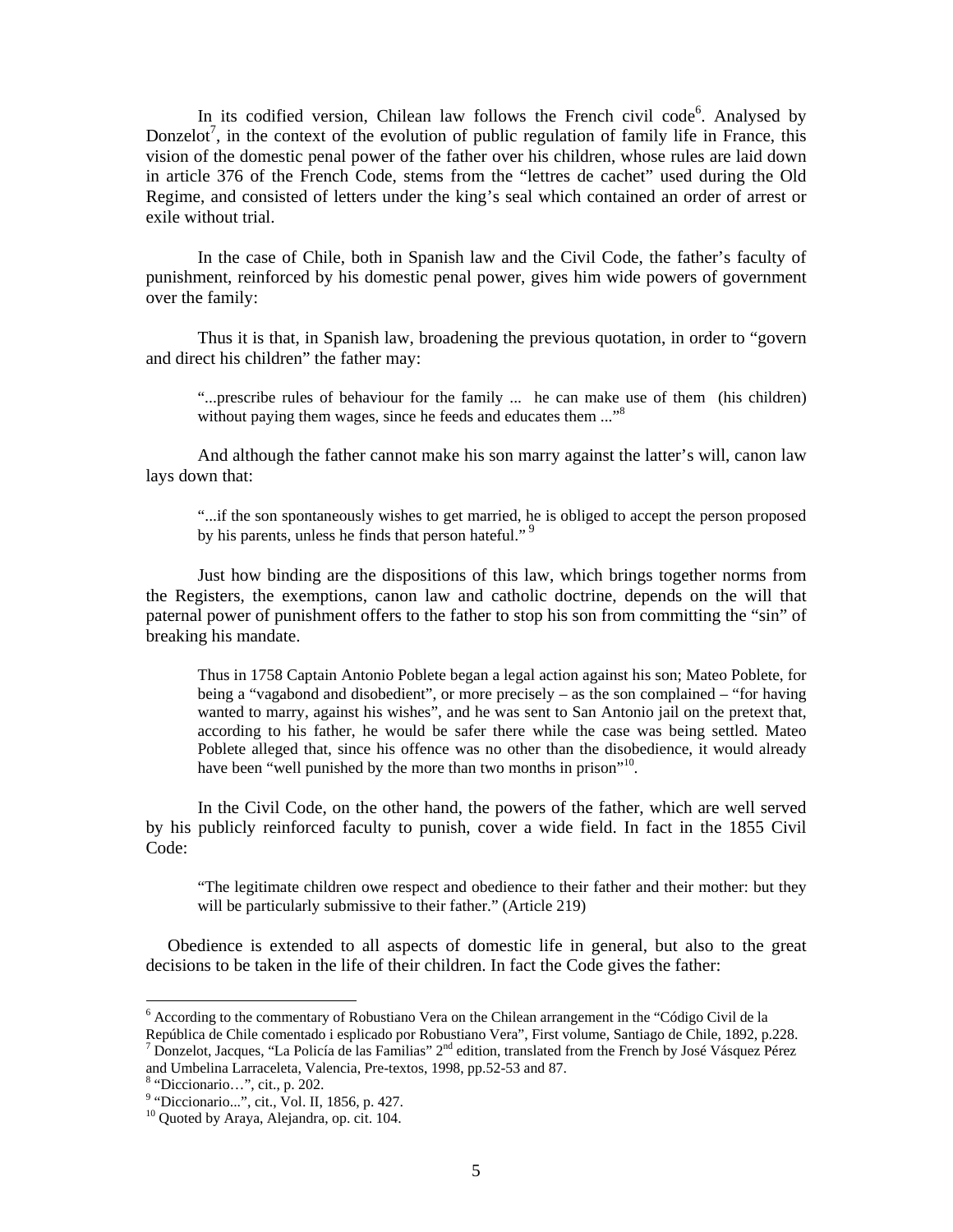"... the right to choose the state or future profession of the son, and to direct his education however they think is best for him." (Article 235)

 And, while he cannot oblige him to marry against his will, the father has the right to veto the person his son or his daughter wants to marry, up to the age of twenty-five, since his consent is necessary for the marriage of anyone under that age.

 Anyway, the father's domestic penal power is certainly not unlimited in the Civil Code. Habitual ill treatment of the son, which endangers his life or causes him serious harm, is an acceptable cause for that son's legal emancipation and, at the same time, of divorce (separation) between the husband and wife.

#### Order and authority in the ideology of legal domestic violence: the rule through the families.

The blessing of the law on the father's domestic penal power during the  $19<sup>th</sup>$  century answers to a commitment which is right at the heart of the modern project led by the governing elites right from the beginnings of the republic. It concerns a public commitment, linked to the needs of social order.

The idea of a social order, which should be promoted by the State, is a co-founder of republican legality, as much, or more, as the idea of freedom. In the liberal republic being born that tension is expressed which is proper to illustrated modernity between the expansion of liberties, limiting the power of the state, and the consolidation of a social system which guarantees order and progress, ensured by the principle of authority, tension between subjectivity and system $<sup>11</sup>$ .</sup>

For the Illustration, as important as the discovery of the subjectivity of childhood, which needs to be freed from the brutal power of traditional authority (as much the family kind as the religious kind), is the affirming of public interest in education and in civilizing customs, from childhood up, under a new principal of authority – the one that is rational, expressed in republican legal order.

 Thus together with a vigorous rejection of the discipline based on physical violence, which was traditionally employed with children, and which we appreciate in his book "Emile", Rousseau observes, in his Discourse on Political Economy (1758) the need to teach them obedience, and to form them as orderly citizens by means of public education:

"...just as we take part in citizens´ rights from the moment we are born, that same moment should mark the beginning of the carrying out of our duties ..... (and) the government should avoid everywhere abandoning its sons education indiscriminately to the intelligence and prejudices of their parents, considering that education is of greater importance to the state than to the parents ..... families dissolve ... but the state remains"<sup>12</sup>

Again Locke, while on the one hand he rejects violent discipline,

<sup>&</sup>lt;sup>11</sup> Regarding that tension modernity is defined by Touraine, Alain,"Criticism of Modernity" translated from the French by Alberto Luis Bixio, Buenos Aires, Fondo de Cultura Económica, 1994

<sup>12</sup> Rousseau, Jean-Jacques, "Discourse on Political Economy", in Kramnick, Isaac (Editor)*The portable Enlightenment Reader*, New York, Penguin Books, 1995, p. 234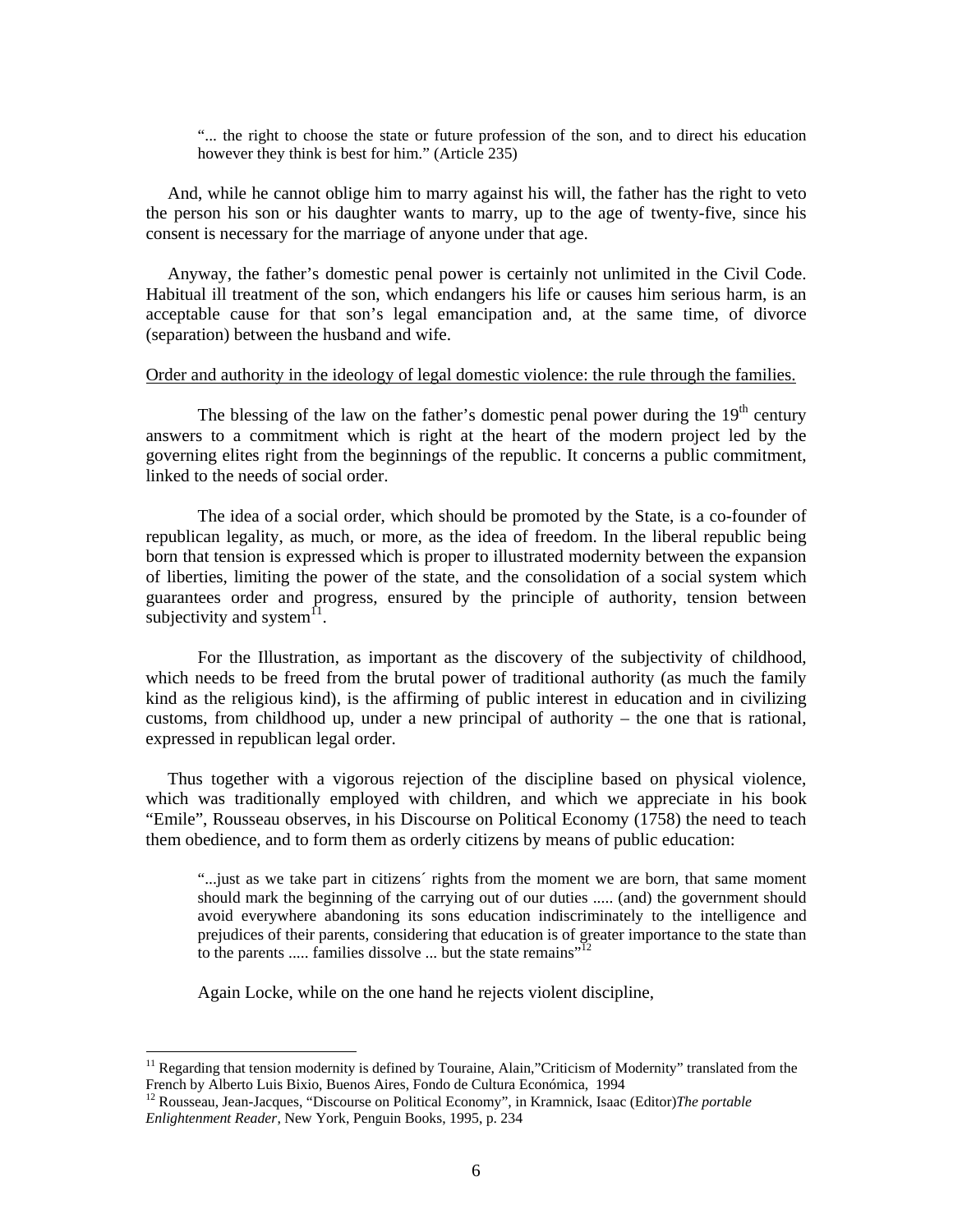"Blows, then, and every kind of corporal and enslaving punishment, are not the appropriate discipline to be used in the education of those who would like to have men that are wise, good and innocent..."

On the other hand he warns about the importance of punishment, and even of fear:

"...but if you abandon the rod with one hand, and those little incentives with the other, how would it be possible to govern the children? Eliminate hope and fear and there you will have the end of discipline... reward and punishment are the only motivations for a rational being ...and for that reason they should be used with children, too".<sup>13</sup>.

Order should first be administered through the families. To that end conserving and consolidating the domestic power of the father is a necessity that arises as the counterpart of the limiting of the power of the state, preached by illustrated liberalism, operating a redistribution of social power that imposes order:

"It is an axiom of political science that you have to make the authority omnipotent in the family so that it becomes less necessary in the state..."<sup>14</sup>

Donzelot has underlined that this father's power is recorded in a configuration of the family, which makes the family at the same time subject and object of rule. The state does not only wish to recognize the ambit of the father of the family's domain, but it also wished to fulfil political aims through this recognition, that is to say governing the family and governing the individual by way of the family. In the Old Regime, that meant that, in exchange for the public protection of the head of the family, and the recognition of him as such, the latter must guarantee loyalty to public order on the part of his folk, and pay a tribute to the monarch in the form of work and men tax (military service). In exchange for that responsibility, then, the head of the family exercises an almost discretional power over those who surround him, to make use of them in operations designed to increase the importance of his condition; decide about the future of his children, employ his relations, contract alliances and punish them if they fail to fulfil their family obligations. Precisely regarding this faculty is where the public authorities through the lettres de cachet support him.<sup>15</sup>

This political project of "government through the families" <sup>16</sup> spreads over all those people for whose behaviour the head of the family makes himself responsible. At the beginning, in France, the women, the children, the youths and the insane, all alike are subject to the domestic penal power of the father, and can be confined at his order in virtue of a law of 1838, which reproduces the system of lettres de cachet  $\frac{17}{16}$ .

In its origin, in contrast, as Foucault has highlighted, this form of social control of domestic behaviour does not seem to have answered to a governing technique directed from the state, but rather to the needs of certain local groups, including the families, to guarantee the order of its members as a way of escaping from control and intervention by the state, in exchange keeping their autonomy<sup>18</sup>. A defensive method, which the state itself will later be

 $^{13}$  Locke, John, "Some thoughts concerning education", in Kramnick, op. cit., p. 226.

<sup>&</sup>lt;sup>14</sup> Jules Simon, quoted by Perrot, Michelle, "Figuras y Funciones", in Ariès, Philippe y Duby, Georges, Vol IV, Madrid, Taurus, 2001.

<sup>15</sup> Donzelot, op. cit., pp. 52-53.

<sup>16</sup> Ibíd., p. 51.

<sup>17</sup> Perrot, op. cit., pp. 127-128.

<sup>&</sup>lt;sup>18</sup> Foucault, Michel, "La verdad y las formas jurídicas", pp. 104-105 and 109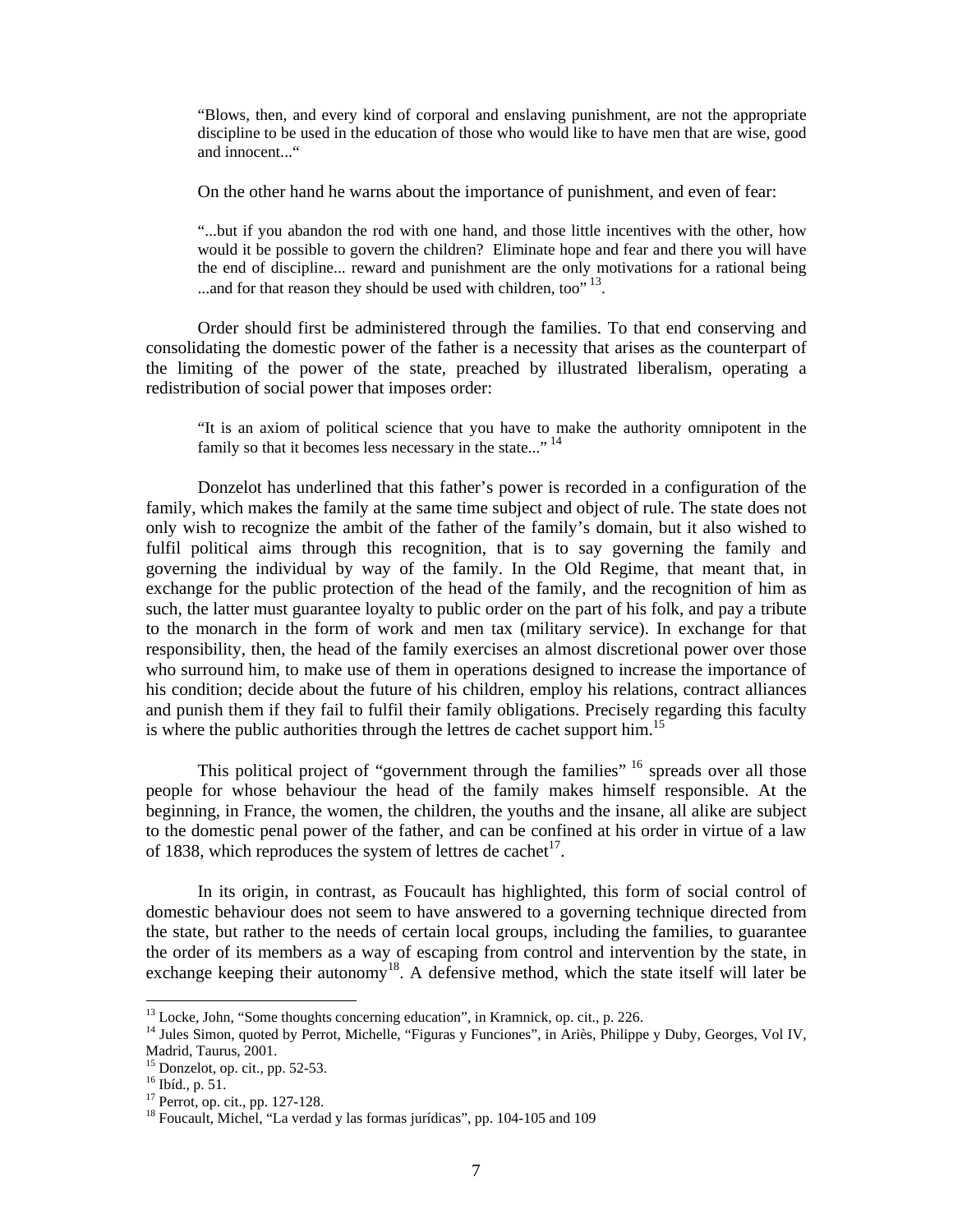promoting, for the extraordinary economy of public violence which this decentralized control technique offers for the political needs of public order.

In the newborn Republic of Chile –as in Latin America- one of the main concerns of the architects of the post-independence social order was "to establish structures of authority, which would replace the ones that collapsed with the Spanish colonial empire"<sup>19</sup>.

Diego Portales, one of the founders of the modern republican state of Chile, understands the important role played by force in the constitution of order, through interest and punishment:

"I see that you have the prudence and firmness, and that you understand the most useful way of conducting peoples and individuals to a good end. Stick and cake, fairly and opportunely administered, are the specific treatment with which you can heal any people, however set they are in bad ways..."<sup>20</sup>

In the same way both President Manuel Montt, who promulgated the Civil Code in 1855, and Andrés Bello, who was mainly responsible for drawing it up, are deeply concerned about the problems of order and authority. Bello, who writes in favour of "a strong and solid government" and is in favour of the death penalty, would have had a "fundamental concern, all his life... (about) ...the problem of order<sup> $\dot{p}$ </sup>.

In the Exposition of Motives of the Civil Code, Andrés Bello admits that maintaining "patria potestas" over sons up to the age of 25 goes against the present tendency in other countries to make it shorter in time, freeing the children from such authority at earlier ages. According to Bello, "it has not seemed convenient to imitate them". In exchange for that, they do indeed free from the control of their patrimony, which their fathers exercise over them, those sons who have their own funds, which they can administer freely. So the only important limit to paternal power, which strengthens the judicial standing of the son, is obtained through wealth.

# The father's domestic penal power effectiveness, and its function.

Although studying the deep social roots that the use of the father's domestic penal power may have attained is a task that is pending, the characteristics of family life in the  $19<sup>th</sup>$ century which Chilean historians have portrayed suggest that the practice of that power was not significantly deep-rooted.

On one hand, if we look at the "patrician" families, of the social and economic elite in the early days of the Republic, the way in which that power was exercised by the patriarch of the family appears to have been much more sophisticated than this measure, and a shameful one at that, of sending one's son to be jailed, thus letting the public penal apparatus (created for "the others") come right into the family.

The life of the child of the oligarchy, the "little master", is much easier to understand if it is compared with that of a prince, who from an early age is looked after and spoiled by an

 $19$  Milanich, op. cit., p. 66.

<sup>&</sup>lt;sup>20</sup> Letter from Diego Portales to Fernando Urizar Garfías, in Gres, Sergio, La "cuestión social" en Chile. Ideas y debates precursores (1804-1902), Santiago, Dirección de Bibliotecas y Museos, 1995, p. 61. 21 Milanich, op. cit., and quoting Ivan Jaksic.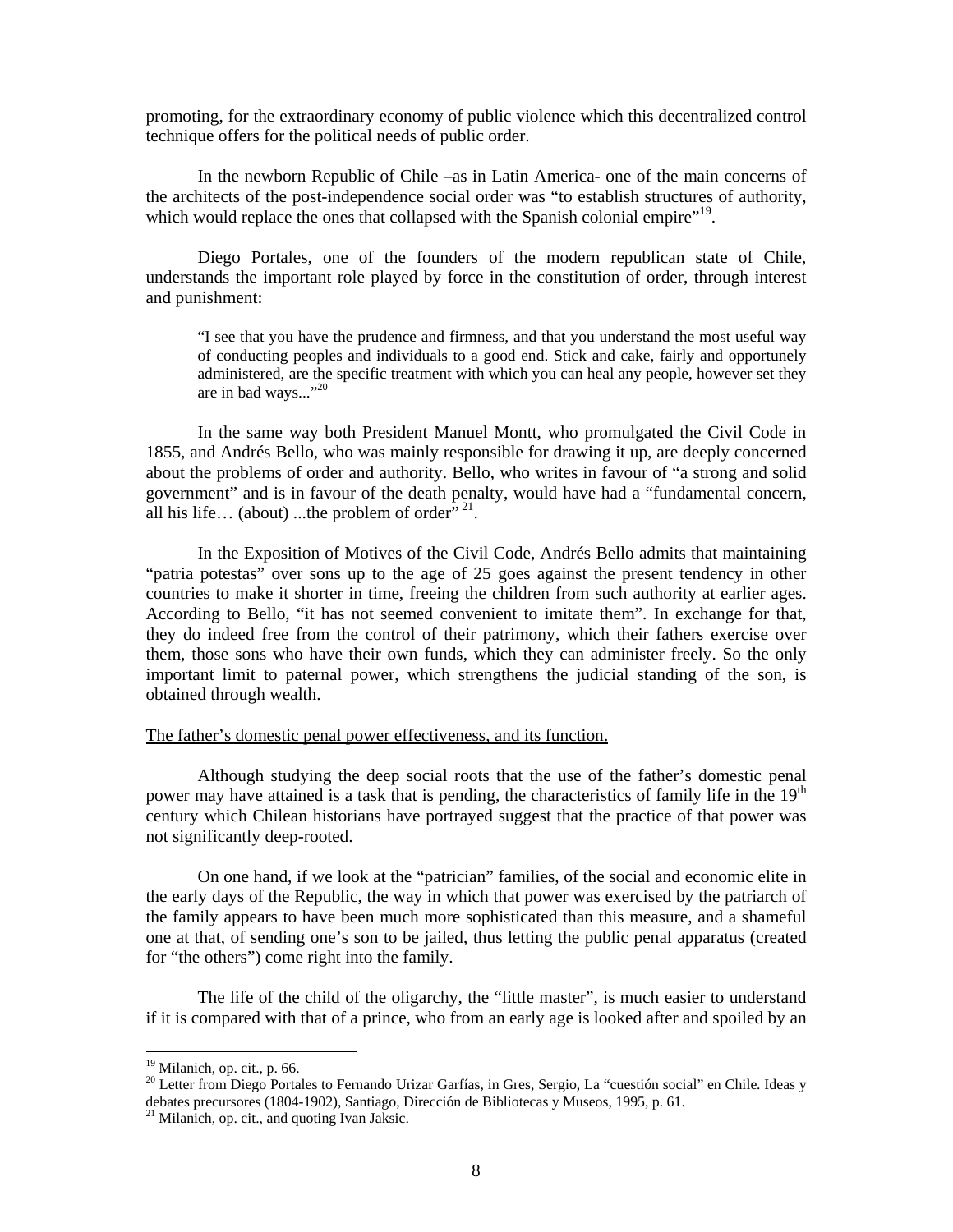army of servants, looked upon with pride and great expectations by his elders, who form part of a small, welcoming and protective court of relations and distinguished friends who form part of the governing and economic elite of the country, all of whom the oligarch child has known since he was little in the social gatherings in his house. The father was respected, and to some extent feared, and symbolically he was a figure that could exercise force, but the oligarch boy was seen by his father as an heir to his power, not as someone to be sacrificed to that power. The child, too, was aware of his power $^{22}$ .

Salazar, quoting the story of a patrician family, offers a vision that seems to me to be revealing of the indemnity of the heir faced with the merely symbolically violent power of the patriarch:

"... His authority (that of the owner of the house) was supreme and unquestioned. Francisco Javier Ovalle – writes Teresa Pereira de Correa – used a bamboo pole with which he corrected, from his seat the least misdemeanour of any of his 14 children, who occupied the lower seats at the table, according to the age of each. Francisco Javier's pole was, without doubt, a patriarchal toy, but down to the youngest of his children they knew that that idyllic picture was based on the family estate, a property that they would inherit, in whole or in part, some day. Including the pole".<sup>23</sup>

It is not there, then, regarding the little master, that one can imagine that the domestic penal power enshrined in the 1855 Civil Code was exercised. Then what did the patriarch do with a son who was frankly rebellious? Probably there was not a great deal of room, nor of reasons, to be rebellious. After being in the hands of the maids, and the "second patio", there followed a somewhat rigid education in a boarding school run by monks or nuns, and then, regardless of success or lack of it at school – of secondary importance for an heir – came a long educational journey through Europe. Indeed, if he had experiences there that were too liberal, or picked up ideas that were too revolutionary, as Salazar again illustrates it:

"the powerful oligarchic identity which awaited the little masters round the corner did not incite them to "change the world" but rather to preserve it ..... For this reason the "taking possession" tended to take place at an early age..."<sup>24</sup>

Even so, one can imagine that the little master might be so senseless as to reject his inheritance, thus betraying even the most basic expectations of the patriarch, and to rebel violently. Donzelot, for the case in France, explains that even in such cases, the domestic penal power is applied very little in this social milieu, due to the dishonourable character of the prison, the promiscuity implied with criminals and people from the town. In this case the parents preferred to confine them in the asylum, which we shall see reappear in our times for other reasons. Or they make a deal with convents or with certain private establishments created for this purpose.  $25$ 

On the other hand, when it comes to plebeian children, for quite a different reason, they do not seem to have been the object of the father's domestic penal power on a massive scale: 80% of those children during the  $19<sup>th</sup>$  century were alone, that is to say fatherless, and often motherless. Those that managed to survive infant mortality (between 30% and 40% on

 $22$  Salazar, Gabriel, in Salazar and Pinto, op. cit., pp. 20 et seq.

<sup>23</sup> Ibíd., p. 24.

<sup>24</sup> Ibíd., p. 27

<sup>25</sup> Op.cit., p. 87.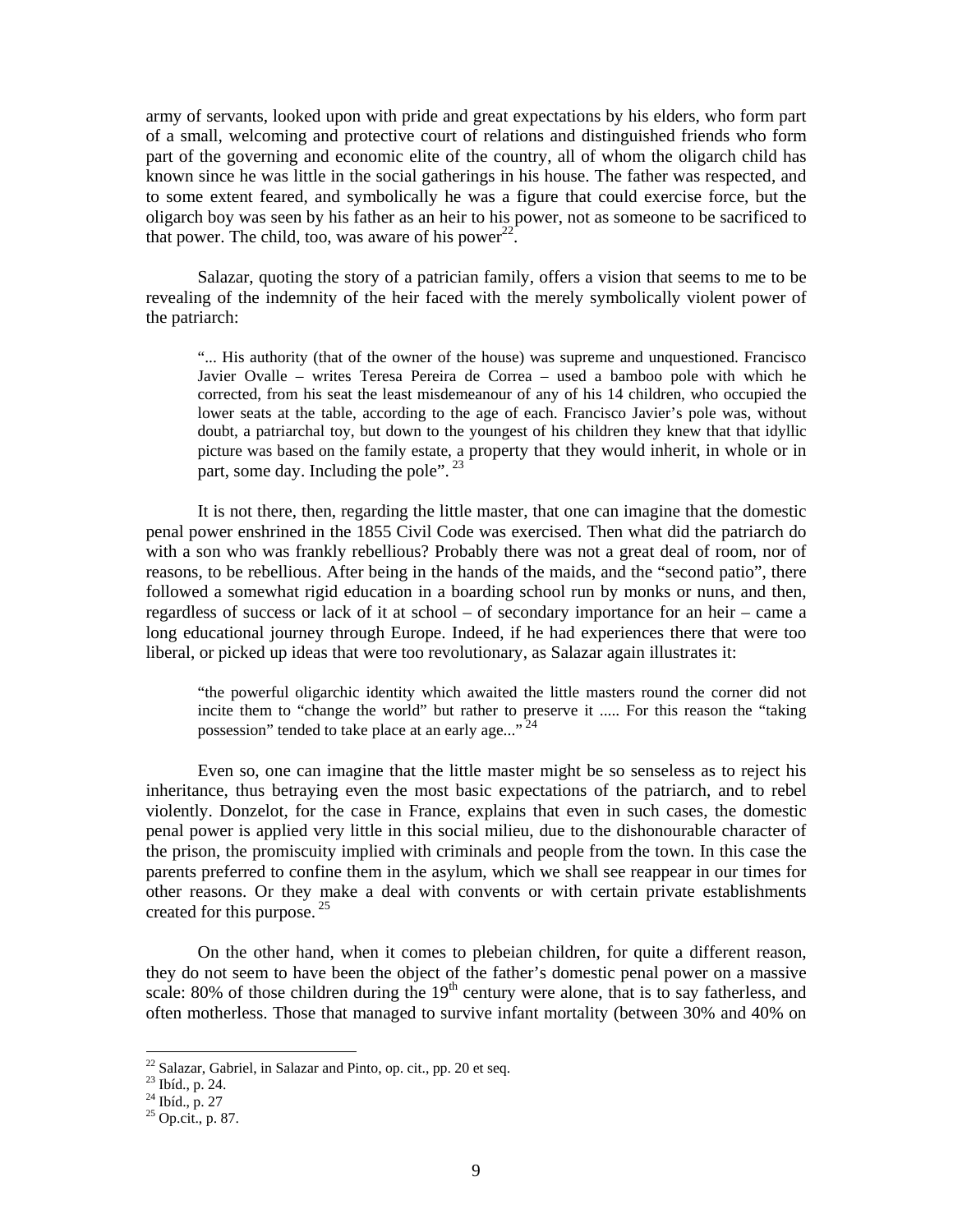average, and which reached 80% in the Orphanage), or they lived under a roof other than that of their original family, employed as servants, or from a very young age, wandering over hills and vales, getting work precariously or seasonally, or becoming delinquents, always seeking their fortune, and escaping the danger of losing their freedom. And the father's violence could only have been one chapter in their lives, and did not last too long, since it usually ended very early with a break, also violent on the son's side, with that marginalized patriarch who was often absent, drunk or wanted by the law.  $26$ 

What function, then, did the domestic penal power fulfil?

I think in the first place it fulfilled a symbolic function in legitimising the figure of the patriarchal father, with wide powers to decide about the lives of those in his custody, in those layers and families where this patriarch existed, independently of whether he ever exercised the domestic penal power that the law recognized him.

In the second place, and related to that function, the domestic penal power legalized by the law served to legitimise early a rhetoric typical of violence against marginalized children, which would later acquire a public shape: the rhetoric of paternal violence, legitimised because it would be used in the interests of the child himself, and for that very reason should be left to the father's will, without public interference except to help the father. Then, although it is not employed in any relevant way, the domestic penal power of the father over his children inaugurates a moral argument which will grow important with time, "I do it for you good", showing a legitimacy which the traditional forms of state violence (like classic penal law) will never be able to claim, and which qualifies the father to exercise his discretion, as an act which is private, intimate, not examinable by the state, (the judge may not evaluate the motives for the arrest, when the son is under 16), only understandable to the one who is most concerned for the child's interests: his own father.

This moral argument will enjoy a long life, once the State itself formulates a rhetoric in which its employees define themselves as parents of marginalized children.

### The expanded use of the father model: paternalism and class domination.

The expansion and the reformulation of the father figure by the state, as a model of the legitimate exercise of discretional violence, "in the interests" of the child himself, though it comes into bud early with the creation of the Juvenile Court in 1928, did have some early bursts of expression, not entirely public (though in a certain sense they are so, too) but which certainly show they have escaped from the intimate space of the family, and which make evident their potential for class domination.

Indeed, if the daily use of violence as a form of domination and subjection by the father against the children is not present at a relevant level in the  $19<sup>th</sup>$  century between patrician fathers and sons, nor between plebeian ones either, there are reasons to believe that it does indeed occur between patrician fathers (or half-and-half fathers) and plebeian sons.

 $26$  Salazar, en Salazar y Pinto, op. cit., pp. 48 y ss.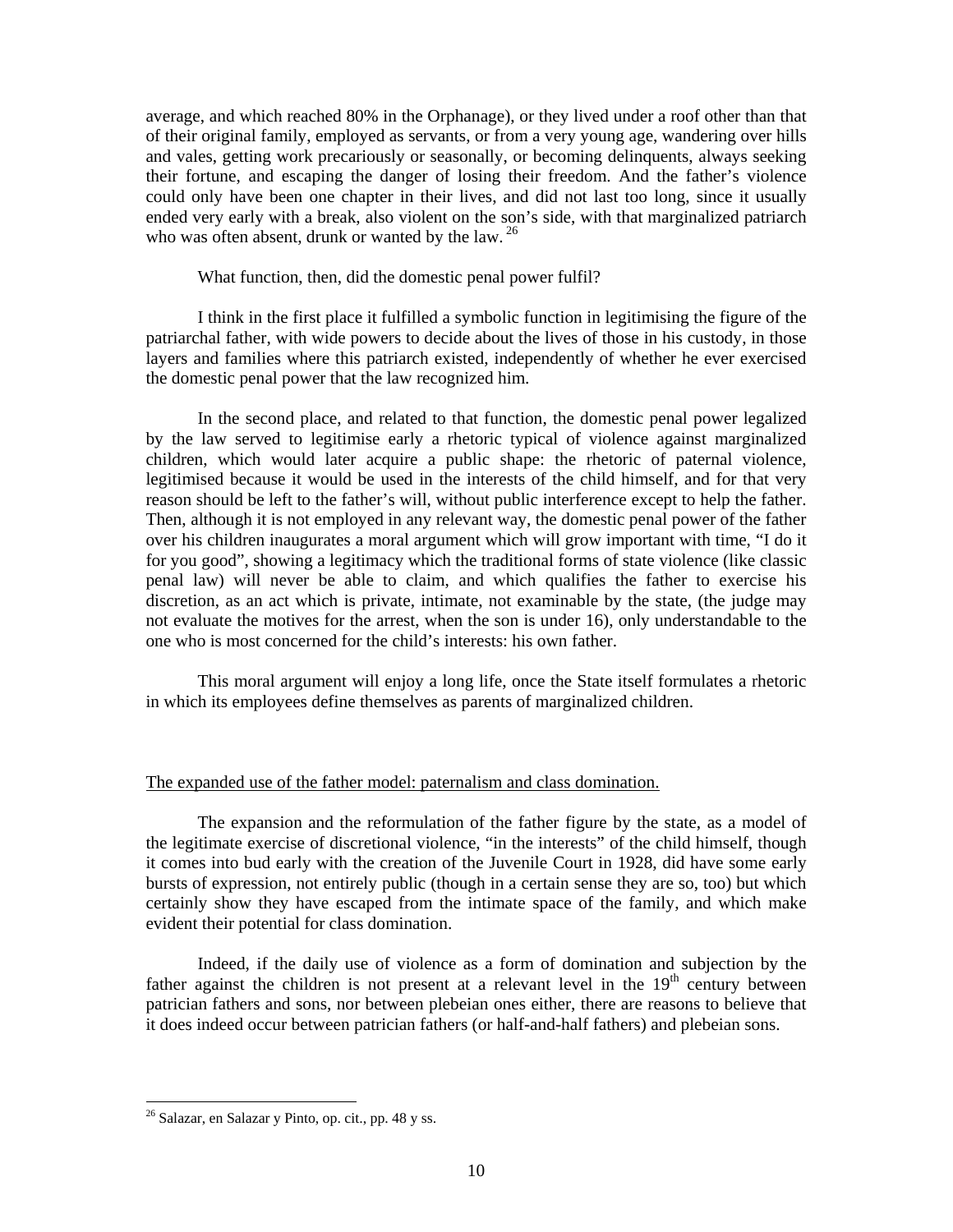If 80% of the children in the  $19<sup>th</sup>$  century were "orphaned", a significant proportion of these were raised in the house of another family, as Milanich's study reports<sup>27</sup>. Salazar also thinks "a great number of lone children – and others that were not lone –began life under an alien roof, working as "servants" rather than having lived as "sons", and being disciplined by a boss rather than being loved by their parents" <sup>28</sup>. It is here that the father's domestic penal power becomes more visible under the form of the master's domestic penal power, but preserving the model of the father, or at least of the tutor, who civilly has legal faculties analogous to those of the father. A form of unpaid quasi-slave domestic service, upheld by means of a power of exercising violence.

The roads by which these children arrived at those houses were various. Some were handed over voluntarily or "sold" (by indigent mothers to more affluent families:

"... the poverty is so great that many mothers ..... are always anxious to sell their children and even show themselves happy to hand them over. Boys and girls of eight to ten years of age are sold like slaves, for 3 or 4 pesos" (report of an English traveller  $^{29}$ )

"...the little boys and girls in Arauco used to be given away like the little horses in Chiloé today. They were used for errands, to the storeroom, and the little girls as "carpet-girls" or as "keep-awakers" at night. Both had to go barefoot ... and also with their heads shaved ..... they used to leave them a lock of hair on the forehead, to be "pulled". (Benjamín Vicuña Mackenna  $30$ 

Others, especially in the case of the girls, were "confiscated" from their marginalized fathers or mothers, and forced to work.

"The sons of beggars who are over seven years old will be handed over to the corresponding inspectors, prefects or subdelegates, or to craftsmen of upright character and judgement, or honourable houses so that for (in exchange for) their service they may be fed, clothed and taught; they will prudently dispose the minors of that age." (Instrucción from the Governor of Concepción 1824 $31$ )

"The 26th of last month I received the communication in which the request of Gregoria Llivillinque is included, about the handing over of her granddaughter, who has been taken from her by order of the Governor. It is necessary, Your Worship, that in some cases which agree with reason and justice, we should agree with the ideas of the Spanish despots. They did indeed take away children with the same aim as this one was taken away, and many others should be taken away, and that is that they may learn religion and acquire some degree of civilization among people the Government has in mind. I wish to inform you of the vices of the grandmother and of what goes on among the Indians, namely drunkenness, scandal, and no religion." (Police report 1928 32)

During the second half of the 19th century, the practice of circulating children to act as house servants, finds an incentive in the intervention of the civil and ecclesiastical authorities, and also philanthropic institutions like the Orphanage, and others that arose towards the end of the century, and indeed the prison too. Through this intervention, as

 $27$  Milanich, op. cit. pp. 199 et seq.

<sup>28</sup> Salazar, in Salazar y Pinto, op. cit., p. 53.

<sup>29</sup> Quoted by Salazar, ibídem.

<sup>30</sup> Ibídem.

 $31$  Quoted by Salazar, ""Labradores, peones y proletarios", op. cit., p. 293.  $32$  Ibíd., pp. 293-294.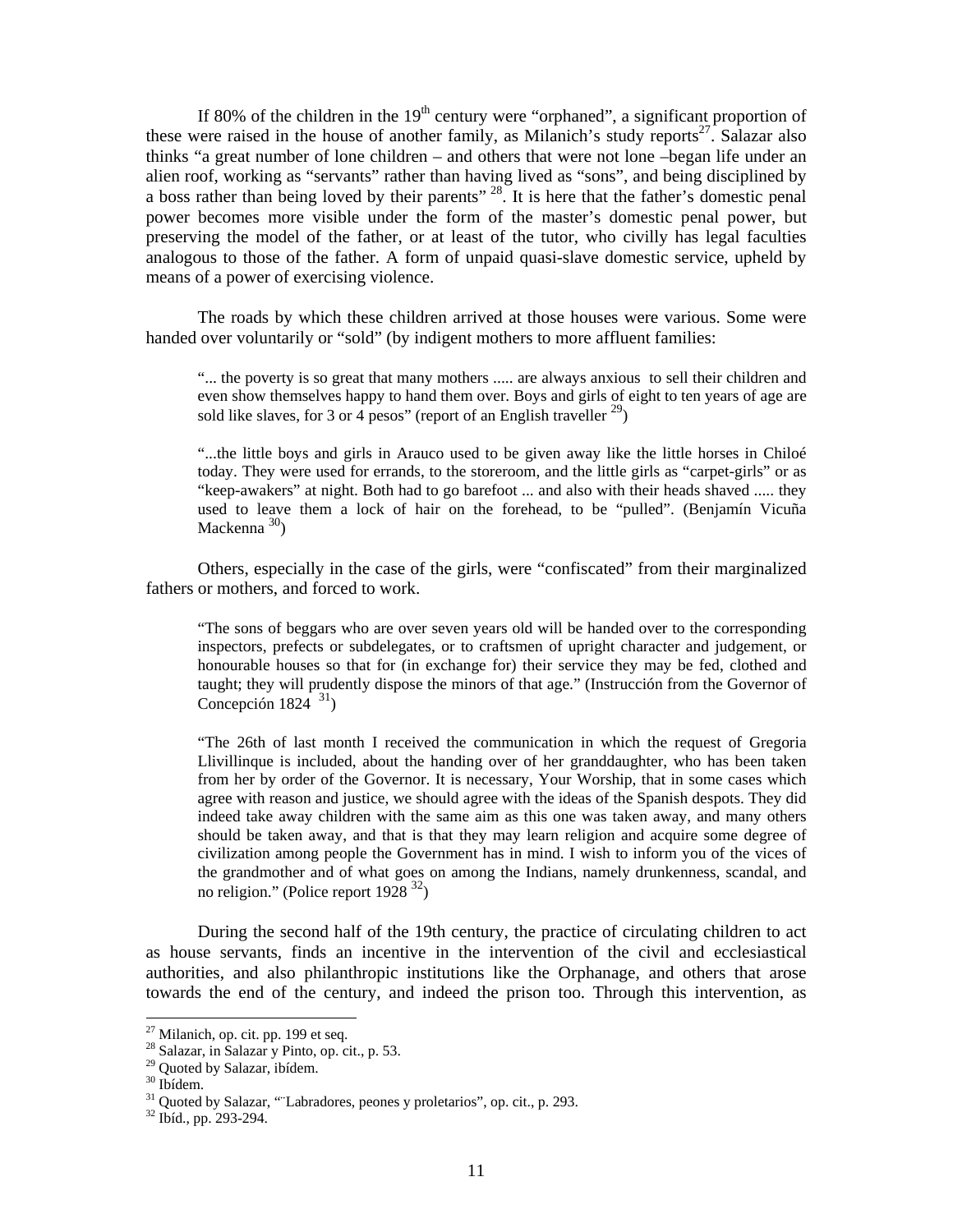Milanich points out, an attempt was made to formalize the handing over of children by poor mothers to better-off families<sup>33</sup>.

This official procedure provided by civil employees and public institutions (the Orphanage was established at the instance of the authorities, and was financed by public funds) offered the bosses a certain authorization to "bring up" their servants. Thus the stay in the Orphanage often lasted no more than a day, which was enough for the boss to make a "contract" with the institution, which could later be displayed as a less precarious authorization than a verbal agreement with the child's mother  $34$ . In these cases the term used was to "adopt" a boy or girl, although adoption as a way of creating the son-relationship did not exist in Chilean law. The bosses looking for servants even registered at the Orphanage, requesting an "heir" or a "son" 35. With that language, in which the boss appears at the same as father of his adopted servant, not seldom it expressed a reality of paternalist feelings, fed by the faithfulness of the servant, whom the boss ended up including in his will, with some legacy which converts them into heirs.

The discourse in support of this practice, which would otherwise conflict with the convictions of the republican elite, is based entirely on the image of a work of charity. The boss appears receiving for charity a boy or girl (or several) who lives in misery, who has no mother, or whose mother can not raise him, and he does it for his good, offering him a house , food and safety, religious education and good customs, or incorporating him into service in the house as a way of giving his life some meaning, and even promising to compensate him in his will.

However the reality of the practice represents the interests of the bosses, whose home economy depended on being able to secure a large band of male and female servants, and from the same distinguished intermediaries, for similar reasons. Thus, for example, when Benjamín Vicuña Mackenna, who was then Governor of Santiago, wrote to the Orphanage to request the admittance of a boy, he wished to help the wet nurse who served in his own house to get rid of her own child, looking after whom was incompatible with dedication to the children of the house of the famous Governor $36$ .

To make sure of the obedience of the woman servant, up to 1850 it was no rare thing for the master of the house to beat her, and it should not surprise us that on occasions he abused her sexually $37$ .

After the Civil Code was adopted, the master's power of punishment is less clear, according as the Civil Code does not explicitly recognize his power. But in fact the image of a boss-father, who performs quasi-parental functions, functions fully. That continued to include the use of important levels of violence. Thus, for example, at least two adolescents handed over by the Orphanage died as a result of bad physical treatment in their bosses' house in  $1910^{38}$ .

<sup>&</sup>lt;sup>33</sup> Milanich, op.cit., pp. 267 et seq. The ideas that follow, in the main text, are a summary of Part III of the work of this author.

<sup>34</sup> Ibíd., p. 272.

<sup>35</sup> Ibíd., p. 271.

<sup>&</sup>lt;sup>36</sup> Case quoted by Milanich, op. cit., p. 282

<sup>37</sup> Salazar, "¨Labradores, peones y proletarios", op. cit., p. 297.

<sup>38</sup> Salazar, "¨Labradores, peones y proletarios", op. cit., p. 297.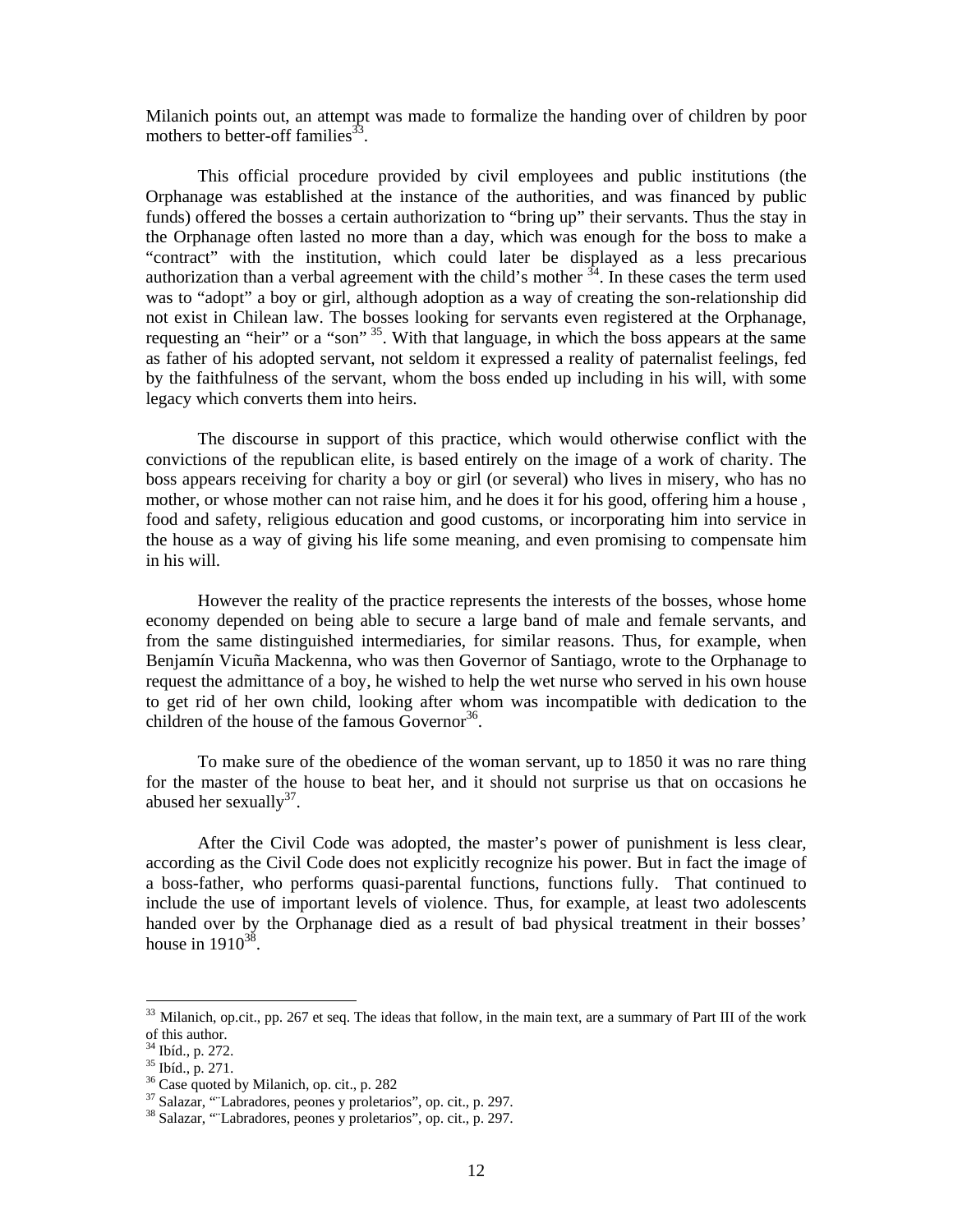But more than physical violence, the practice largely seems to be upheld –as I have already stated- in the feelings, and in an ideological discourse of charity and gratitude. Paternalist charity is present, not only as a pretext, but also as a genuine feeling. The bosses, and those who participate in the networks of the circulating of children, are accustomed to believe that the reception of the servants, in the end, is a necessary work for the good of those poor creatures. And also, as a consequence of that, the boss often feels that the service of his servant is a gesture of loyalty and gratitude which is owing to him. On other occasions, in contrast, more than the loyalty – the boss cultivates the interest of the servant, promising him part of the inheritance if he does not abandon him in his old age.

The bosses feel they have legal power – in spite of the silence of the law – to claim the return of their servant-pupil who has run away. Thus, for example, when his maid Ernestine Pérez runs away from the house of Luis Siderey, the latter sues her new boss for kidnapping 39.

This brief description of the institution of the circulation of children, for them to be raised in houses where they were not born, in which they will be employed as servants without pay, allows us to draw some preliminary conclusions, some almost like a hypothesis, and others a mere repetition of conclusions reached by Milanich.

The practice described develops, with the law silent on the subject<sup>40</sup>, but under a model built or consolidated by the law: that of father-patriarch with wide power to make arrangements for his children, including about their work.

The use of the model of the father, in this way, allows him to obtain from the children received as servants an unpaid service which is essential for the domestic economy of the houses of families of the elite, and also of others not so elite.

Physical violence is used against the servants, but not in the out-of-control way in which the marginalized father of a plebeian family, or a drunkard, treats his son, but rather as a legitimate way of administering relationships with the service, which can certainly not be governed by the more sophisticated ways that the patrician patriarch can employ with his sons and heirs.

The ideological discourse which justifies it "for the good of the child-servants", inspires and strengthens this practice, and offers reasons and convictions to those who intervene in it.

This way of exercising domestic violence cannot be explained simply as a private phenomenon. The practice occurs with the participation of the elites, which act simultaneously in their private role as patriarchs, and in their public role as political , judicial etc, authorities, and who preserve, for economic and domestic needs proper to their class, an institution which, upheld by the legal model of the father-patriarch – does not, however, have express authorization in republican legislation, among other reasons because it struggles against liberal principles which inspire it. The silence of the law, in this case, seems necessary for this pre-liberal (almost enslaving) use of domestic penal power.

<sup>39</sup> Ibíd. P. 261.

<sup>&</sup>lt;sup>40</sup> Milanich has much to say on the subject, drawing conclusions which I will come back to when I make a more general examination of the relationship between violence and law (in the second part of this paper).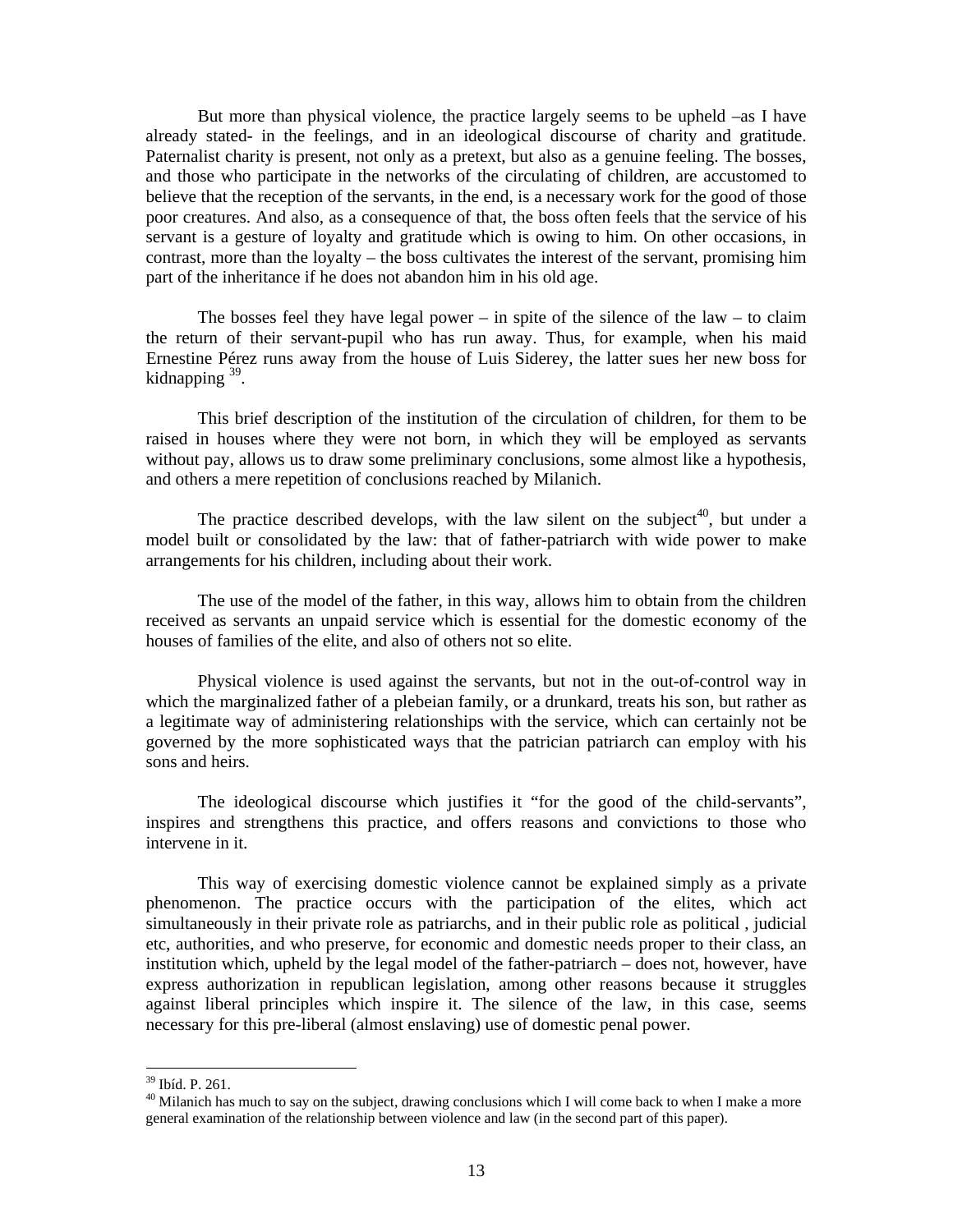### The public shifting of domestic penal power over children.

In 1928, as has been said, the father's domestic penal power over one's own sons is repealed. A faculty of correcting them and punishing them moderately is maintained, but the faculty of imposing arrest on them with the aid of the law disappears. This repeal, and the creation of tribunals for minors, happen simultaneously. And this represents a profound transformation in the way of conceiving the state's role regarding poor families and marginalized children.

The legal faculty of paternal correction and punishment now acquires a new look.

Article 233, Civil Code (1928)

 "The father will have the faculty of correcting his children and punishing them moderately. "When he deems it necessary, he may resort to the tribunal for minors, so that the latter may decide about the future life of the minor, for the time he thinks convenient, which may not exceed the time remaining for the minor to reach 16 years of age.

 "The resolutions of the magistrate of the juvenile court may not be modified by the sole wish of the father."

In its new edition, the disposition of the Civil Code substitutes the power of the fathers, that of sending his son to be arrested for a short time, for a power of a new actor, the juvenile court, to decide about the future life of the minors, until they reach twenty years of age.

Apparently the father's power is not substituted, but merely reformed, reduced, "domesticated" by the introduction of a magistrate, who now can deliberate, and not merely fulfil the father's orders. In fact it is the father -who preserves his faculty to correct and punish- the one that may resort to the magistrate "when he considers it necessary". Apparently, the nature of the faculty is modified too, since now there is no question of imprisoning the child, but rather to reach fair decisions about what to do with his life. The effect is celebrated as a reduction of the father's violence for the counterweight represented by the faculty of the juvenile court, and for the new direction which its intervention will have, compared to the original power of the father. As a consequence, with the new disposition "...the right of lord and master which the father had regarding the son under the age of sixteen came to an end $"^{41}$ 

A more careful examination of the 1928 reforms allows us to see another reality behind these two appearances.

The decision of the father to resort the judge, as will be seen, implies resigning his paternal power, and interference by the State, with no turning back, in family life. But to tell the truth, it is not even necessary for the father to resort to the juvenile court, for the latter to be authorized to take his place.

In fact, the modification of Article 233 of the Civil Code is no more than a consequence of a much more significant legal reform produced in 1928: the promulgation of the Minors Law  $N^{\circ}$  4,447, which creates the Juvenile Courts, and gives them broad

<sup>&</sup>lt;sup>41</sup> Somarriva, quoted by Cillero, op.cit., p. 99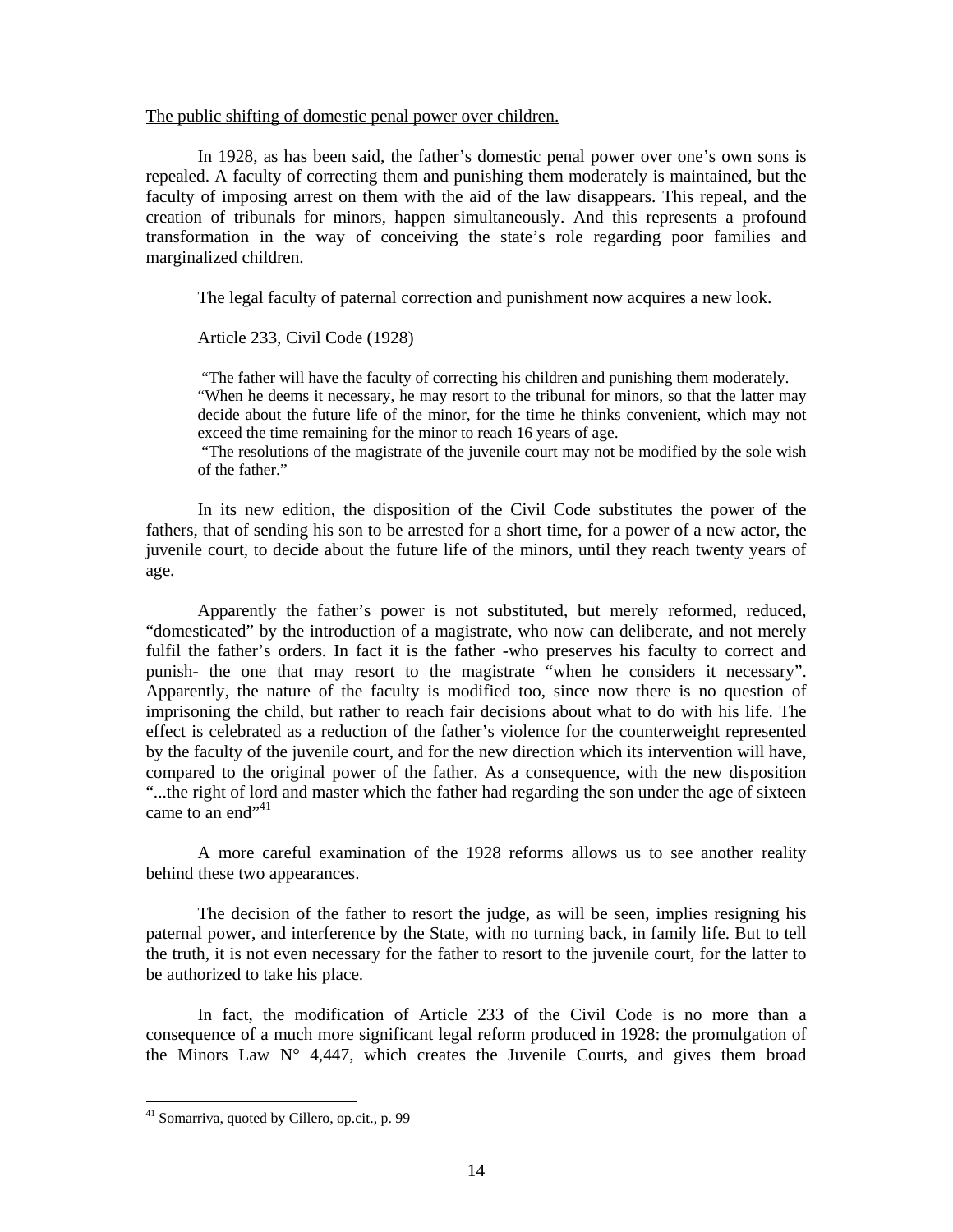competence for the protection, control and repression of childhood marginalized, abandoned, vagrant or delinquent.

Following the model of the tutelary juvenile court created in Chicago in  $1899^{42}$ , inspired by the idea of an informal justice, with a magistrate who has to proceed with the children with the closeness, and the firmness of a good family father, the new Minors Law in Chile gives wide discretionary powers to the tribunal to intervene in the lives of the minors, to take them away from their families, and hand them over to other families, or intern the in Minors' Houses, or in other special educative establishments, where it will be possible to educate them or correct them until they come of  $age<sup>43</sup>$ . These powers can not only be exercised when the father resorts to the tribunal, but every time the minor "is in material or moral danger". Jurisprudence understood this as a broad competence to intervene over poor and marginalized children and their families:

"Material danger is equivalent to the physical risk a minor may be in, such as the lack of food, developing in a toxic environment, or in any other which may affect his corporal integrity" "Moral danger refers to the risk that may affect his conduct with his fellows and with himself, a danger of behavioural development, living in antisocial environments"<sup>44</sup>.

The substitution of the father is specifically enshrined in the law. Once it was decided to hand the minor over to another family or intern him in a Home for Minors, the father de facto lost his father's power over his son. The State, in one sense, is converted into these minors' new father.

Art, 1 Law Nº 4,447

"The function of attending to the personal care, the moral, intellectual and professional education of minors, which, in the cases contemplated in this Law, corresponds to the State, will be exercised through the General Directorate for the Protection of Minors."

With the 1967 legal reform, this displacement of the father's role towards the state is specified, regarding the minors interned in Homes for Minors and correctional institutions, through an explicit substitution of the father by the Director of the establishment where he is interned. The juridical model of the father-son relationship continued to be used, indeed in many cases (the most frequent ones) in which the internment, for lack of special institutions for minors, was effected in the prison: the director of the prison himself, regarding the minors imprisoned, will have the faculties which the Civil Code recognized as belonging to fathers, including that of correcting and punishing for educative reasons:

Art. 57 Law Nº 16,618

-

"While a minor remains in one of the establishments or substitute homes governed by this law, the care of his person, of his education, and the right to correct him will be in the hands of the director of the establishment, or the head of the respective home".

 $42$  For a critical revision of the creation and functioning of the tutelary tribunals for minors in the U.S.A, see Platt, Anthony, "Child savers. The Invention of Delinquency", Chicago – London, The University of Chicago Press, 1969.

 $43$  This aspect of the evolution of social control over childhood in Chile has been the object of more attention in legal-historical research. Cfr. for all, Cillero, op. cit., and Farías, op.cit.

 $^{44}$  Supreme Court, Oct.,  $2<sup>nd</sup>$ , 1978. RDJ, Vol.. LXXV, sec. 1., p. 453.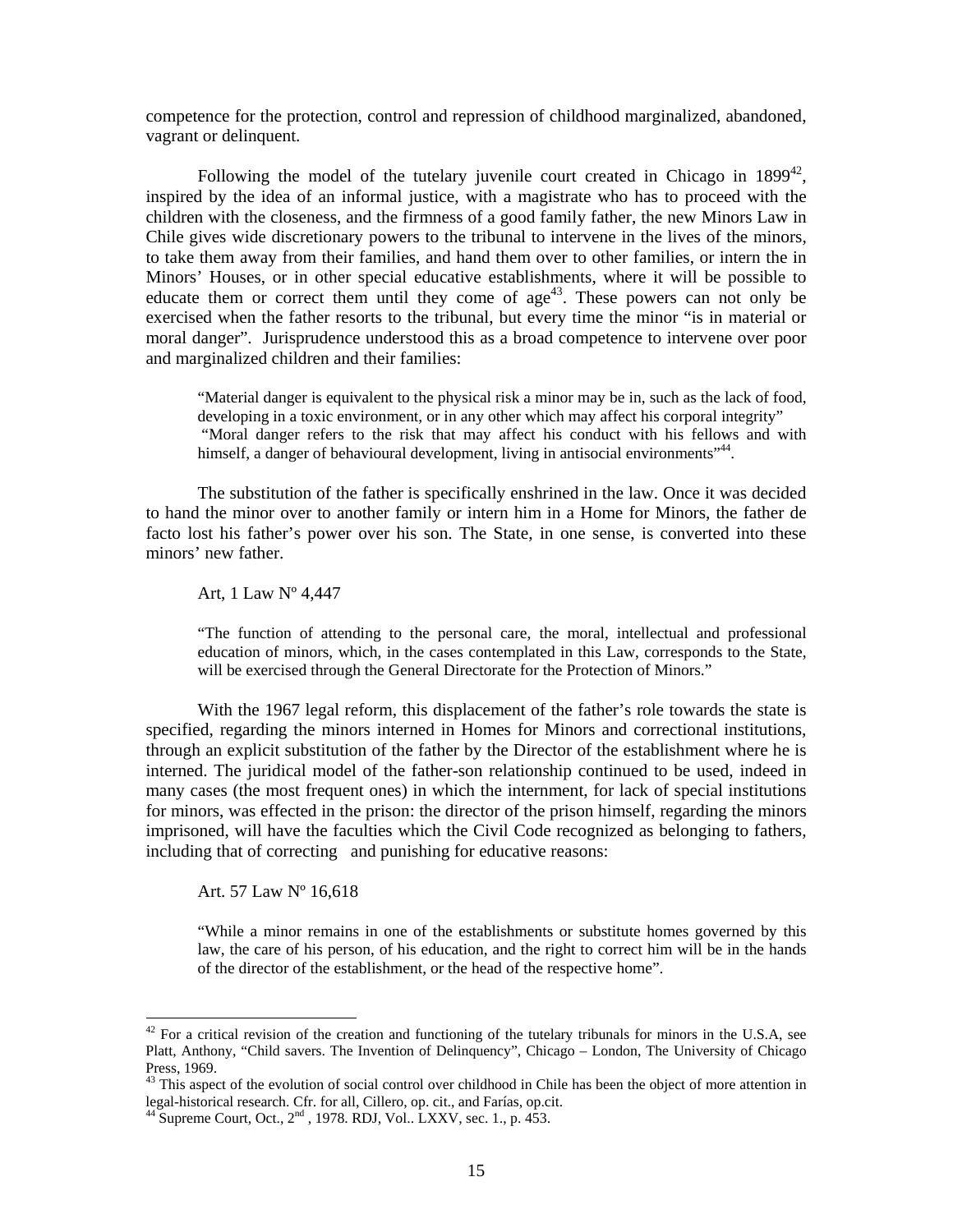Resorting to the prisons seems to answer to a need of the moment, which arose for lack of funds to commission Minors Homes. In fact, the Minors Law, Nº 4,447, foresaw the creation of one Minors Home in each place that where there was a juvenile court, and it laid down that minors aged twenty "can only be detained in Minors Homes or – it added with foresight – in those establishments that the Regulations and the President of the Republic shall determine." The Regulation of the Law, in turn, in Article 12, solved the problem of lack of funds for creating the Homes for Minors, but in doing so it said a lot about the real meaning, according to the public authorities, of the faculties given to the new Minors Tribunals.

"Where there are no minors homes, a special department will be set up, completely separate from the adults, in the penal establishment or detention centre that exists, and that department will be governed by the same regulations as the homes for minors<sup>"45</sup>.

The fact that they had resorted to the prisons – even if they were creating special sections of them for minors, as a place in which they could comply with the "protection measures" or those of "rehabilitation" adopted by the minors courts, makes it quite clear that the father's domestic penal power was not really repealed and replaced by judicial benevolence and protection, but instead it was intensified it in a way that would have been unimaginable when the father was in charge. If initially the confinement could be up to six months, now it could be extended for years.

A contributing factor to that intensifying of the domestic power to punish probably was the unifying carried out by the Minors Law of the treatment for the subordination or rebelliousness of the marginalized child (and of his abandonment) with the treatment for juvenile delinquency as such. When the Juvenile Courts were created the raised the minimum age for penal responsibility (although it depended on the minor being declared "with discernment") from the age of 10 to 16, subjecting to the correctional faculty of the juvenile court those who in the previous century had been within the competence of the criminal justice judge<sup>46</sup>. This unifying answered to the idea that, in the end, insubordination, delinquency, abandonment, vagrancy, and marginalization are all manifestations of one same social ill: "the abandoned and delinquent minor" and that for lack of any other answers to the policies of redistribution to favour the poor, they all need the same treatment $47$ .

In turn, with the unifying of the legal treatment of the abandoned, insubordinate and delinquent minors, the offence loses its specific features as the basis for repressing it. It dissolves among the whole set of social problems which require the intervention of the state's power of pseudo-paternal correction. The offence, like insubordination, is confronted with the means placed at the disposal of the minors magistrate, but no longer under the juridical form of Penal Law, but under the power of a father or tutor to correct and punish. Although this new form prevents imposing punishment which lasts too long (the measures end where the judge's competence does, when the youth reaches the age of twenty), as a counterpart it

<sup>&</sup>lt;sup>45</sup> Art. 2 (trans) of Law N° 16,618, which replaced Law N° 4,447 as Minors Law, maintained this faculty of the President of the Republic to determine what other establishments should be used as minors homes where these have not been created. The Regulation of the Law continues to establish that these other establishments will be special sections located in the prisons.

 $\overrightarrow{C}$  Cfr. Cillero, op. cit., p. 106.

<sup>&</sup>lt;sup>47</sup> Critically emphasizing that this punitive "remedy" expands in the countries of Latin America at times when the basic social policies in favour of childhood are shrinking, García Méndez, Emilio, *Derecho de la Infancia-Adolescencia en América Latina: de la Situación Irregular a la Protección Integral*, Santa Fe de Bogotá, Forum Pacis, 1994, pp. 41-44 y 79 et seq.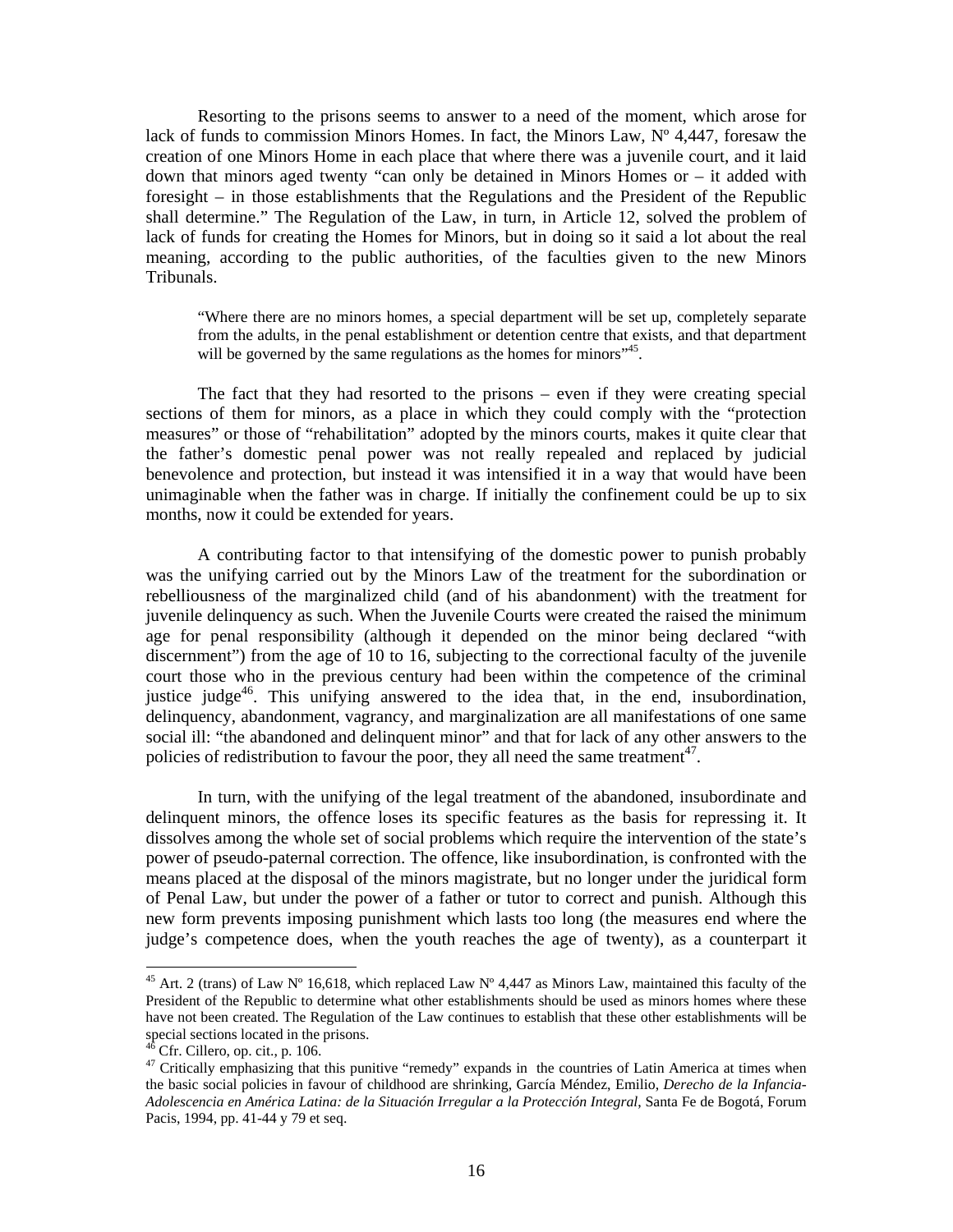allows effective intervention without having to prove the offence  $-$  it is enough to argue that the youth is "in material or moral danger" – and, without having to maintain tjhe formal proportion between the seriousness of the offence and the duration of the measures taken, which even for a simple robbery could last for years, until the rehabilitation of the minor (with a limit of age up to 20).

 As time passes the prisons for adults are substituted by special establishments for minors, which perform the same function as the others, and have the same character of deprival of liberty. The Centres for Observation and Diagnosis (COD), as fast as they install safety measures, similar to those of the prisons, make it unnecessary to resort to the prisons, which towards the year 2000 diminish drastically, but do not disappear<sup>48</sup>.

Shutting children up for an indeterminate length of time in the prisons (and later in the COD), without proof of their having taken part in an offence, and often explicitly only because of behaviour problems, or their "material or moral danger" is no longer legally treated as a penal measure, which demands respect for guarantees of due process and the principle of the legality of the offences and of the punishments, to convert itself into a simple expression of the right of paternal custody over minors, now being exercised by the director of the prison or COD, as a substitute father. Thus, it becomes impossible to control the formal legality of the measure.

Thus, for example, in 1991 the Supreme Court heard a habeas corpus allegation in favour of three minors interned by order of a judge of Minors, one of them being in a COD. The Supreme Court confirmed the decision of the Appeal Court of Valparaiso, which reveals the "paternalising" of the penal control of the state:

"...this cause cannot prosper since the minors are interned in the establishments named as a measure of protection for them, and in no case are they deprived of their freedom, as their representatives would seem to think"<sup>49</sup>

Recently, in 2001, the Supreme Court, which was regulating the situation of minors accused of offences, and interned in COD or prisons by order of the Minors Magistrate, was waiting for the report on whether they acted "with discernment" (on which depends the possibility of their being tried in a penal trial, as adults) reiterates the thesis that internment is not comparable to a deprival of liberty proper to a criminal trial, and it is not subject to the guarantees which limit this kind of measures, since it constitutes a preventive measure established for the benefit of the minor $50$ .

To sum up, since 1928 we see how the adoption of a legal language proper to the civil domestic faculties of the father, of custody, education and correction, allows the State, through the figure of a magistrate of minors, legitimises the exercise of public violence against children, without repeating the formal guarantees that limit that violence in the case of adults, being supported by the rhetoric of the minor's benefit. Domestic penal power over

<sup>48</sup> Cfr. Cillero, Miguel and Bernarles, Martín, "Derechos humanos de la Infancia-Adolescencia en la Justicia 'Penal de Menores' de Chile: Evaluación y Perspectivas", in *Revista de Derechos del Niño*, Santiago, Universidad Diego Portales – Unicef, Número Uno, 2002, pp. 21 et seq. and 24 et seq.

<sup>&</sup>lt;sup>49</sup> Valparaiso Appeal Court's sentence, Nov., 27th, 1991, Case N° 295-91, confirmed by sentence of theSupreme Court, Dec., 23th, 1991, N° 28.831, in *Fallos del Mes*, Santiago, 1991, N° 397, pp. 771 y et seq. (emphasis added by me).

<sup>50</sup> Cillero and Bernales, op. cit., p. 18.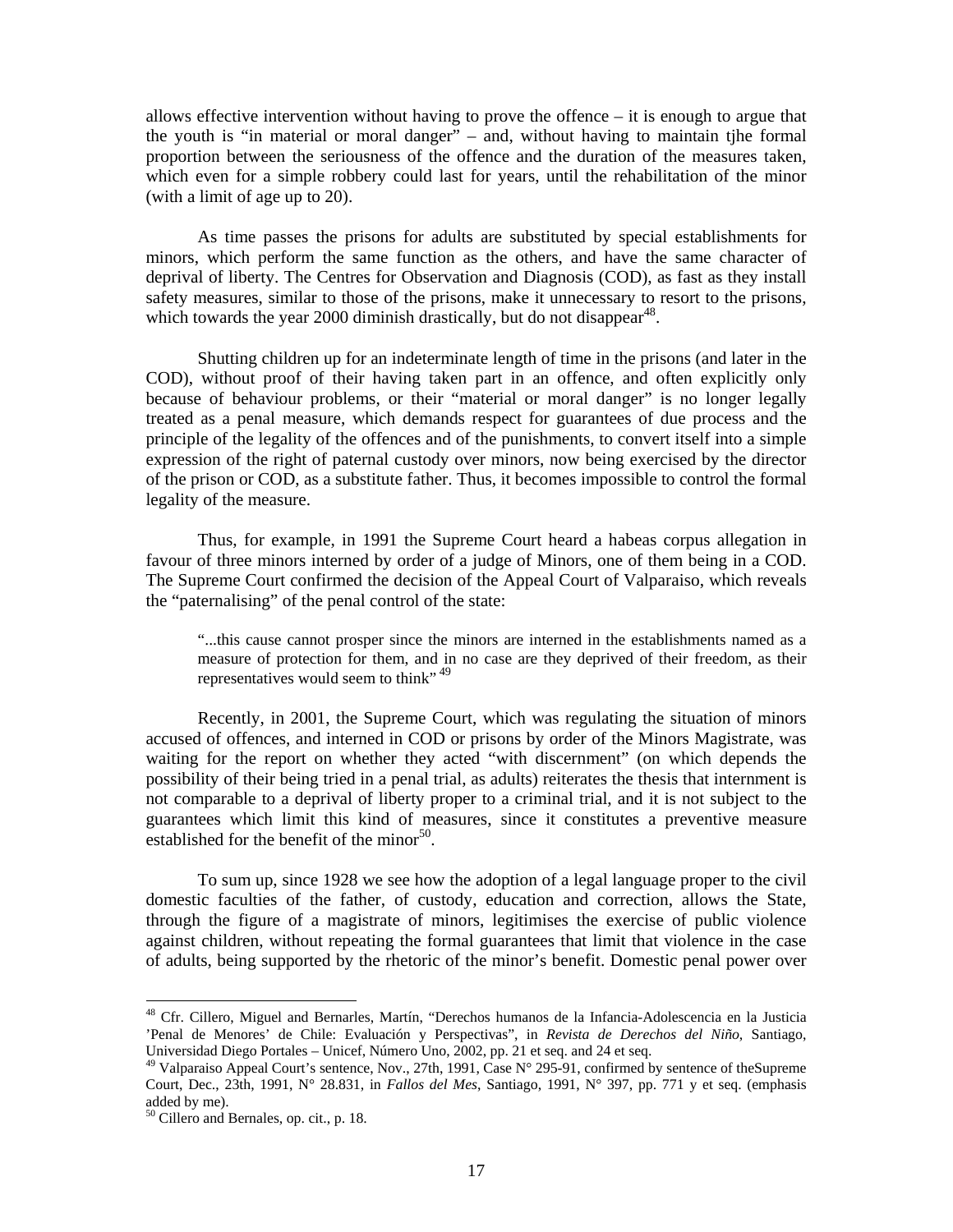children, turned over to the state and exercised within one of the institutions most typical of public violence – the prisons – remains camouflaged under the well-known discourse of paternal concern for the right education and protection of the minors.

### Dissolution of legal domestic violence in normalizing social knowledge and practices.

The public displacement of domestic penal power, and its intensifying in the figure of the minors tribunal and the director of the minors home, in spite of its paradigmatic visibility, is not the most representative transformation of legal domestic violence during the  $20<sup>th</sup>$ century. The number of children subjected to this form of violence, through confinement, in the end only represents a small part of the children, and indeed only a small part of the marginalized children, the ones that are a worry from the viewpoint of public order.

For the majority of the children who are simply poor, who are the most numerous group of the child population of Chile during nearly all the  $20<sup>th</sup>$  century, the rise of greater cultural sensibility about childhood needs and the care necessary, translated – during that century – into a sophistication in the forms of day to day converse. Free of the legal violence of the father, repealed and culturally disreputable, and fr, too, from the domestic violence of the minors court and the correctional establishments for minors, reserved for a sector of marginalized youth, the great majority of the children who are simply poor experience the benefits, but also the contradictions, of a new form of public concern for childhood in the liberal state: moralization and normalization.

Intellectual and moral education, hygiene and public health, learning skills and attitudes at work, together with an autonomous management of one's own needs through savings; orderly political expression, and one that is respectful of the law and the institutions; the regularizing of family unions under legal marriage, putting down roots with a dwelling in a well-defined and orderly space; these are some of the principal commitments of the normalizing project, as a way of governing the poor population, from childhood on. The foundations of this project are already in place, in the discourse which the governing elites hold during the  $19<sup>th</sup>$  century about the "Social question", but the normalising project reaches a significant political expression only in the  $20<sup>th</sup>$  century.

Donzelot tells of the development of this look in France as an answer to the double dilemma, which the intellectual elites and the government expound, about the poor:

- 1) How can one resolve the question of extreme poverty and indigence without putting at risk the liberal concept of the state, which might find itself threatened by growing demands for subsidies, and social services? and
- 2) How can the working classes be reorganized disciplinarily, once those traditional links of vassal or patron, which kept them obedient, have dissolved?  $51$

The answer is to be found in private and public philanthropy, by means of two different forms: the "assistance pole" and the "medical-hygiene pole" <sup>52</sup>

By means of the "assistance" practised by private philanthropic organizations, even when they get some financial help from the state, those demands directed to the state, which would threaten its definition as liberal, are redirected to the private sphere. The assistance is

<sup>51</sup> Donzelot, op. cit., p. 57.

<sup>52</sup> Ibíd., pp. 58-59.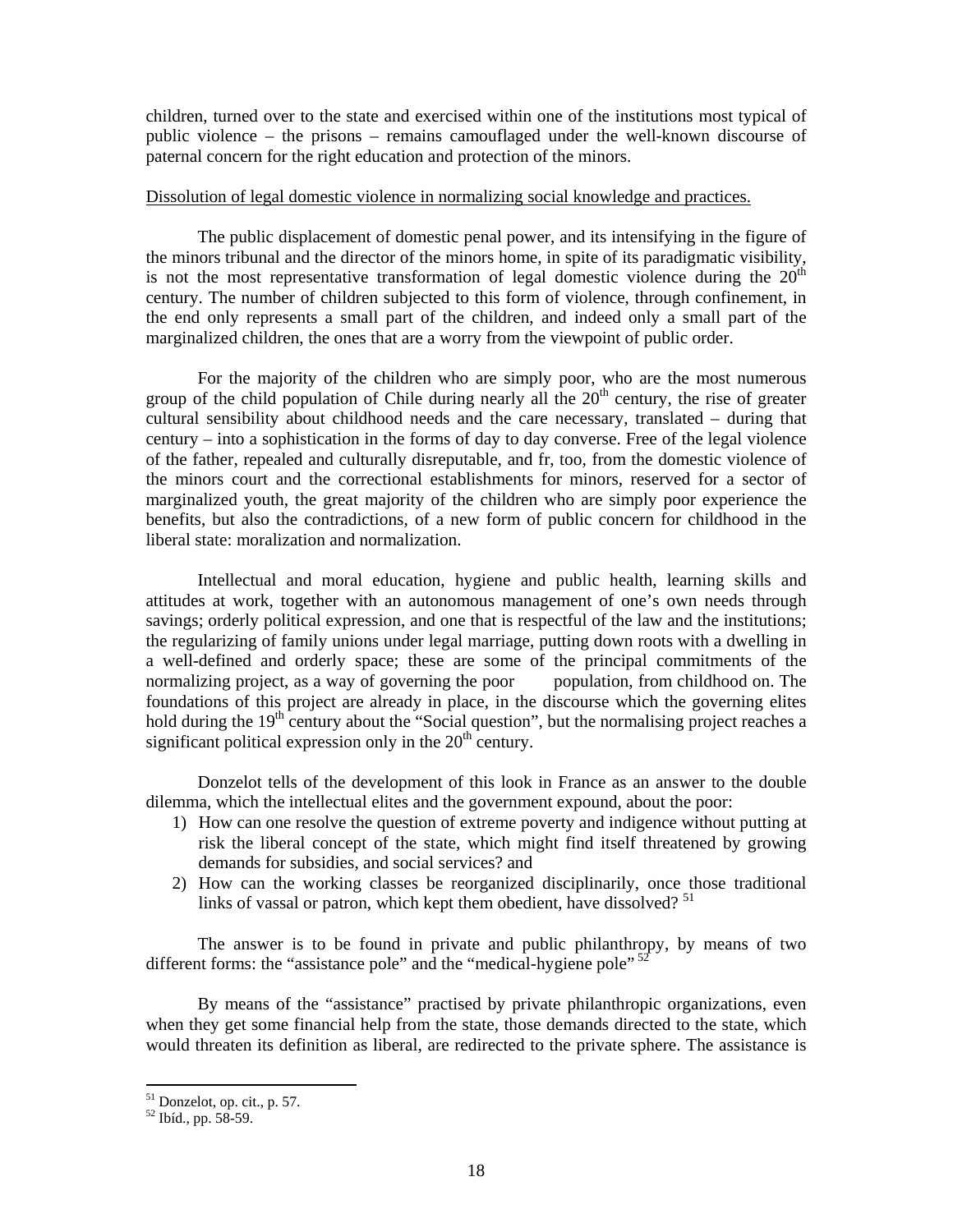accompanied by teaching the popular classes the virtues of saving, of a morality of the modest satisfying of their needs with the fruit of their work. Those who continue to ask for help, showing their lack of economic morality, are answered with guidance: an intervention in the family based on the supposition that he is restrained from facing up to his poverty.

The assistance has, thus, a moralizing function that privatises the needs of the poor. On the occasion when they help a family that has asked for help, philanthropic societies like to give advice about the right way to conduct their lives, and to that effect they bring out the negligence and moral relaxation which there is in misery. The family that does not adjust to this ethic stays in misery, and goes on asking for help, gives up its autonomy, and becomes vulnerable to tutelary intervention.<sup>53</sup>

In Chile, the Minors Law,  $N^{\circ}$  4,447, of 1928, reflects this aspect of the new moralizing policy towards the poor, when it regulates in which cases it will be understood that the parents are physically or morally disqualified from continuing to look after their children. Now, besides the significant introduction of ill treatment, which informs on the degree to which the father's domestic penal power fell into disrepute, they also include conditions and actions proper to the ways in which marginalized groups survive, such as vagrancy and mendicancy – and also the exercise of trades in the street which could be considered mere pretexts to cloak mendicancy – together with alcoholism, and "whatever other causes which place the minor in moral or material danger". It is poverty itself, its style of life and survival, which leads one to suspect inability to raise children according to the standards, which the elites define. Private philanthropy in any case will offer them the moral orientation, the advice, and even professional aid, to avoid this loss of autonomy.

Via the medical-hygiene pole, on the other hand, the State acts to face up to the danger of society being destroyed by the physical and moral weakening of the population. In this case it is the political concern about the way to introduce order into the families before "a population free of territorial ties, but which preserves from its origins a weight that posited a force in movement that was unforeseeable and uncontrollable"  $\frac{54}{9}$ . As we saw at the time, when the governing elites in Chile and Latin America were founding the new republics they sought new "structures of authority" to replace the traditional ones, which fell together with Spanish colonial empire<sup>55</sup>. Only that if the answer was first the consolidation of paternal authority, now it is a matter of confronting the insufficiency of that resource in the midst of poor families, not provided with an adequate paternal authority.

This medical-hygienist concern will find expression in an effort to create institutions and social practices, which introduce civilized norms of behaviour among the poor. One means is industrial discipline, which put order into the life and customs of the working class. Another is the school, through which, besides taking the child out of the world of the poor family's survival strategies, (informal work, begging) the teacher uses the child against the ill-famed paternal authority, introducing civilization into the home<sup>56</sup>.

Already during the  $19<sup>th</sup>$  century, à propos of the public debate held by the governing elites about the "social question", the problem of vagrancy and mendicancy unleashes demands for a normalizing strategy, which combines repression, assistance and moralization

<sup>53</sup> Ibíd., pp. 65-72.

<sup>54</sup> Ibíd., p. 83.

 $55$  Milanich, op. cit., p. 66.

<sup>56</sup> Donzelot, op. cit., pp. 75 and 80.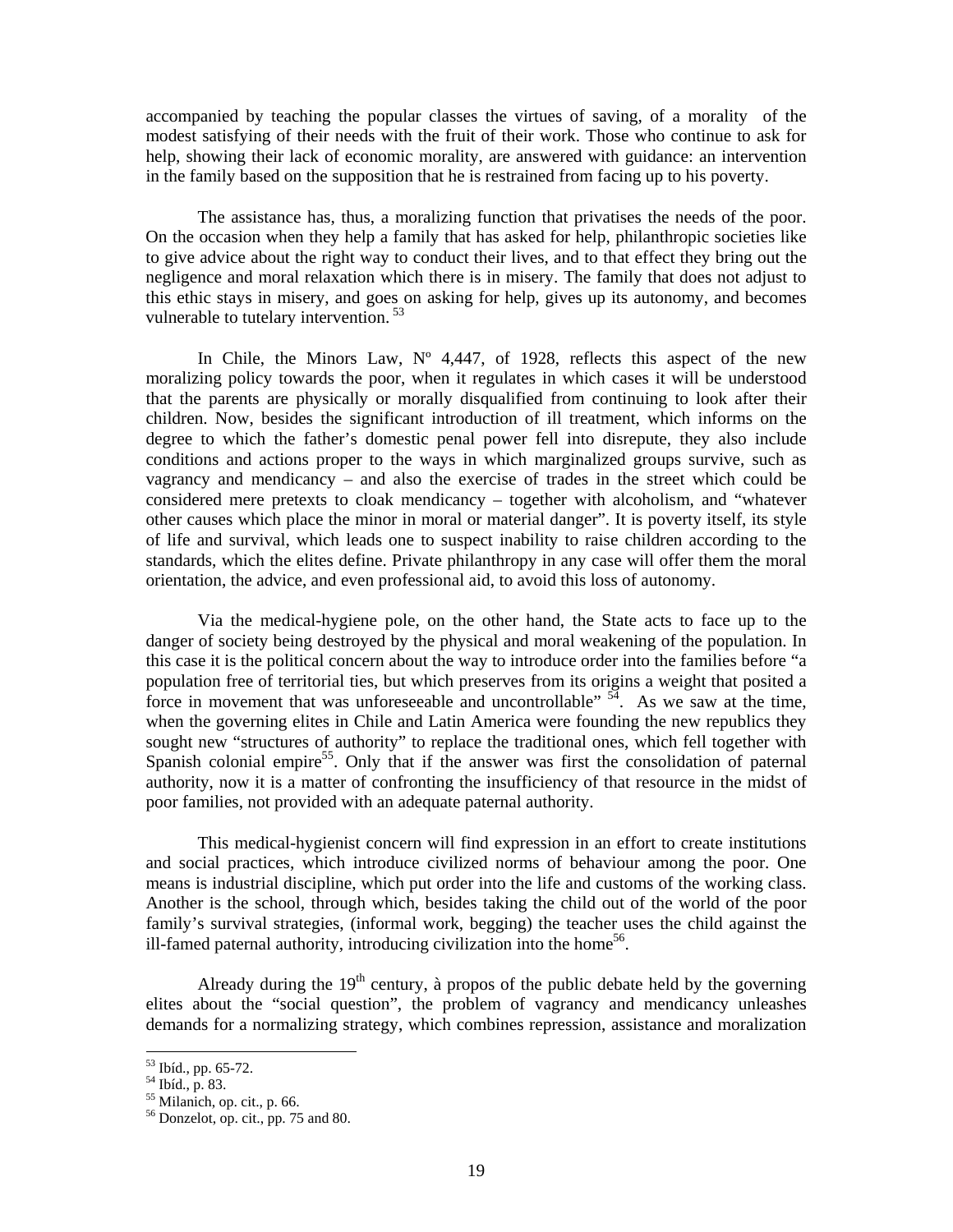through saving. A Chilean republican newspaper demands, in 1972, that the mendicancy should be faced up to by using various normalizing techniques.

"Invalid mendicancy, off to the asylum with you! Mendicancy in health, mendicancy which is youth and strength embargoed by idleness, off to a workshop with you, to acquire habits of work, and to understand the needs of the lob!... (and if you are a beggar because you are handicapped) ...I<sup>'</sup>ll give you a hand, but at the same time I<sup>'ll</sup> try to see that those who come behind you start forming themselves through saving the means to live from the fruits of their foresight and not from gifts of charity…"<sup>57</sup>

 Compulsory attendance at the state school was a privileged field, and it was such, too, for the groups leading Chile, in developing the normalization. For that, as the Minors Law itself laid down, Law  $N^{\circ}$  4,447, in 1928 – education should go much further than mere instruction:

"Art. 2. In every educational establishment, public or private, morals an hygiene must be taught as fundamental matters"

 As Foucault has emphasized, the creation of certain fields of knowledge, grouped under the domain of "human sciences": psychology, psychiatry, sociology, criminology, etc, made a decisive contribution to perfecting and intensifying the normalization that imposed discipline. All these fields have a common technique for acquiring knowledge: examination, which, as it were, keeps watch permanently over individuals, a watch meant to direct, and correct, their behaviour<sup>58</sup>.

 This normalizing vigilance is evident in a judicial practice regarding the marginalized children, which is applied much more massively than is imprisonment, and which represents a third and late kind of "philanthropy": juvenile probation or educational assistance in an open surrounding, etc. By means of this, the juvenile court, which has assumed the "patria potestas" over a child "in moral or material danger", keeps him under vigilance and control, but returns him to the family. Through this normalizing technique, Donzelot points out, "The norm of the State and the philanthropic moralization place the family under obligation of having to retain and watch their sons if the family itself does not want to become the object of vigilance and disciplining"<sup>59</sup>.

 Although the child stays in his family, nothing is the same once that family has been discovered and included in the court's register. The minors magistrate, and a new profession, the social visitor who work with him, are provided with legal and social power to watch over the lives of the poor, and to introduce as norms of behaviour the program which human sciences formulate as to how to guide life normally and surely.

 But normalization is common to institutions, which fix the rules of the life of families and children in a far wider field. The public health centre, the compulsory school which the children attend –the children are forbidden to work-, the factory where working life starts, the mental hospital for these who does not adapt, -all these have something in common. According to Foucault, they are institutions which "have the curious property of considering the control, the responsibility, over the whole or nearly the whole of the individuals' time:

<sup>&</sup>lt;sup>57</sup> Editorial del *El Ferrocarril*, 3 de mayo de 1872, en Gres, op. cit., pp. 220-221.<br><sup>58</sup> Foucault, op.cit., pp. 99-100.

 $58$  Foucault, op.cit., pp. 99-100.<br> $59$  Donzelot, op. cit., pp. 86-87.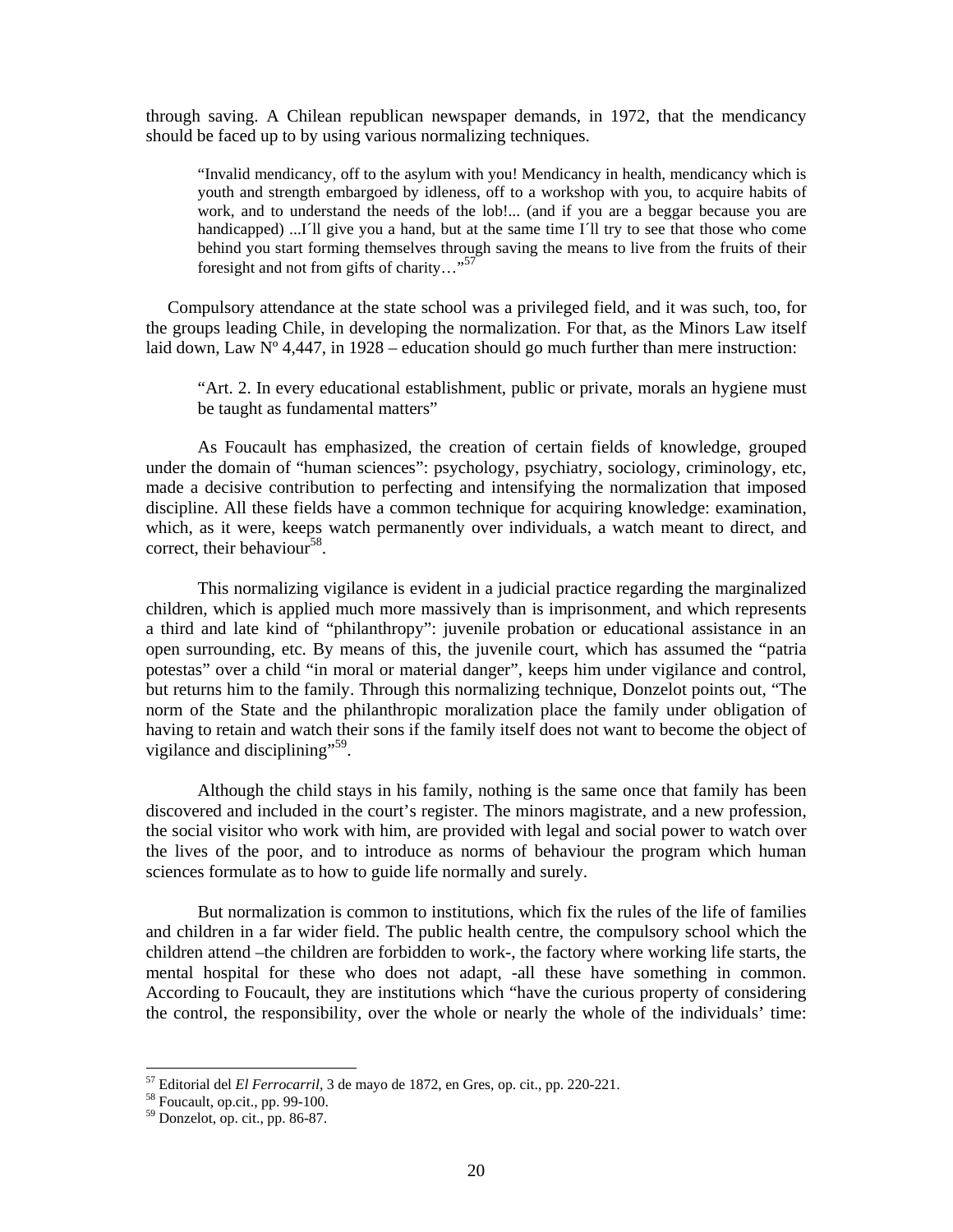they are institutions which in some way take over the whole time dimension of individuals"<sup>60</sup>. Also common to them is a control over the bodies of the individuals; they all fix the place in space of individuals<sup>61</sup>. In this way, the institutions of normalization attempt to create a great mechanism of transformation, which answers to the question of "how to make the individuals' time, body and life a productive force"<sup>62</sup>.

 The different forms of normalization and social control over poor childhood, in any case, have functional links. The existence of the jail and the homes for the young makes sense of the juvenile probation and of all the judicial measures carried out in liberty, which they wouldn't have without the looming threat of being interned, which weighs on children and families who do not behave according to norm of conduct. Philanthropic assistance for the poor is offered with the normative expectation that the poor will acquire habits of autonomy, with the risk that the same philanthropic organization which helps them, a witness to their inability, may resort to the juvenile court's tutelary power if the inability persists. The compulsory schooling is associated with the risk that the failure to adapt -bad behaviour, learning problems, and other causes of school "dropouts"- may serve as reason for tutelary intervention too. Failures in the mental health treatment of a child or youth with difficulties, for example with an addiction, can turn into an occasion for internment in a mental hospital or for he intervention of tutelary justice itself.

#### Normalization and violence.

 So far I have not defined violence. The definition was not necessary in order to review the violent character of the forms of domestic penal power in those where common sense has not difficulty in speaking of violence. The word "violence" has a semantic field that is partly evident, which embraces, of course, blows and bad physical treatment, and likewise involuntary confinement in an institution. So the definition was not necessary while reviewing the violence of the father's domestic penal power in its original formulation.

 Regarding the practice of circulating the children to employ them as retainers or unpaid servants in alien houses, the almost slave-like implications of the institution can also probably allow to consider them within the semantic field of the word "violence", as the word in commonly used. To make someone work, to make use of his work without consent, as a slave, is also violence. If the way we got it is to "adopt" a servant when little, make his food and clothing depend on his serving, and that without pay, in the context of social and economic subordination, serving a master who is incomparably more powerful, it would be difficult to call it voluntary service: it is embedded in a social structure in which will has no meaning, and makes no difference. That is what its quasi-slave character refers to. It is not necessary to define violence. Still less if the maintenance of that relationship of servitude serves the use of correction and punishment faculties proper to a father's role, a fathermaster.

 Neither is it necessary to define violence when reviewing the public displacement of domestic penal power in the faculty of the juvenile court to intern minors against their will in prisons or in places with functions equivalent to those of prisons.

 $60$  Foucault, op. cit., p. 129

 $61$  Ibíd., p. 132

<sup>62</sup> Ibíd., p. 136.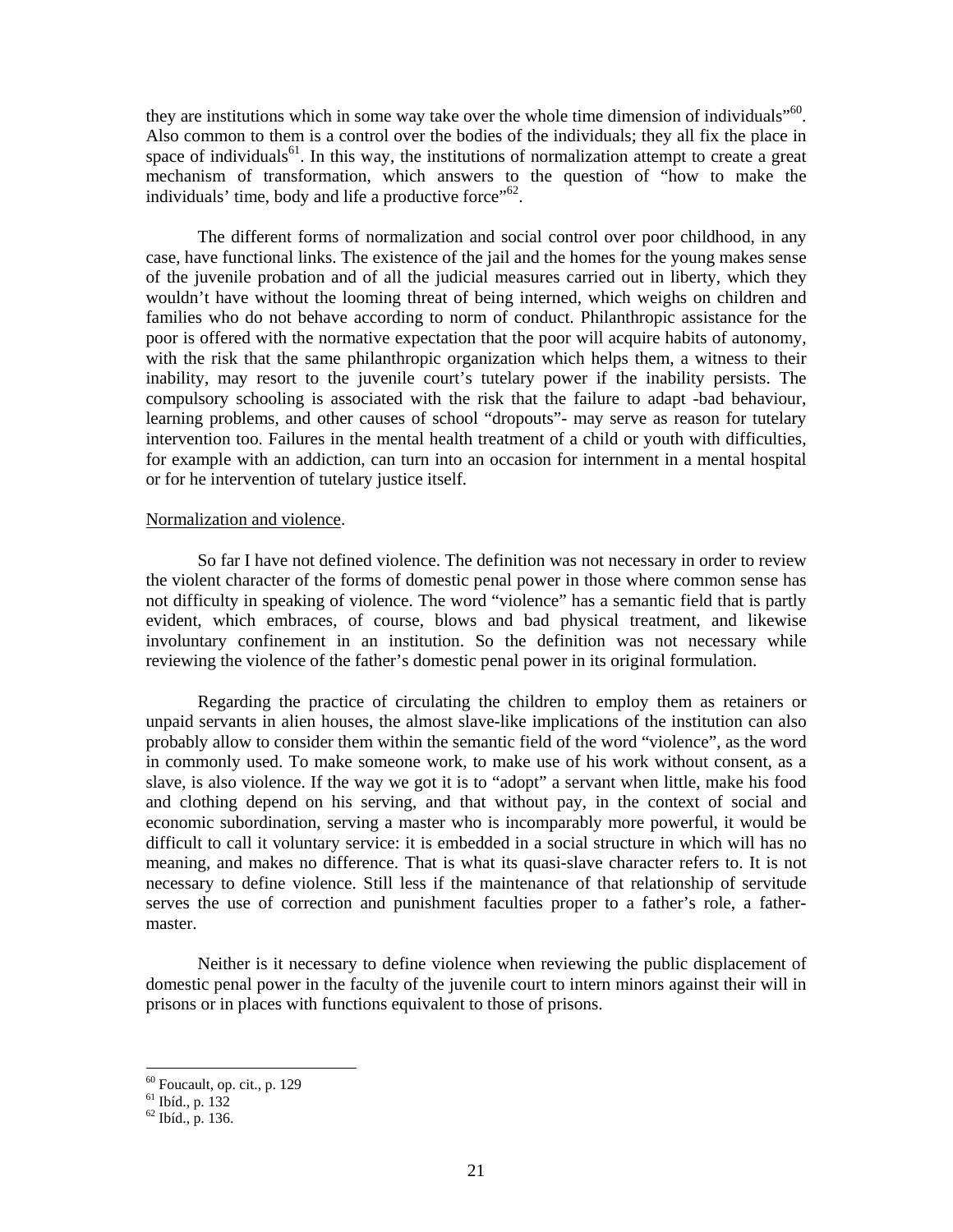However if we review the social practices and institutions for normalizing childhood, it may be necessary to define the semantic contours of the word violence, to avoid that, if we end up calling everything "violence", that the word could no longer be used to say anything meaningful. If we observe the practice of juvenile probation or of educative assistance in liberty, ordered by the juvenile court, under the looming threat that if the measure are resisted by the child, the judge will be able to decide to intern him, it would probably not be so difficult either to agree about its violent nature. But what are we to say of the mental health interventions of a youth with addictions or some other kind of problems? And –even more difficult- what are we to say of compulsory primary education?

 In other words, if, with the practices and institutions of normalization, the result is what I have called the "dissolution" of violence, does that mean that the fluid or "solution" that follows ceases to be violent? Or is it that that voluminous fluid, made up of the normalizing practices continues to be -though with lower "density"- "chemically" violent all the way through?

 The use of the word violence has a political function: it means casting suspicion on the legitimacy of a social practice. Violent practice, in order to claim legitimacy, must claim exceptional reasons that justify it in certain cases, besides submitting to limits and guarantees imposed by law. That is, for example, the technique by which the State claims to legitimise acts which are evidently violent such as the imposition of punishments in the criminal justice system. The State finds it necessary to appeal to these justifications, and techniques which limit and guarantee, because qualifying such punishments as "violence" casts suspicion on the legitimacy of the one who uses them, unless he shows that passes a particularly rigorous test of legitimacy.

 It is only when the word violence is used within a semantic field which common sense can understand, that that word will keep its capacity to denounce, forcing the person who exercises violent practices to show that special reasons exist which justify him and to submit to limits that are a guarantee.

 A thorough examination of the practices of normalizing childhood, to denounce its violent nature, is beyond the aims and possibilities of this essay. But I am indeed interested in presenting a hypothesis about the violent character of some of the manifestations of normalization.

 In any case I should like to emphasize, in the first place, the difficulty of undertaking a global critique of the violence of the practices and institutions of normalization.

 A first attempt to define violence, with an eye to normalization, laying hold to the intuition that appears to guide Foucault, could be making the person submit to the needs of the social system. The submission may be "involuntary", which makes it easier to qualify as violent, but it could also be "formally" voluntary, to the extend in which the ideology configured by the normalizer wisdom (the idea of what is morally correct, what is psychologically normal, what is medically healthy, what is politically safe) produces attitudes of conformity, of meek submission of the individual to those practices which, ignoring their needs and subjective desires, use it in function of the needs of the social system.

 The problem of this first attempt is that it supposes that the subjectivity of the individual, his needs and desires, are something naturally independent of the definitions of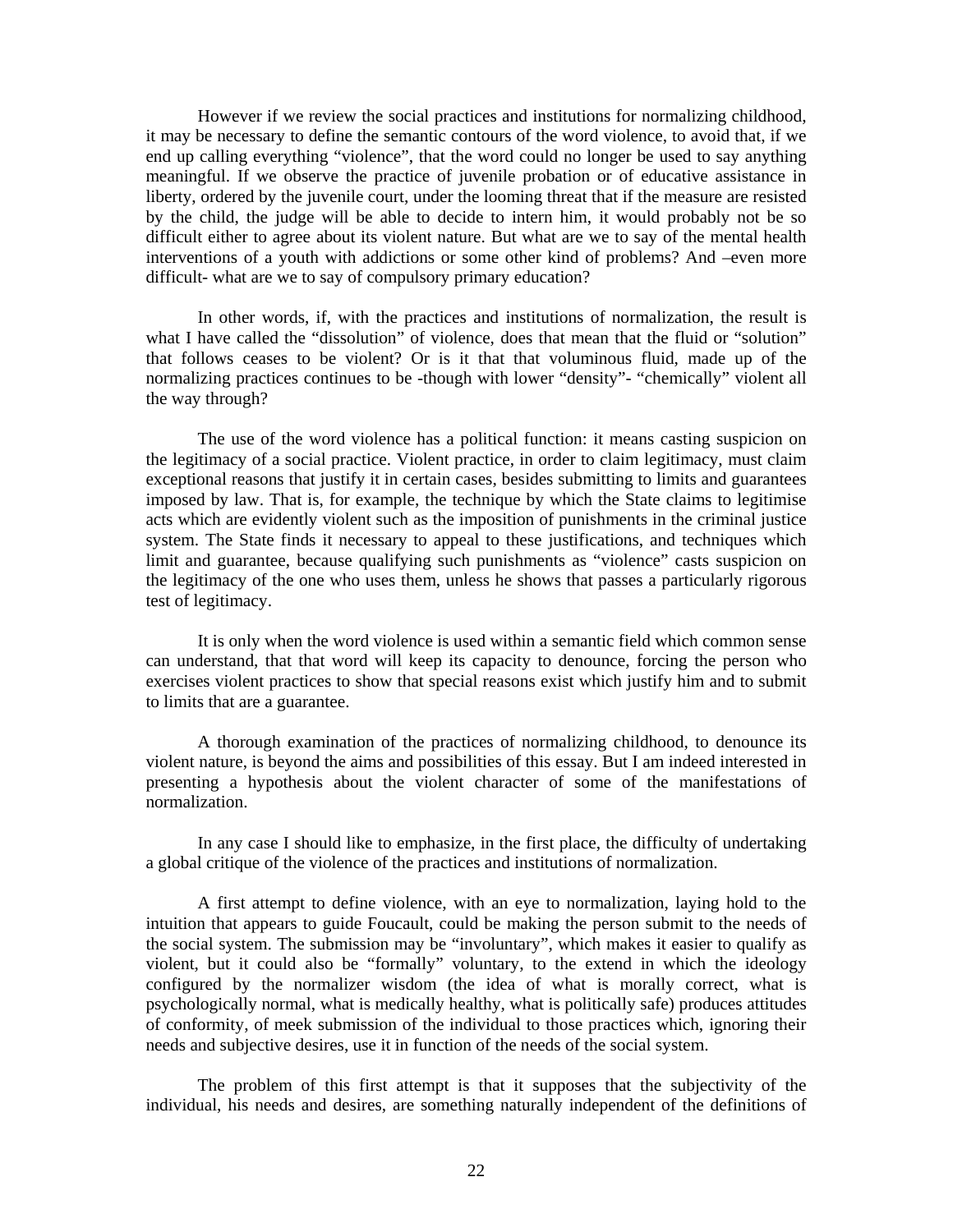social system. And that supposition is more questionable. If the normalizing demands of education, paediatrics, psychology, on one hand determine the behaviour of individuals in function of the political needs of the liberal state, and the economic needs of advanced capitalism, on the other hand they contributes towards defining one's own individual identity, including the auto-comprehension of the subject, and the definition of his needs and desires. As Foucault warns us, this identity has been determined by relationships of social power, and it is supported by speeches that, though presented in the guise of objective science, are in fact a function of the exercise of power. But any critical discourse about the "true" needs of human subjectivity (for example, of a subjectivity not alienated by the dominant ideology), and whatever social project to redefine social practices, as Foucault himself admits, also represents a form of exercise of power, which competes with that of the hegemony<sup>63</sup>. Resorting to a supposed science not alienated by power (as Marxism claims) is one more ideological tactic to hide the exercise of power.

 The only resource for a critique of the "wisdom", practices and institutions of normalization which, without evidently subjecting the will of the individuals, configure their subjectivity in function of the needs of the social system, is the examination of the extend to which that wisdom, those practices and institutions, and the social system itself, represents forms that are clearly hegemonic for exercising power<sup>64</sup>, for example, because its "social" output" basically serves certain groups at the cost of others. The disciplinary society that Foucault describes, built by normalizing knowledge, practices and institutions that France knew during the  $20<sup>th</sup>$  century, and which are common to many other societies, expresses forms of political, economic, social and cultural hegemony such that the subjection of the subjectivity for the systemic needs of government, order and productivity, in the case of many individuals it is alienating.

 An example taken from the reality of Chilean education may illustrate contradiction between systemic outputs and the needs of the children's subjectivity. The development of a national system for measuring the quality of the education has allowed a revelation in the last few years: that a percentage of around 20 % of the population included in the compulsory primary education do not, in the first four years, learn thr minimum skills of reading and writing, nor those of applying the four basic arithmetical operations. In some school installed in a particularly poor and marginal place, it was found that children who had passed the eight years of compulsory primary education (which the Chilean State has just raised to twelve) had not yet learned to read and write. For those children the school basically represents a form of supervision of their use of time, and a way of administering their bodies through the discipline of daily attendance, frequently encouraged by the offer of breakfast and lunch in the school, which possibly at home they would not have. For the social system, the school attendance is a form of prevention of vagrancy and child mendicancy, and, in the last instance, of child and juvenile delinquency and certain forms of social conflictiveness, which may turn against the social system. The cost for the children who do not learn is usually high, if one bears in mind the problems of adapting, of self-esteem, and of conflict with the disciplinary demands which the children face who have experienced "failure at school", apart from the cost in time lost, time of effective learning, of playing, etc. To conclude, beyond the failure to achieve the educative objectives in the case of so high a percentage of children,

<sup>63</sup> Foucault, Michel, "Truth and Power", in Collin Gordon (Editor) *Power/Knowledge: selected interviews and other writings*, translated into English by Collin Gordon and others, New York, Pantheon Books, 1980, pp. 131- 132.

<sup>64</sup> Ibíd., p. 133.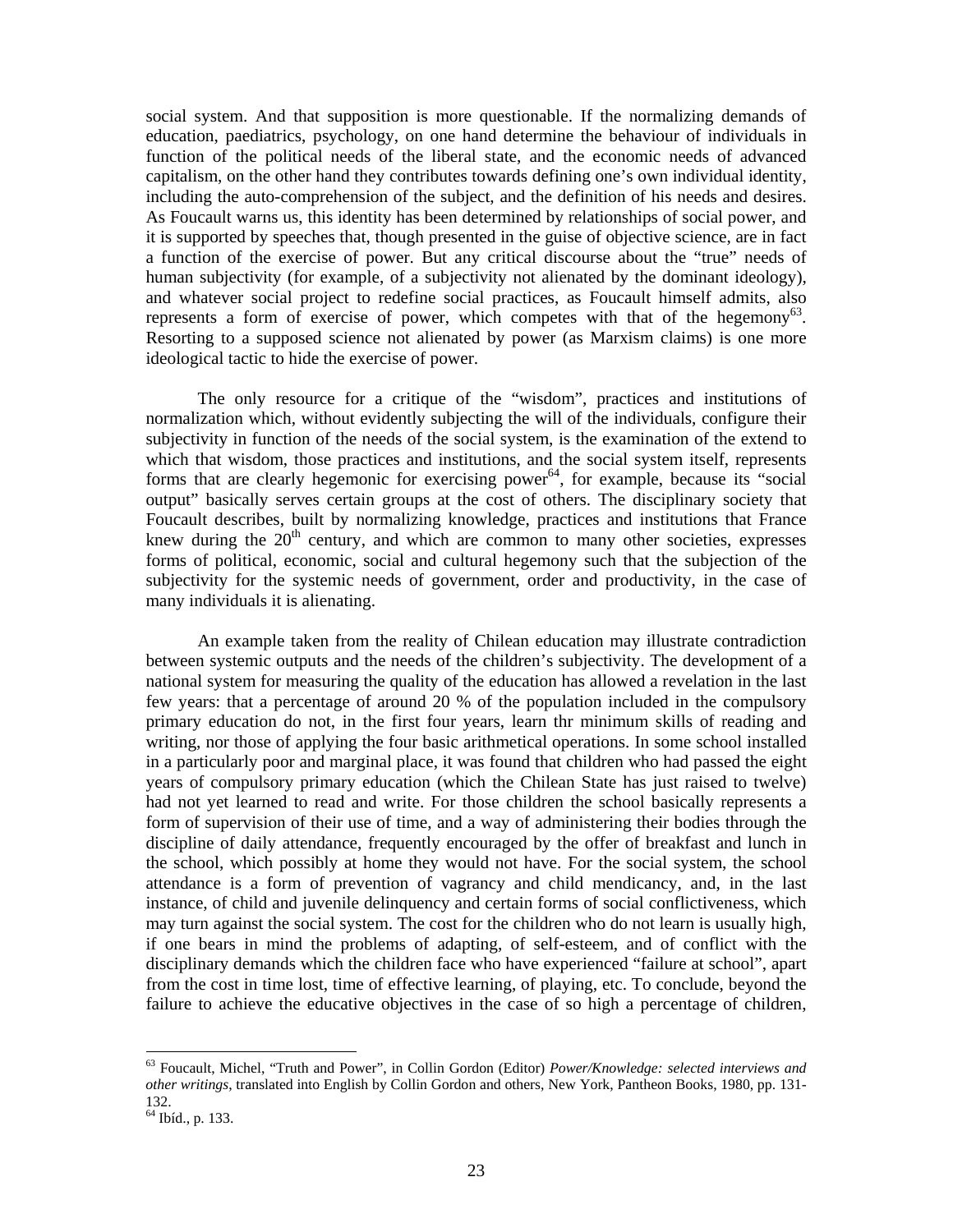there are important social functions, which the complete school matriculation is fulfilling, basically linked to social control and normalization.

 If we examine the field of normalizing social practices of childhood in the area of mental health, we face another difficulty. Regarding children, from paternalist arguments, it is hold that medical interventions practiced in the interests of health should be decided on by the parents, and may be practiced even without the child's consent. His parents, better than he, have the competence to take that decision, and they will do so regardless in his higher interests. The conceptual difficult which this argument proposes is that it invalidates, in the case of children, a concept of violence that defines it as an intervention in the bodies of the subjects, which is not consented to by them. Or, at least, under this line of argument, that form of violence does not carry the suspicion of illegitimacy which interventions without consent on the bodies of adults do carry.

 In part this is the logic followed by such an influential actor in the world of Law as is the Supreme Court of the United States in Parham v. J.R. in that case it declared that, although minors have a constitutionally protectible interest in being free of unnecessary bodily restraints and in not being erroneously labeled as "mentally ill", the parents can decide to intern their children in a mental hospital without a judicial hearing, since that internment must be characterized as "voluntary", an not forced (as one decided by the State would be). The internment arranged by the parents must be considered voluntary because it must be assumed that the parents due to their natural bonds of affection act in the best interests of their children $^{65}$ .

 Under this conception, the rates of children internment in mental health facilities have dramatically increased in the United States. The critical literature holds that many of those children are only status offenders or other "troublesome" children to their families, who cannot longer (unlike Chile) be legally institutionalised under these criteria because of the deinstitutionalization mandate in the Juvenile Justice an Delinquency prevention Act of  $1974<sup>66</sup>$ . Due to this legal restriction, "hospitals are rapidly becoming the new jails for middleclass and upper-middle-class kids… usually committed for medical problems that do not require hospitalisation and for which there is little evidence that psychiatric intervention is appropriate or effective"<sup>67</sup>. Thus, for example, an investigation conducted by the National Institute of Mental Health in a mental hospital (St. Elizabeth's Hospital) showed that only 30 % of the patients under the age 20 that were confined in that institution really required that hospitalisation<sup>68</sup>.

# **II. The Relationship between violence and law in the case of domestic penal power over children.**

<sup>65</sup> Parham v. J.R., 442 U.S. 584 (1979), 42-43, 321-24

<sup>66</sup> Ramsey, Sarah H. and Abrams, Douglas E., "Children and the Law in a Nutshell", St. Paul, Minn., 2001, p. 325.

<sup>&</sup>lt;sup>67</sup> Schwartz, Ira M., "(In)justice for Children: Rethinking the Best Interests of the Child", 1989, quoted by Ramsey y Abrams, op. cit., pp. 325-326.

<sup>68</sup> Ramsey, Sarah H. and Abrams, Douglas E., "Children and the Law. Doctrine, Policy and Practice", American Casebook Series, St. Paul, Minn., 2000, p. 770.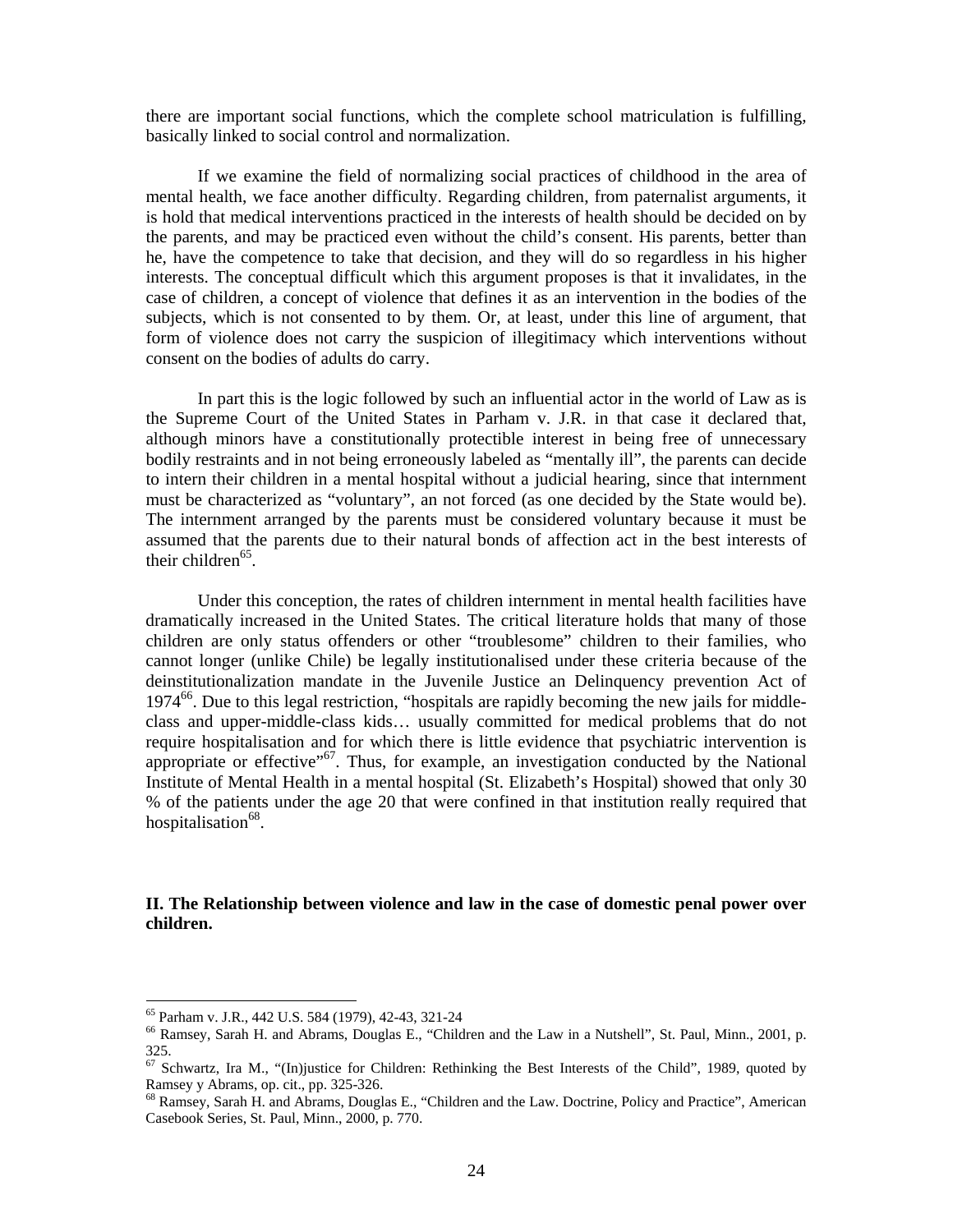In the introduction to this essay, I stated that, starting from the case of legal domestic violence against children, and its transformations, I would tackle the problem of what the concrete contribution is of the law, the juridical form, in the genesis and transformations of violence. The following questions in particular are the ones which concern me: What interaction exists between the law and the social and ideological forces which sustain violence? Is a neutral instrument equally useful to the social and ideological forces which sustain violence as it is to those which reduce it? Or does there exist a certain intrinsic capacity of law, of juridical regulation of human cohabitation, to reduce or domesticate violence, even partially? Or, on the contrary, are there reasons to believe that, when the law regulates violence, it consolidates it, institutionalises it, embeds it and perpetuates it in social life beyond what social and cultural forces would have done?

I shall do this by making a very brief summary of some theoretical approaches about the relationship between violence and law, and then I shall examine which of them best allow us to explain legal domestic violence against children in Chile.

### Some theoretical approaches about the relationship between violence and law.

At this point I wish to summarize, or simply remember, some approaches or arguments about the relationship between violence and law, which I believe, reflect a large part of the theoretical alternatives for solving the questions that underlie this relationship.

In the first place I shall expound an argument or approach which I shall call extrasystemic, in the measure which allows us to understand the violence of the law as the result of its instrumental use by economic, social and political forces alien to law itself, external to it. In this approach the law ends up appearing as an instrument, while not neutral, certainly considerably susceptible to being employed, by forces of different brands, either in favour of violence or against it.

In the second place, I shall summarize two arguments or approaches which I shall call intrasystemic, in the measure in which they hold that the law, intrinsically, and relatively independent of the other factors in violence, has an effect on the same. One of them holds that the law precisely contains an intrinsic capacity to produce violence, to an extent that makes it impossible to obtain justice. From the other approach, in contrast, one can deduce that the law has an intrinsic capacity to reduce violence, including that violence which those who create the law would like to employ. I shall end this exposition contrasting these two approaches with contributions one can deduce from Foucault, regarding the relationship between law, legitimacy and ideology, and quoting a very significant picture offered by Walter Benjamin.

Although it will not be possible for me to analyse it here, I would just like to mention in passing, as an approach which converts the law into an ambivalent factor regarding violence (usable in favour or against it), the proposal which – from a vision of Law which is Marxist in principle – holds that it is possible to make an "alternative use of the law". For classical Marxism, the Law, like the State which creates it, is part of a superstructure whose basis is to be found in the relationship of production which exists in society, and which is its infrastructure. The Law (and its effects of violence, we might add) does not have autonomy regarding the way material life is produced, that is, the social system of the ownership of the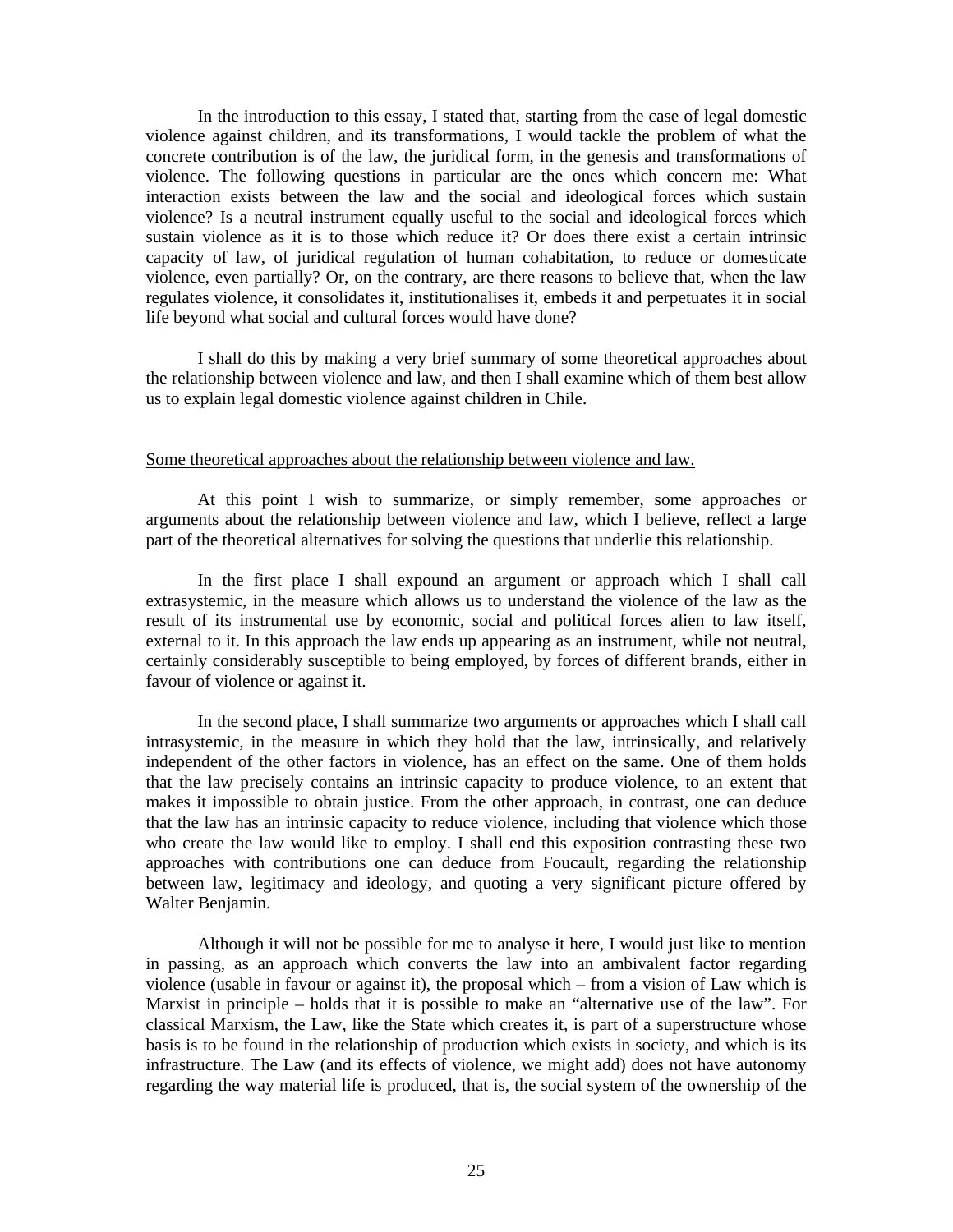means of production and the organization of work $69$ . The law depends on the Economy, and serves to reproduce its unjust infrastructure defined by the exploitation of the work of the proletariat: the Law reproduces the structural violence imposed by the Economy.

Without denying this dependence of the judicial superstructure regarding the economic infrastructure, the exposition in favour of the possibility of an alternative use of the law recognizes that in the social struggle within capitalism there exist spaces of material power which are in dispute; the material domination of the capitalist bourgeoisie is not total. Those spaces in which the material hegemony is not total allows expressions and uses of the law in favour of the interests of the proletariat and the subordinate classes. In this measure, the Law can be employed to limit the structural violence imposed by unjust relationships of production.

Regarding the "intrasystemic" approaches, the first one I want to mention is that which Austin Sarat and Thomas Kearns developed recently, in a critique of the work of Robert Cover<sup>70</sup>.

Robert Cover, examining the judicial moment of the law, particularly in the case of penal law, holds critically that the violence in the law becomes almost invisible through the discourse which aims to redefine it as "legitimate use of force", a violence which, with the predictability and orderliness of its imposition, receives and "alchemy" change whereby, according to this extended discourse, the law could not, by definition, be violent<sup>71</sup>. Cover answers that this "abuse of language" must be unmasked, to recognize as an anomalous fact, which cannot deserve a supposition of legitimacy, that through the law violence is imposed. On one hand the law is normativity, principles of justice, arising from social life, with its richness and variety, a normativity which is located in the domain of freedom; but on the other hand, the law is coercion, the violent imposition of certain normative contents, a violent imposition which "kills" all the other varied normativity present in social life. The violence of the law is "jurispathetic", since it kills the law (as normativity).

However, in recognizing this Cover is not aiming to make a radical critique of the violence of law, but rather that the law should use violence as little as possible, and he holds that, in the measure that this happens, then violence should be defended as an instrument of the law. For the violence of the law is located in a political and social medium that is also violent, and the only way to discipline the violence that is present in ordinary political and social life is through the law. As long as the varied social normativity remains unregulated it is chaotic. Its disciplining must be effected by means of the law, with normative contents that aspire to justice, but shutting out the chaos through the imposition – through the execution of the sentence – a necessarily violent imposition, of normative contents. This technique, however, should be used as little as possible, because in some degree it always kills other visions of what is just; visions which are necessary to avoid the jurispathetic and imperial nature of the law of the state. Within this reserve, according to Cover, the violence is transformed into peace.

 $69$  Cfr Novoa Monreal, Eduardo, "El Derecho como obstáculo al cambio social",  $4<sup>th</sup>$  edition, Mexico-Spain-Argentina-Colombia, Siglo XXI, 1980, pp. 202-203.

<sup>&</sup>lt;sup>70</sup> In Sarat, Austin and Kearns, Thomas R., "Making Peace with Violence", in Austin Sarat (Editor) *Law*, *Violence and the Possibility of Justice*, Princeton and Oxford, Princeton University Press, 2001, pp. 49-84.

<sup>&</sup>lt;sup>71</sup> Quoted by Sarat and Kearns, op.cit., p.53. The ideas expounded from here onwards, in the main text, are a summary of these authors´article.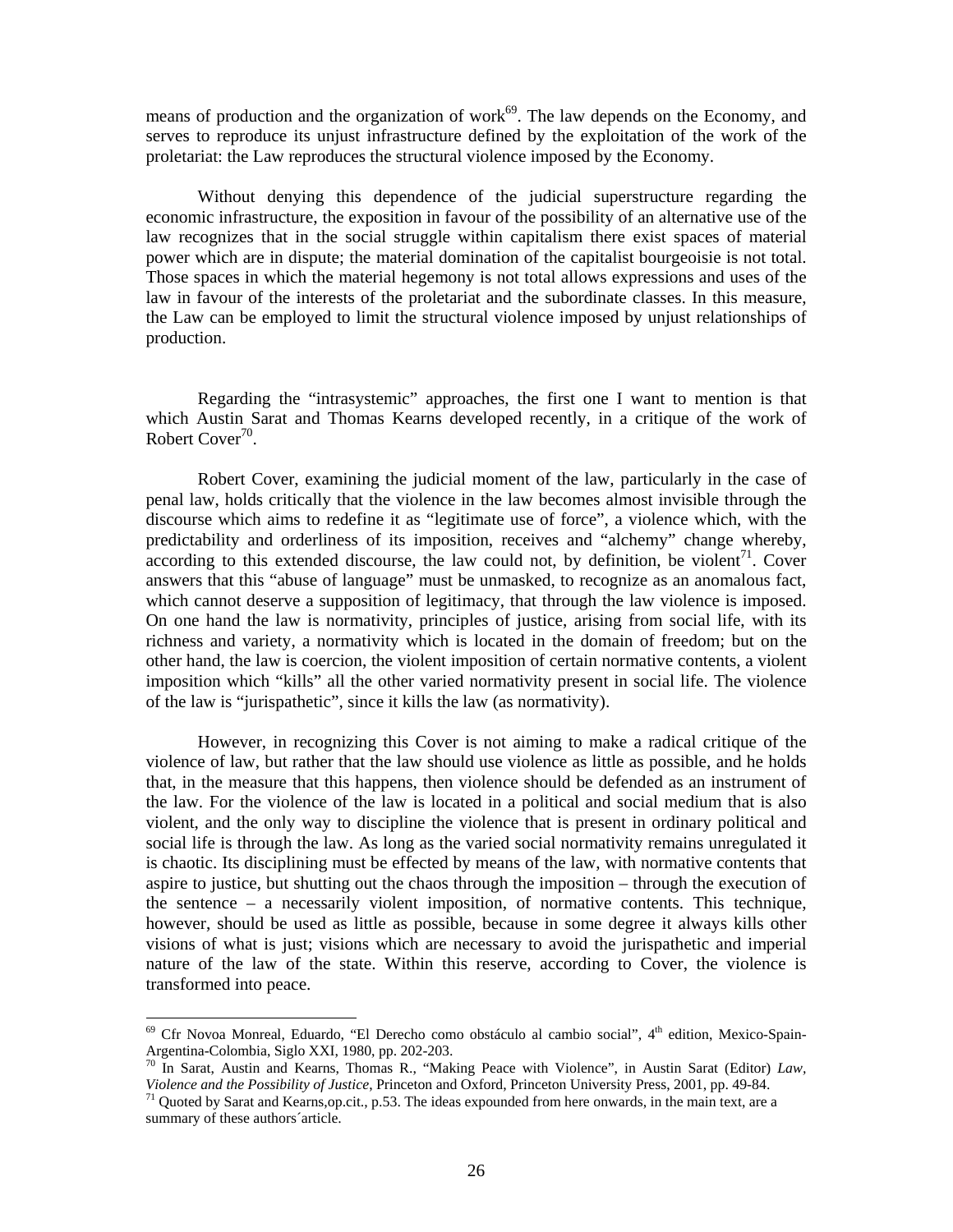Sarat and Kearns criticize this final twist in Cover's reasoning, by which he defends the possibility of limiting the jurispathetic nature of the law, reaching peace by means of a legal order which is "homicide" (and not only in a figurative sense, the death penalty is a case of legal violence which is in the background of the discussion).<sup>72</sup> These authors stop at the picture, offered by Cover, of the violence of the law - in its judicial moment – as a pyramid of violence, in which is produced a rigidly hierarchical social organization of work. Thanks to this organization, the judge achieves a notable coordination with those who execute his sentences, a coordination which allows the judicial words to be translated into acts of executive violence. That first requires an act of judicial interpretation and justification, behind which, at the judge´s side, is the whole community of judges as a community of interpretation and justification. In the second place, the judge rests on a structure of cooperation which works to overcome the moral and cultural inhibitions which we face when imposing pain on other people. The division of work allows us to overcome these inhibitions: the judge just interprets and justifies; he does not put his hands in play in the execution of violence; as far as the officials of the "cooperation structure" are concerned, they just carry out the judge's orders, being able to attribute to him primary responsibility for the violence which they apply.

The necessity the judge finds himself in of being successful in stimulating the structure responsible for executing the sentence, so that it is motivated to do what has been ordered, conditions the way in which the judge interprets the law. The interpretation is "altered" by the fact that the judge practises it bearing in mind the possible reactions of others in the chain of command. The judicial interpretation of the law thus has a tactical nature: it is not transparent. If it were transparent, the normative nuances might cause uncertainty in the execution structure, putting at risk the efficacy of the judicial order. Judges are not poets; they are not free to say what they really think. If they were, they might act on the basis of their sense of the best theory of meaning or of political ethics. But judges know that their acts of interpreting are nothing, in a juridical sense, unless they cause an impact in the world. The world of interpretation is thus altered by the needs of order.

The judges, then, in order to overcome the risk that their acts of interpretation will not be carried out in a chain of command, or that interference will be produced by the officials in charge of the execution, have to provide powerful reasons and justifications. Only thus will the cooperation structure, which will carry out the violence, be able to overcome the inhibitions which imposing death and pain on others produces in us. For there are limits to what the other agents in the pyramid are disposed to do, even if it is the judge who has given the orders.

In conclusion, according to Sarat and Kearns, the imperatives of the violent context in which the law must operate transform the law. Violence changes the law, in the measure in which the latter loses its capacity to recognize nuances, to recognize the differences between each case, and it becomes tactical and rigid in function of the need that it be obeyed, and that its violent programme should in fact be carried out.

It is also possible to consider "intrasystemic", though with the opposite sign, the approach of the relationship between violence and the law which arises from the thought of Jürgen Habermas, which, to be more exact, is an approach about the relationship between

 $72$  Op.cit., p. 66.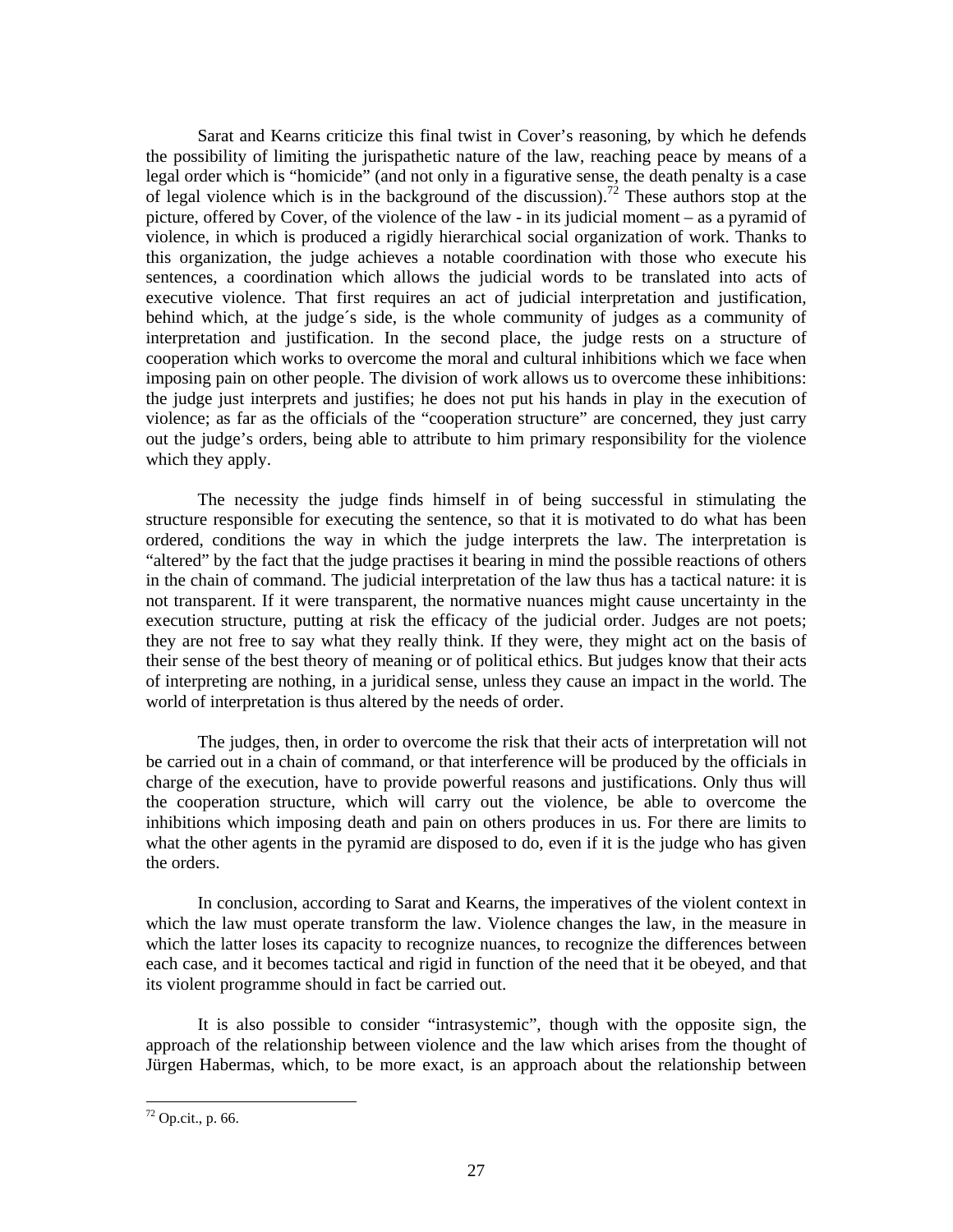what is in force and factic imposition (coercive) of the Law and normative legitimacy of the  $Law<sup>73</sup>$ .

For Habermas the Law serves individuals´ social integration, only to the extent that, together with its factic validity, derived from its legal authorization and effective imposition, it also acquires normative validity or legitimacy. The Law only manages to acquire the normative validity or legitimacy in the measure in which those people the norms are destined to regulate are able to consider them rational. And, given that, in a plural and secularised society, no contents of the Law can claim objective rationality, those the law is destined for will only consider rational those norms which they can feel to be the "rational authors" of. That appeals to the existence of a procedure of creating norms, which potentially allows us all to participate in, and of the political conditions of autonomy and participation in which the individuals and groups can really contribute to creating and modifying the norms which the law sends their way.

So the Law will not be efficacious in its "systemic" functions, and it will lose its capacity to direct human conduct, unless it treats those whom it wants to govern as autonomous individuals and as citizens. There is, therefore, a great obstacle in the way of those eventual pretensions of effectively imposing on individuals a law which does violence to and subjugates their autonomy.

This condition of law, according to Habermas, derives from a characteristic of language, which the law also has in every act of speaking. It is proper to human language that the speaker aims for validity regarding what he says. Indeed if he wants to obtain something in his own interests, the human being uses language with the expectation that the person he is talking to will consider valid what he says, in the double sense of true and legitimate. The person who knows beforehand that the other person will consider his pretension illegitimate will try to satisfy it violently; he will not speak. The person who speaks attempts to justify himself. So, too, the law is a linguistic way of exercising power, which, together with its advantages, has the limitation of not being efficacious if it is not capable of appearing as valid before those citizens whose lives it will regulate. Indeed the dictator who chooses to give his dictatorship a legal basis, must try to get his law to appear valid to those who will be submitted to it. The law, then, as transpires from Habermas' conception, cannot be purely violent subjugation of individuals. To choose the juridical form to exercise power implies imposing on oneself the need to seek legitimacy for what the law disposes. And as that legitimacy will only be reached by making the citizens feel they are "rational authors of the norm", to exercise power through the Law is to limit the power, in the measure in which it is necessary to assure the citizens of an acceptable measure of private autonomy (freedoms) and public autonomy (democratic participation), and procedures which allow participation in creating and modifying the law.

So the relationship between violence and the law, which may be inferred from Habermas´ theory of law, contrasts with the conclusion of Sarat and Kearns precisely in relation to the effect that the pretension of validity, and, more precisely, that the pretension of legitimacy, produces in relation to the violence of the law. While for Sarat and Kearns that pretension of validity makes the law more violent, annulling the possibility of a just

<sup>&</sup>lt;sup>73</sup> The following paragraphs summarize the ideas of Habermas set out in "Faktizität und Geltung. Beiträge zur Diskurstheorie des rechts und des demokratischen Rechtsstaats", 4th edition, Frankfurt, Suhrkamp,1994, pp. 41 et seq. Illuminating, too, is García Amado's summary, "La Filosofía de Derecho de Jürgen Habermas", Doxa-13 Magazine,1993, pp. 238 et seq.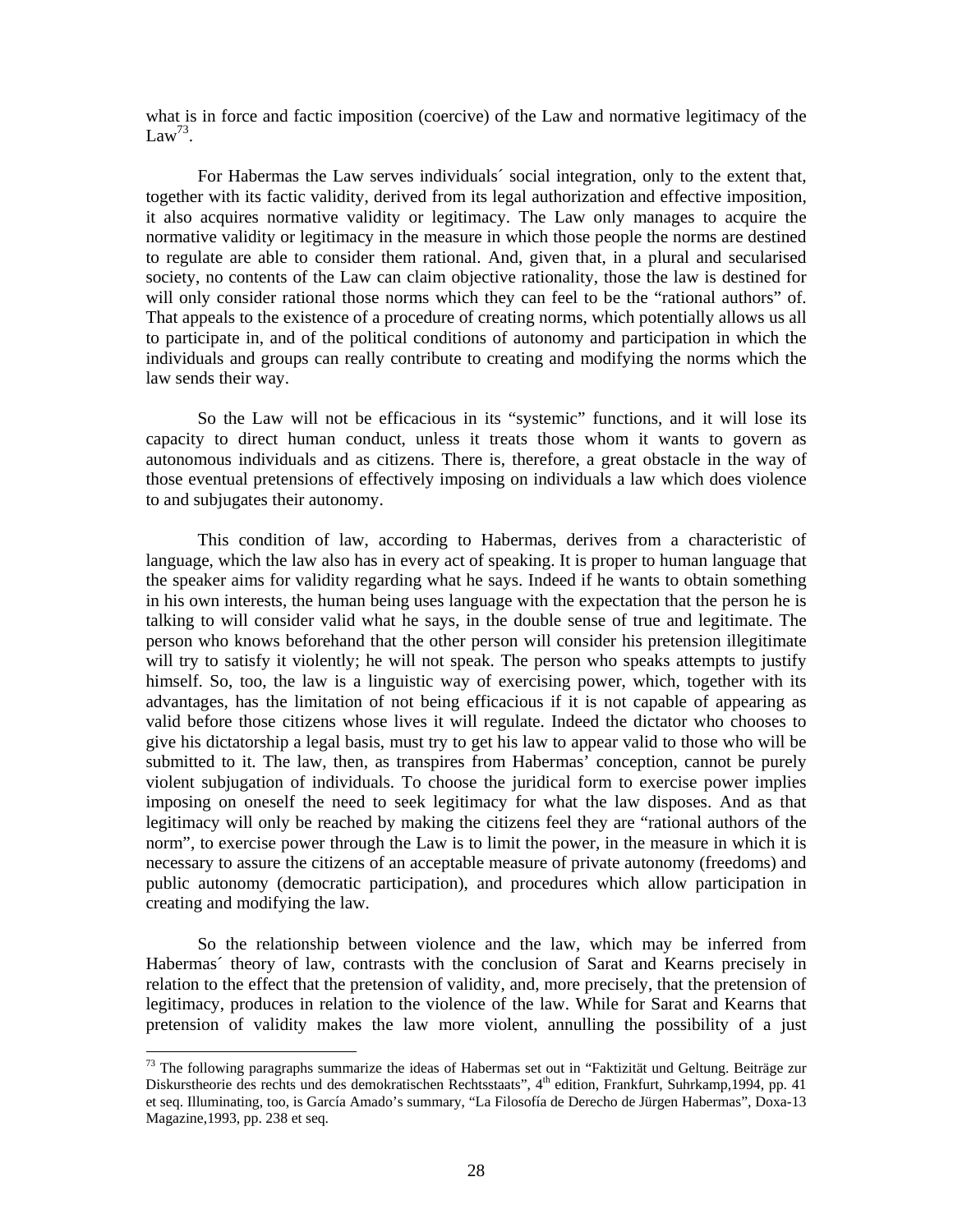normativity, for Habermas it obliges the Law to stay within a field of respect for the autonomy of the individuals and for the normative contents which they can, at least "discursively", consider just. This difference is explicable if one remembers that, for the first named authors, the pretension of legitimacy which they are interested in is that which the judge who orders an act of violence which those officials to perceive who will carry out the violence, which leads the judge to make his order and its justifications more eloquent, distorting and making less sincere the juridical interpretation. In contrast, Habermas homes in on the pretension of political and procedural validity which the legislator wants the people the law is destined for to perceive. Even so, both approaches rebel against a different conception about the capacity which a distorted language, not a very sincere one, and one which manipulates, has to convince the receiver of the justice of a judicial decision (judicial and legislative). Habermas considers that we could not be convinced so easily by an ideological use of language (which falsifies reality), while Sarat and Kearns believe that – if we are officials of the "cooperation structure" which carries out the violence ordered by the judge – the ideological discourse, false as it is, will indeed manage to persuade us.

Without trying to resolve this difference, I should like to throw into the melting pot the ideas of Foucault about the relationship between ideological discourse and power, which may be of use to understand the way in which the Law builds and fills out the contents of its pretensions of validity.

Foucault does not believe that there is knowledge – nor language, which is the vehicle for expressing knowledge – which is free of power. Following Nietzsche, he considers that knowledge and its discourse are always a tactical and political exercise, which, far from "sincerely" describing the object of knowledge, wishes to submit it to relationships of force<sup>74</sup>. Specifically, when he describes disciplinarian society, in which the law plays an important configuring role, Foucault identifies as a key instrument for the policy of controlling the time and the bodies of individuals, in order to increase their productivity and governability, the contribution made by the human sciences (psychiatry, psychology, sociology, criminology) to justify practices and institutions of vigilance and control of the individual<sup>75</sup>. These sciences "invent" a piece of knowledge, items of knowledge and speeches, which serve to exercise a disciplinary power at micro-social level, under the pretension of scientific validity. The human sciences, as sciences of behaviour, produce their knowledge in function of the political objective of the control of human behaviour.

With this perspective, then, we may conclude that the Law formulates pretensions of validity making use of speeches and knowledge which are not "neutral" (no kind of knowledge is), but have a political charge related to the programme of intervention in individuals which underlies them. In doing so, these bits of knowledge are made normative, their advice becomes normative prescription, measures which justify violent intervention in the lives of people. In fact, as soon as those bits of knowledge of the "human sciences" contain a vision of what is the "normal" behaviour of human beings, it is proper to them to try to get us all to behave normally. The law goes half way to meet this pretension, offering it an efficacious instrument to fulfil it; thus the violence of the law would not be capricious, but a putting into practice of exactly what the "scientists" recommend.

<sup>74</sup> Foucault, "La verdad y las formas jurídicas", op. cit., p. 28, quoting Nietzsche, in "La Gaya Ciencia".

 $75$  Ibid., pp. 99-100.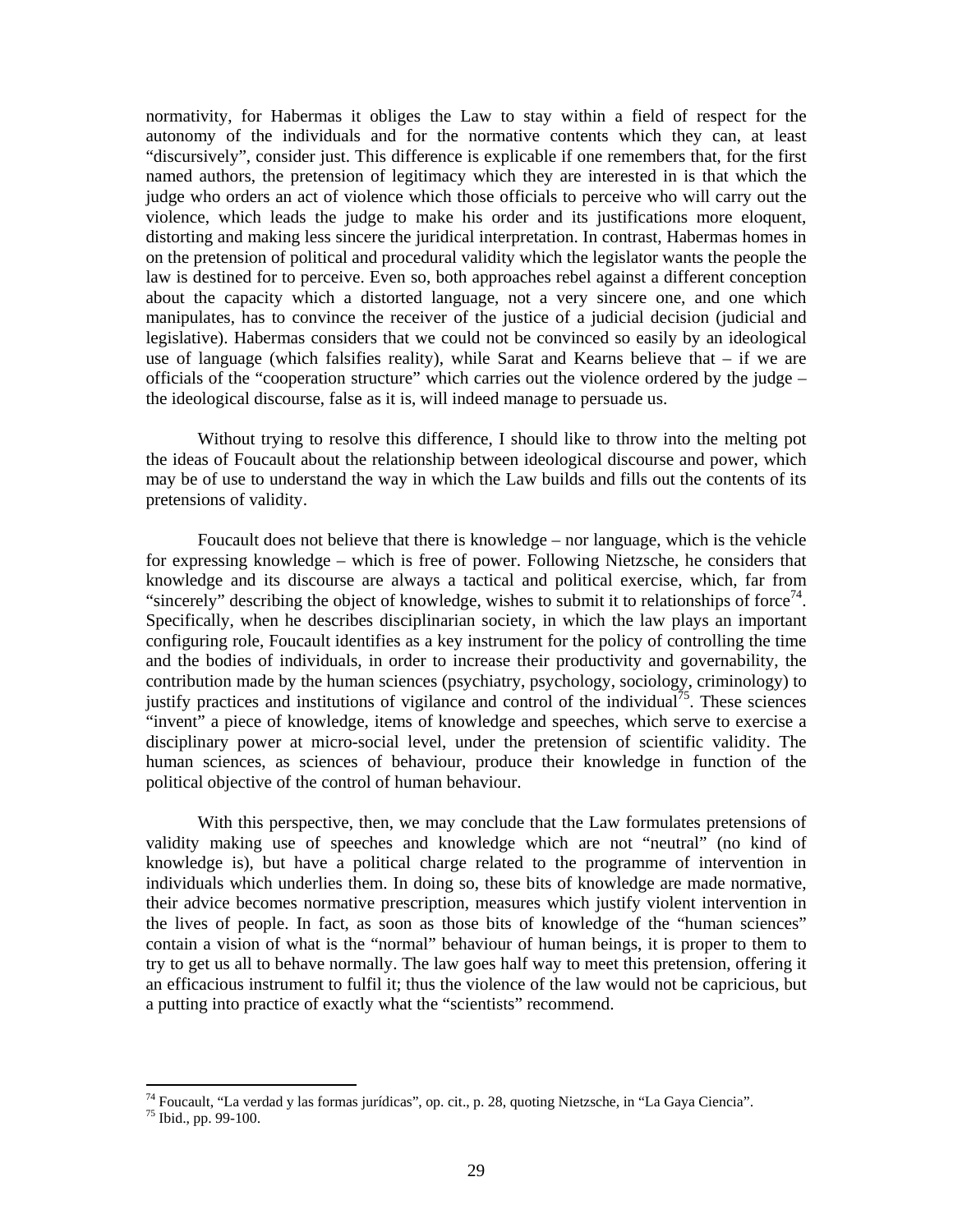To end this brief review of theories that explain the relationship between violence and the Law, I wish to bring into view a picture from Benjamin, which reflects another dimension of the same thing<sup>76</sup>:(75)

"..... power is the principle of every mythical foundation of the law..... From the above derives an application pregnant with consequences for the law of the State. To its domain belongs the establishment of frontiers, just as "peace" from all wars is proposed... In it is shown, with the greatest clarity, that all violence which is a founder of law comes to guarantee a power. The establishment of frontiers does not mean the brief annihilation of the rival. He is given rights, even in those cases in which the winner has an absolute superiority of violent means. And, in a diabolically ambiguous manner, they talk of "equal" rights. For both parties signing the contract, the line which must not be crossed is the same one... (quoting Anatole France) the law prohibits rich and poor alike from spending the night under bridges....."

 I want to emphasize two aspects of the theory on the violence of the law that underlie this quotation. The first is that, under the formal equality of the Law is hidden the inequality from the start between the diverse parties bound by it, and a violent past, which the Law, in its efforts to be an act of founding and originating, hides. The second is that, while the Law is not more unjust and violent than "the war" (violence) that preceded it, because it fixes its frontiers just where the winner managed to conquer, without extending them beyond that line, it does indeed seem to offer the winner the permanent enjoyment of the territory which the war only offered him on a precarious basis. So on one hand the Law does not appear to be creating violence, but putting an end to it, and on the other hand it turns out that it comes to legitimise violence and perpetuate the fruits of violence, under the form of an apparently just equality.

Application to the case of legal domestic violence against children.

1. I shall start this last brief reflection by applying the last picture, that of Benjamin, to the case of legal domestic violence against children.

The 1855 Civil Code does not appear to have created this violence. There are signs of a similar practice, with a certain legal-cultural basis, in the colonial period, and that of the Republic previous to the civil codifying. But the formal institution of the faculty which I have called "domestic penal power" by means of a legal power clearly established in the Civil Code, as a private autonomous power, not questionable by the State, and which, however, merits the help of the state, contributed to perpetuating the territory which the father-patriarch had reached de facto, and that the most heterogeneous and least clear norms of Spanish law at the end of the Colony seemed to support only with nuances. The Civil Code institutionalised quite clearly the father's power to exercise violence against his children with the help of the State.

2. If Habermas is right, sovereign power needs to display pretensions of validity acceptable to individuals, as a condition of the efficacy of the prescriptions which it establishes through the Law (although for Habermas it is not a matter of criteria of substitutive validity but rather procedural ones), domestic penal power appears to have been upheld, at different times, by recurring to moral and scientific justifications, which may have met with wide acceptance in the adult world.

<sup>-</sup>76 Benjamin, Walter, "Para una crítica de la violencia", in Iluminaciones IV: "Para una crítica de la violencia y otros ensayos", Madrid, Taurus, 1998, pp. 23 et seq., in particular, p. 40.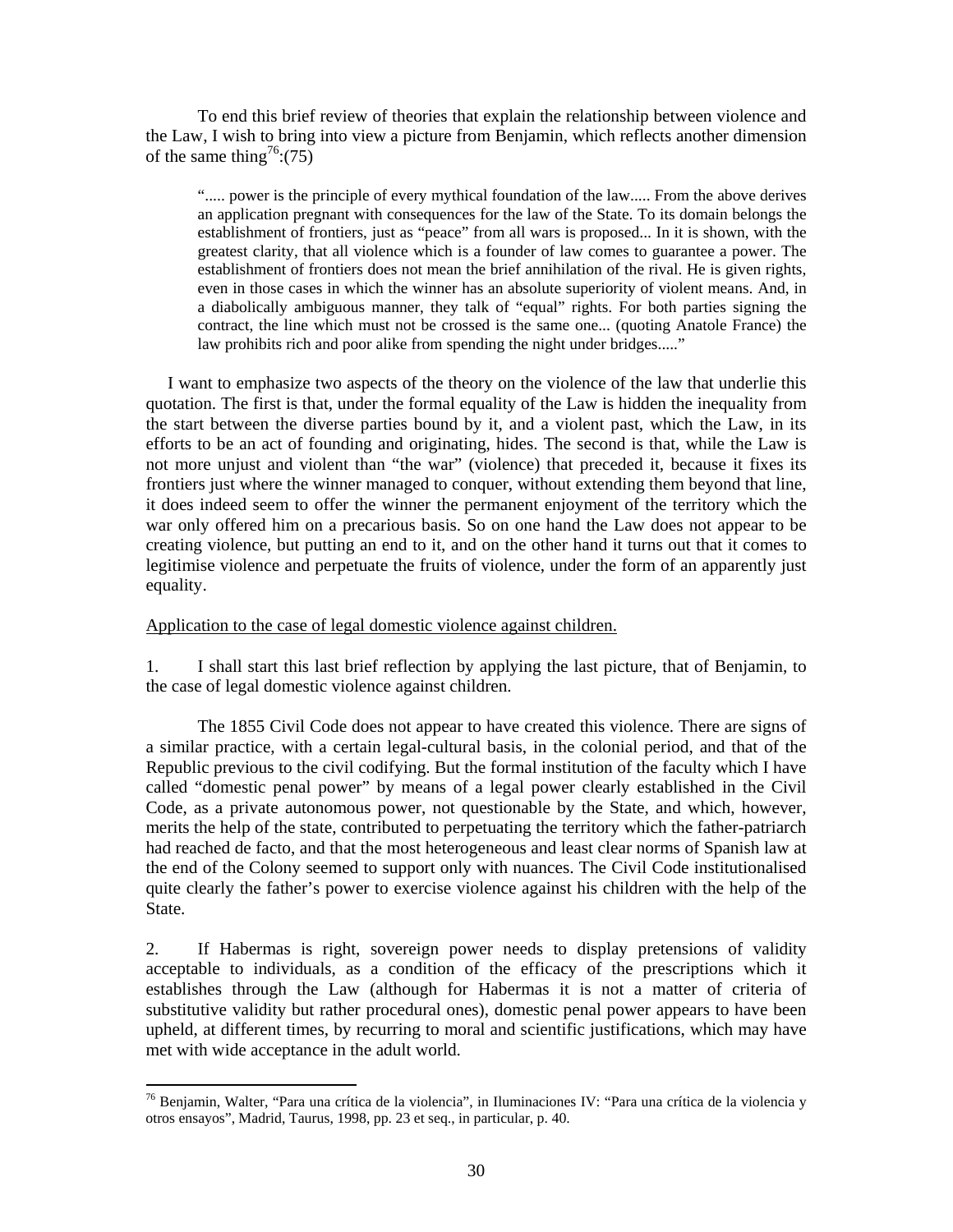At first the justifications appear to have been based on criteria of which public morality, linked to the need of the principle of authority, of the obedience of children to the father, as a way of guaranteeing order in families and society. These reasons are linked, both in Roman Catholic thought and in the ideas of the philosophers of the Illustration, with the needs of an honest education of the children, whether as good catholics or as good citizens. In any case, a sensitivity favourable to protecting the welfare of the children – already in this period – allows the power of punishment to be orientated and limited (hypothetically), defining it in function of its needs.

At a second moment, both in the public expansion of paternal penal power and in the social practices and normalizing institutions in which that state power dissolves, the power to intervene violently against children rests on "scientific" arguments, linked to the educative, medical, psychological needs of the children, from a perspective of social prophylaxis, foreseeing the risk of maladaption, physical and moral depravity, mental illness, etc. The knowledge built up by "human sciences" has, in this field, as in few others, an enormous capacity to "lend" the Law criteria to justify violent intervention in the lives of other individuals. Regarding the marginalized children the prescriptive pretension of those "sciences" is efficacious – that abnormal behaviour should be corrected and the illness cured. The Law assumes this charge and accepts the powerful criterium of justification.

In both cases, it is important to take note, the justification for the violence with which the Law seeks validity is in the form of a well-intentioned paternalistic argument: "for his own good", "in the highest interests of the children". The maintenance of civil faculties proper to family law, on the part of the minors´ tribunal and the directors of the internment centres (including the prisons), is related to the persistence of that argument in favour of the children. The parents, or the State acting as "substitute father", would always act in the children´s interest. That justifies the violence. The argument seems to have enormous capacity to penetrate the world of adults, which thinks that moderate violence exercised for the good of the children is necessary and justified.

3. Even with all this, as Milanich pointed out, in order to exercise certain forms of domination over the children, in republican Chile it was necessary for the Law to keep silent. Specifically the regime of semi-servitude of the child servants was maintained thanks to the silence of the law about the juridical status of the children "adopted" by other families. If it was like that, this was because the Law could, in one sense, put obstacles in the way of the use of these practices. It is significant that prominent members of the very elites that participate in building up republican juridical order, and who daily took part in that semislave-making practice, knew that the Law should not regulate it, because it did not adjust to their institutions.

In this case it seems certain that the use of the juridical form presents demands on the plane of justification, which many a practice fails to satisfy.

That does not mean to say that the practice commented on was not backed by a cultural justification expressed through a certain kind of discourse. The employment of child servants in the master's house, as unpaid servants, rests on moral arguments which consider this institution a matter of charity with children who would otherwise starve.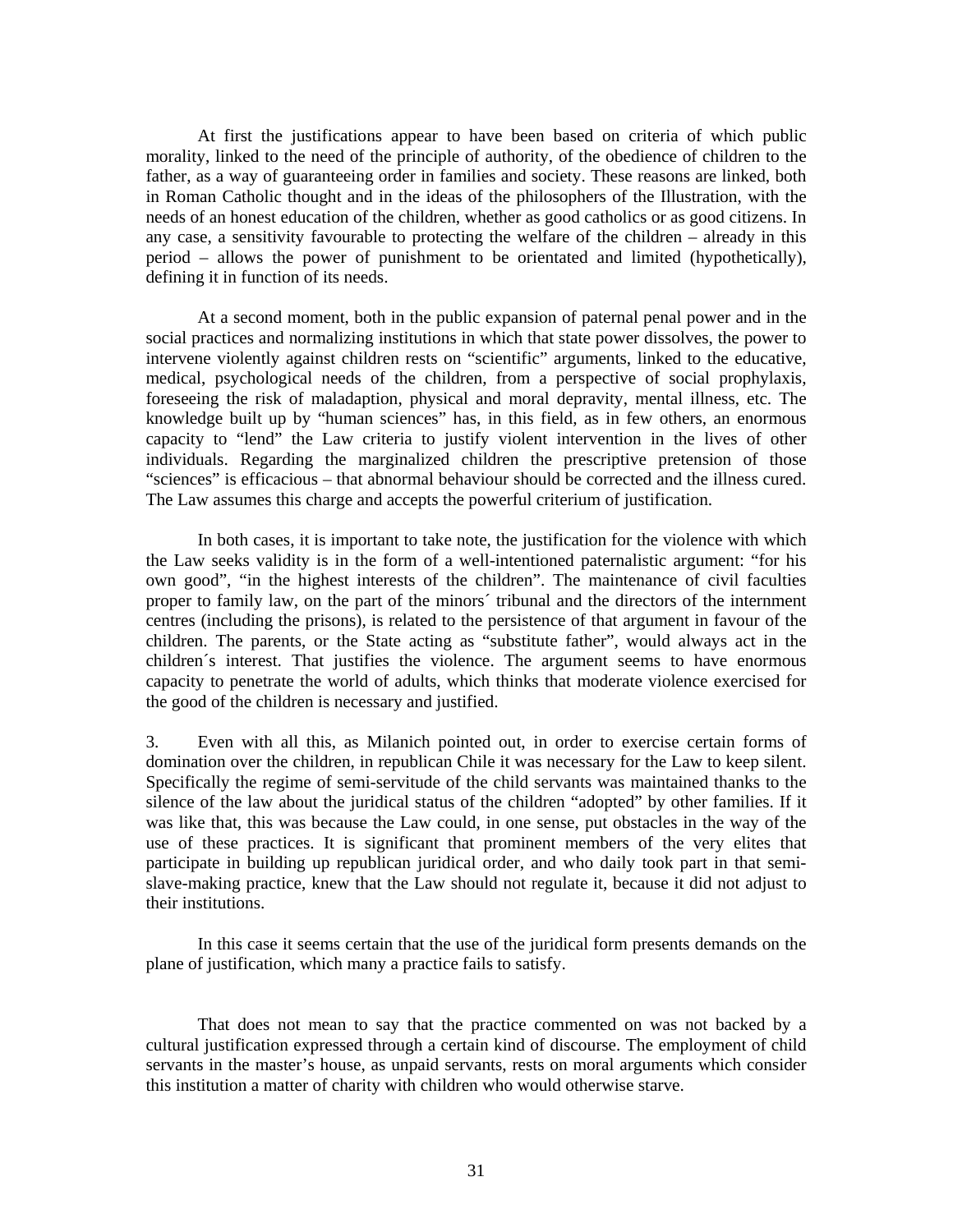But this is a justification which, half way through the 19th century, did not satisfy the criteria for legitimacy which govern private relationships in the Civil Code, which posit an individual who is free, only bound by commitments he entered into voluntarily, or by the authority his legitimate father has (and not a master who pretends to protect him as such) in function of the interests of his own son. That is why it is expressed in informal discourse, in a low voice, and not in public discourse, which in those days had to be formulated in a way compatible with the political suppositions of a liberal State.

Thus it seems that the Law contributed, with the legal institution of a strong fatherpatriarch, endowed with domestic penal power, to configuring the model of a social actor that served for dominating poor children, through the father-master/adopted–servant relationship, but he had to keep quiet precisely regarding the surroundings of the authority of this actor, because if he had had formal regulation, it would have limited such authority inconveniently in areas of social life in which it was socially, economically, and politically necessary, although not altogether acceptable for the criteria of validity of a Law inspired in liberal principles.

That the Law remained silent regarding this aspect of domestic violence is something that was possible just because it is about the domain of domestic life. What is domestic, linked with family affairs, is largely outside the reach of the liberal Law of the state. The domestic authority is recognized to be of a discretionary nature, whereas the public authority is strictly regulated. Domestic penal power allows what the father considers is insubordination to be punished, while the state penal power can only punish actions or omissions that the laws typify as offences.

4. Regarding domestic penal power which has been transferred to the state in the figure of the juvenile court, the Law also seems to have kept silent about the limit of his authority. Only that the way of keeping quiet was through the use of a language which hid the use of a power of a penal nature. The authority of the minors´ magistrate, completely defined rhetorically in function of the needs and interests of the children, in reality had a penal function covered up by means of obscure juridical instruments: for example, one regulation which authorizes the President opf the Republic to determine that, if there is a shortage of Homes for Minors, he can resort to the prisons, as a provisional and exceptional measure which, however, had a great vocation of permanence and generality. And so much so, that even in the cases in which they had created special establishments, necessarily they had a character functionally equivalent to a prison.

In this case, the juridical form, as liberal penal law knew it in the 19th century, would not stand handing over to the state the power to impose punishment, shutting up individuals in prisons, without the limits proper to Penal Law which are applied to any adult. Without those limits (whose introduction would also have frustrated the programme of vigilance and control of conflictive marginalized childhood) the Law could not have spoken of punishment, and for that reason only talks of "protection".

However, the Law in this case, unlike the case of the almost slave-like servitude of the 19th century, does accept a transformation of the liberal model of family relations: the faculties of the father of the family have now been assumed by the state in the case of the marginalized classes, because the incompetent father can be replaced or helped by the minors´ magistrate, who acts as State-father (*parens patriae*). But even so, you cannot talk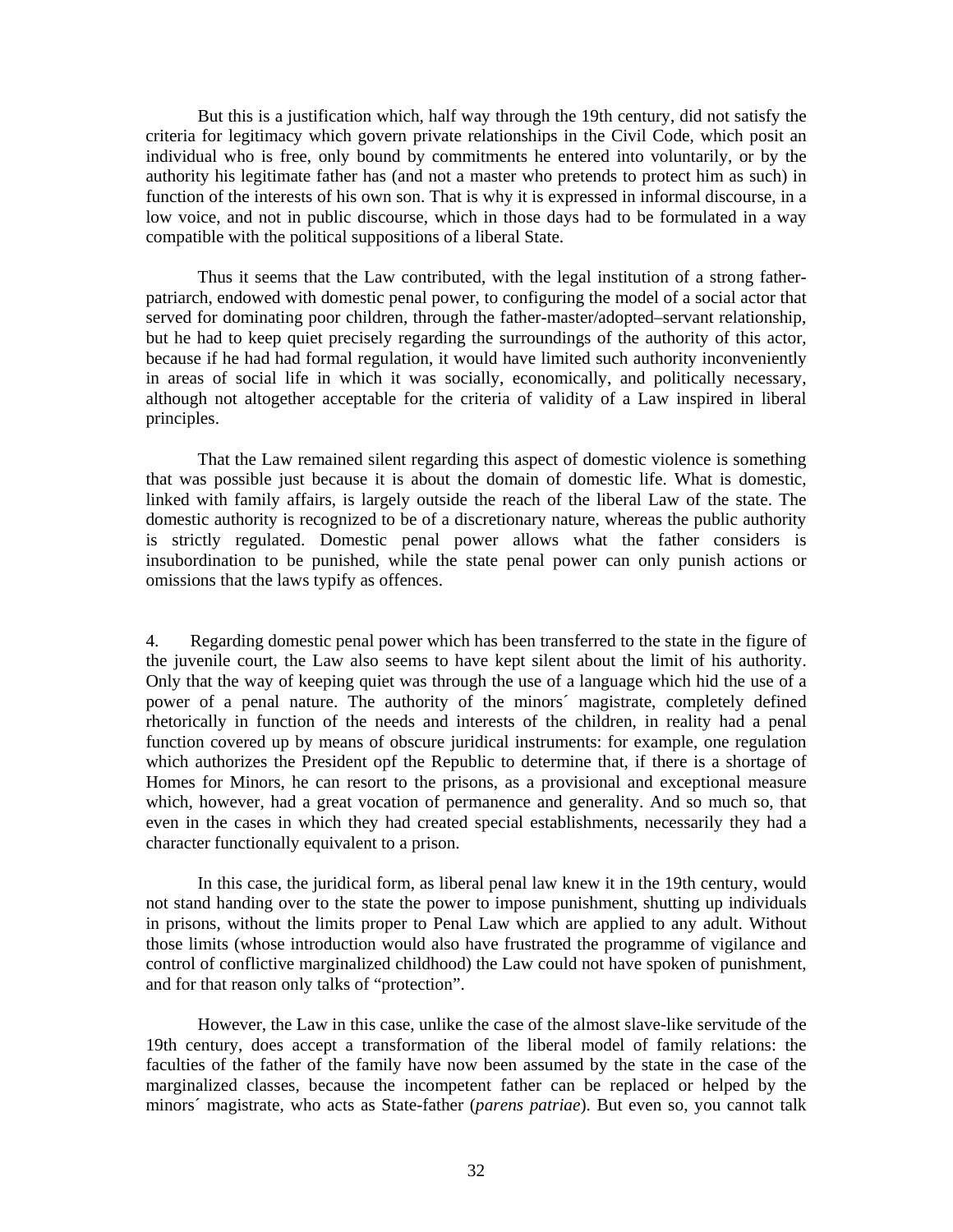openly about confinement and prison. It is necessary to use a more appropriate language to make it possible to go on using the model of family relations, which is exactly what is used to hand over to the director of the institution when minors are interned, taking care personally, directing the education and the faculty of correction and punishment, which the civil law entrusts to the father.

But, for the legal rhetoric that promotes it, that transformation does not convert the juvenile court's violence into public violence. It continues to be a violent domestic power. A power which, therefore, like that of the father, should be discretional. In this sense, perhaps, more than speak of nationalizing the father's violence, we are witnessing a privatisation, a "domesticating" or "paternalizing" of the violence of the magistrate.

5. So far I have suggested two kinds of relationship between violence and law, regarding the case of legal domestic violence towards children. In the first place the Law, colonized for moral reasons and "scientific" justifications, obtains criteria of legitimacy from the violence towards children, at least to institute a violent authority legally, which is accepted socially and culturally because in the end it acts "in favour" of the children. In the second place, beyond the institution of that power, the Law finds itself obliged to keep silent, leaving without regulation the limits of that authority, because the juridical form would impose limits on it that would affect its function of political, social and economic domination.

But one has to recognize a "movement" in another direction, within this game of the relationship between violence, law and justifications, which complicate the analysis.

The reasons which "justify" the institution of a violent authority, on the basis that it acts "in the interests" of the children, also has a capacity to limit the violence of that authority.

If the tutelar Juvenile Law allows children to be confined for reasons that do not justify locking up an adult (hiding the violence behind the paternalist discourse), the extension of a confinement "for the good of the child", however, could rarely be what the Law permits in the case of an adult, who is locked up "for the good of society", in the case of serious offences, or the one that the Law permits regarding a minor in whose case the State refuses to go on acting "for his good" and decides to act exclusively "for the good of society", as if he were an adult. In the United States of America that could not be more evident, in the measure in which the answer to crimes of seriousness committed by minors, when it is defined exclusively "for the good of society" (judging the minor as an adult) can go as far as the death penalty or life imprisonment. A paternalistic discourse which seeks legitimacy could not justify those punishments "for the good of the child"; in fact, if he is judged as a minor, in that same country, it would not be possible to impose – for the same crime – a punishment which goes beyond his coming of age, or the age of broadened competence which in certain states they give to the minors tribunal (for example 24 years old, in several states).

Thus the Law, even if it does not create paternalistic powers, does not reach legitimacy if it does not show itself, to a minimum degree, sincere about its intentions to act "for the good of the child". Of course, the ideological charge which the normalizing pieces of knowledge impose on this law allow it "sincerely" to seek the good of the children while doing violence to their bodies. But even so, in a culture that identifies welfare with the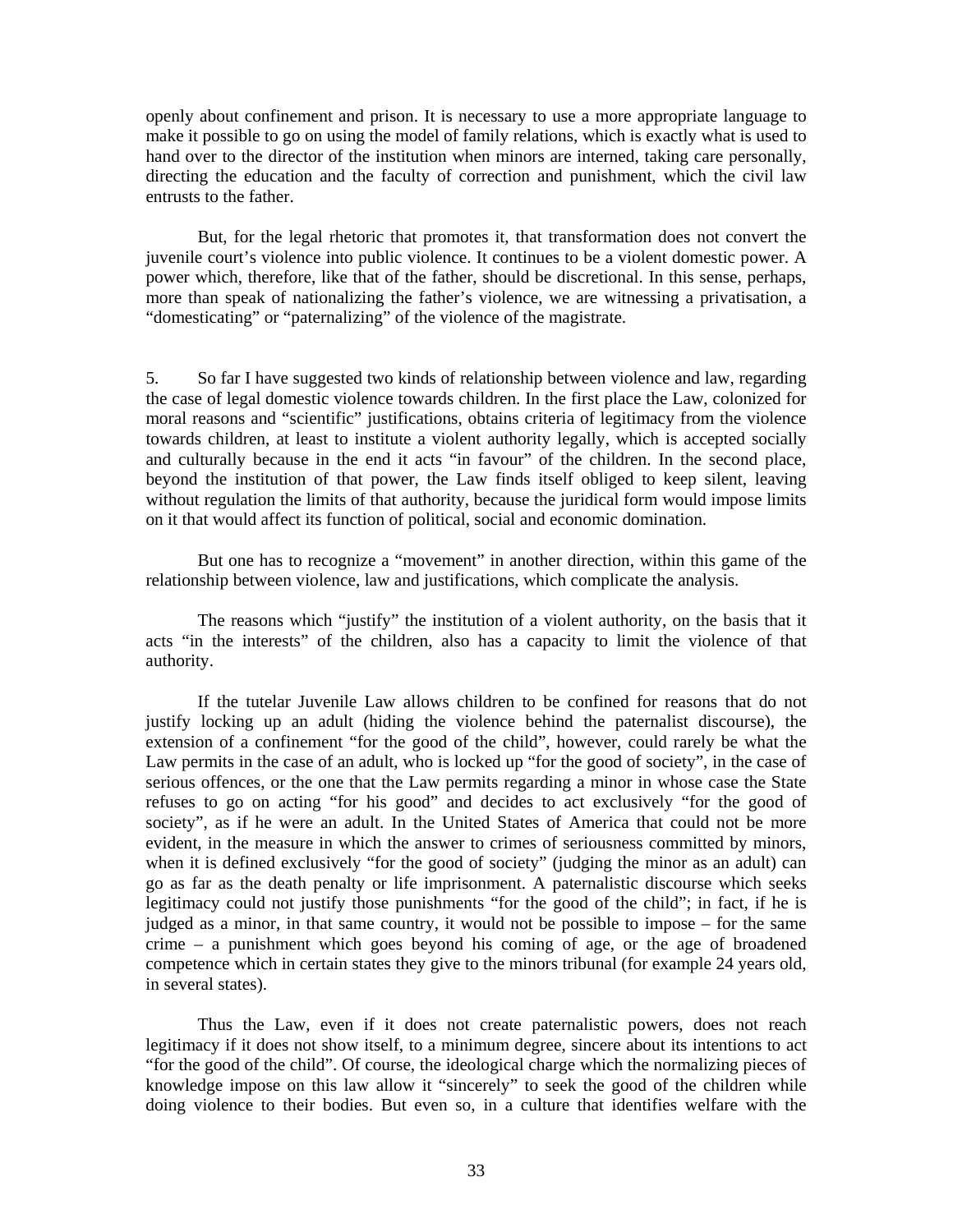material dimension (which is where bodies are located, after all) there exists a limit to the violence, which the Law can impose pretending to do so in favour of the welfare of the subject it is imposing it on. On the other hand, in a culture built on the idea of a spiritual welfare (in the Catholic Inquisition) it reached the point of justifying being tortured to death, with paternalistic arguments, for the sake of the spiritual salvation of the person tortured (who through the pain expiated his sin)

In short, not only the juridical form, in a liberal Law, offers obstacles to the violence of the Law, but also the aims declared by the Law, in a culture which is based on objectives linked especially to material welfare, offer obstacles to the exercise of violence. If they are paternalistic objectives, the limit consists of this: that even the imposition of violence "for his good" can only be justified if, even in a medium term, it allows a material welfare to be reached which is not compatible with the exercise of violence.

6. To sum up, the relationship between violence and law, in the case analysed, appeared marked by ambivalence.

The civil codified Law contributes to consolidating a violent power on the domestic plane of the family, which with nuances already existed in the culture and in a less clear and formal law.

The same law allows one to apply the "domestic" model to forms of violence against children which are beyond the family. The Law, however, largely keeps silent about the contours and formal limits of this power. That the Law should keep silent on the domestic plane is no accident; the domestic plane is precisely an ambit which, for liberal ideology, remains relatively outside the intervention of the State (and therefore of State Law), and which should enjoy a certain degree of discretionality, so that the domestic authority can, with "public" interference, work for the good of the child. This aim, proper to the domestic plane, however, also limits violence "teleologically".

Thus the Law was necessary to send to the world of the domestic plane social power and political power to exercise violence against children. Once it is in this world, that power can become discretional, renouncing the Law, to assure the children a welfare which the juridical forms hamper.

The relationship between violence and Law is largely one of opposites, then, according to whether it is a out view of Law which institutes the power in substance, or that view which regulates it formally. In the first case, the only limitation possible is a teleological one, in the second case, a "guarantor".

7. If the Law matched the treatment of the children with that of the adults, making uniform the relationship between the individuals and the power, the ambivalences would be largely done away with. Then we could ask ourselves whether the Law isn't , as Cover would say, "killing off" different normativities of the model of full responsibility.

To say it another way, in this difference which the children have had compared to adults in the treatment they are given by the Law ... Isn't a certain normative capacity of society expressed -influenced by bits of knowledge from the "human sciences", it is true- of recognizing nuances and differences between cases? The arbitrary nature, and the discrimination against the children, in the enjoyment of the guarantees and formal limits to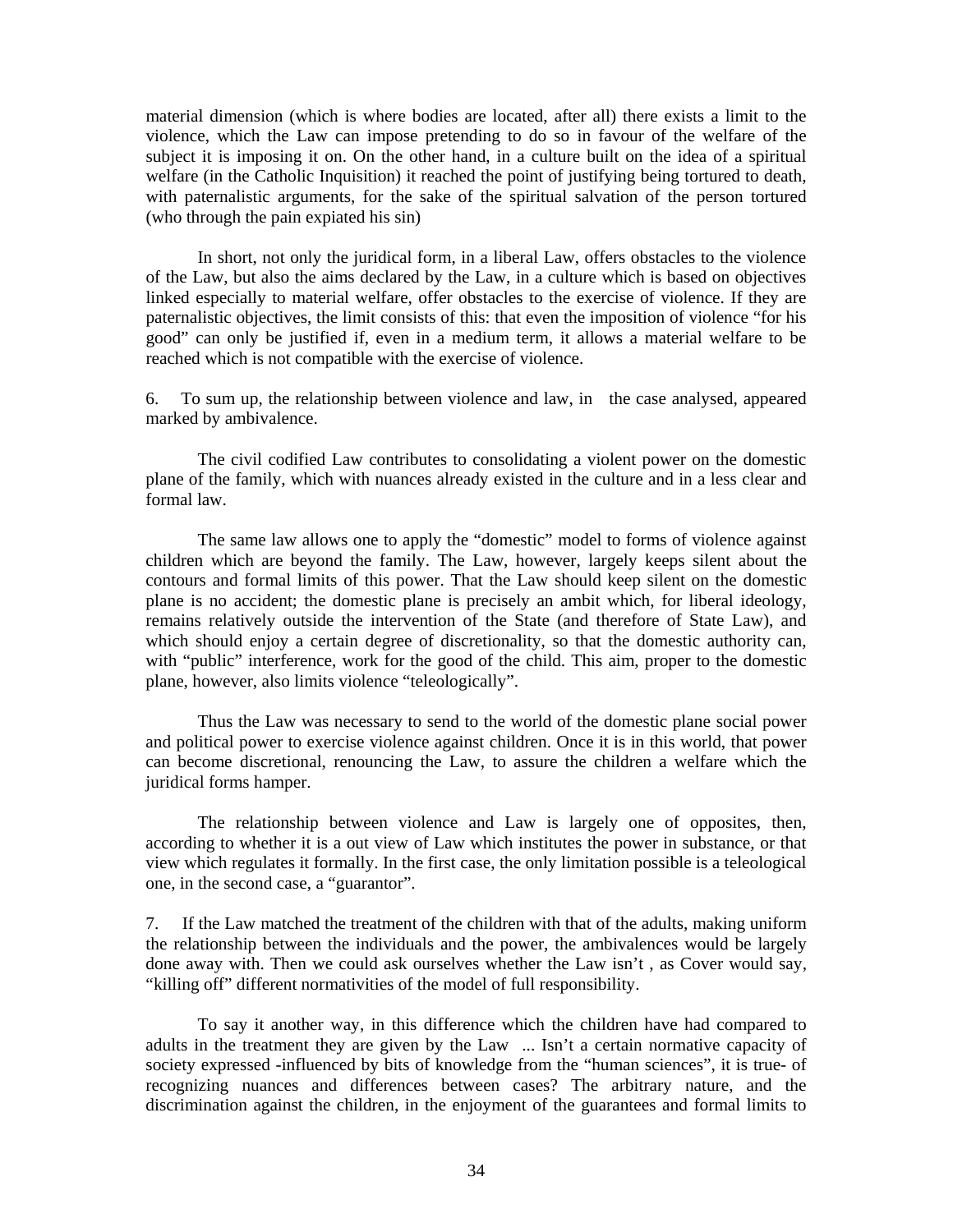penal power – are they not only a negative secondary consequence of a distinction that in principle is normatively richer and more sophisticated than egalitarian and standardized treatment?

If it were so, it is not possible to maintain the difference on the plane of the purposes of the Law, through a principle which allows us to put the children's welfare – their "higher interests" – as a basic criterium in the juridical decisions which affect them, but without renouncing the juridical form, as a technique for limiting the power?

To a great extent, the social and political movement in favour of children's rights, which has taken shape in the writing of an International Convention on the Rights of the Child, seems to respond to the purpose of maintaining the difference in relation to the aims, which are enriched with criterium which give priority to the child's interests, but taking advantage of the guarantees which the juridical form offers to the individual.

In any case, as this movement has correctly guessed, the opening of the Law to a richer normativity, which recognizes the differences between children and adults, and takes charge in the best way of the nuances, avoiding the standardizing and making rigid the programme of decisions about what is best for the children, is not reached with a more informal justice, endowed with discretionary powers. On the contrary, with it you do not avert the danger of a "jurispathetic" effect of the juridical interpretation; social work and psychology are always complaining about the rigidity of the answers of juvenile justice faced with complex problems, loaded with subtle points, which the tribunal and its juridical technique is unable to answer in a sophisticated way. Justice, even if it is informal and with discretionary powers, appears to keep killing the subtle points. And as the counterpart, this lack of formalization of the judiciary deprives the law of one aspect of the standardization which is very dear to individual rights: the guarantees, the limits of power, a case in which the "jurispathetic" and rigid character of the jurisdiction "kills" what should be killed, namely, the discretionary character of the exercise of power, imposing a rule of equality in the limits, which serves to avoid a multiform violence. The guarantees, as the exercise of violence becomes more rigid, make it more foreseeable and egalitarian.

 On the other hand one might expect greater normative richness, greater subtlety and sophistication, in the dejudicialized ways of attention to the welfare of the children. That would be acceptable provided that it is a matter of forms in which we do without a power able to intervene violently against the children themselves.

 It is important, however to note that the normalizing social practices largely justify themselves as dejudicialized forms, more subtle and sophisticated, of following special ends, which configure the policy of attention to childhood. What usually happens, however, is that often these practices and institutions do not give up the exercise of violent power, except in a "diluted" style, but rather they uphold the model of a domestic authority whose purpose in favour of child welfare legitimises an intervention which was not agreed on with the child, who generally postpones his declared interests due to the needs of the system (order, discipline, forestalling social risk, authoritarian standards of normality).

 So, too, in the ambit of dejudicialized practices of answers to the needs of the children's welfare, the juridical form is necessary, although in this case, only as a guarantee, precisely to make sure that we are doing without an exercise of violent power, that there is a reduction in the sacrificing of the manifest interests of the children to the systemic needs,